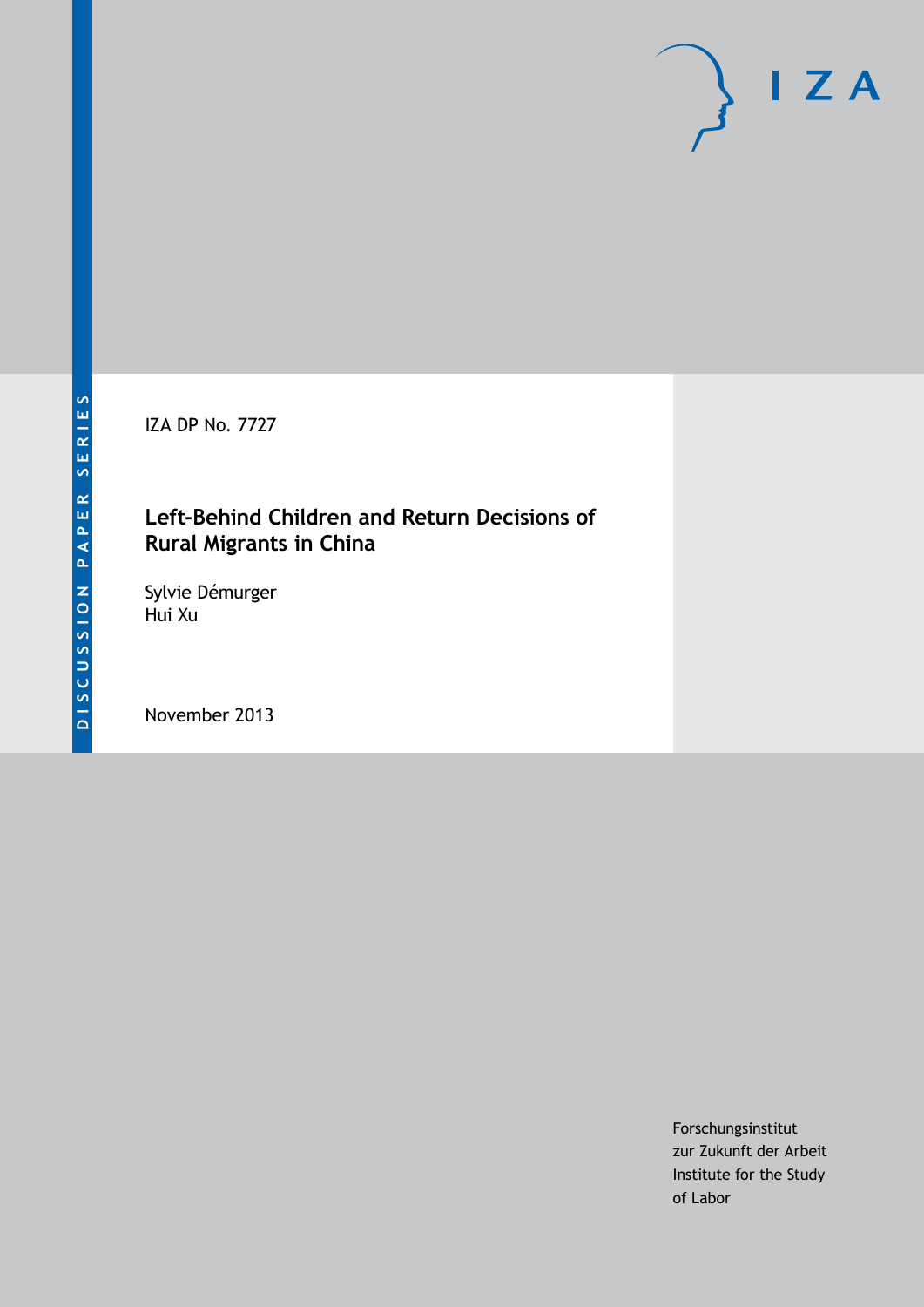# **Left-Behind Children and Return Decisions of Rural Migrants in China**

### **Sylvie Démurger**

*Université de Lyon, CNRS, GATE and IZA*

### **Hui Xu**

*Beijing Normal University and CNRS, GATE*

### Discussion Paper No. 7727 November 2013

IZA

P.O. Box 7240 53072 Bonn **Germany** 

Phone: +49-228-3894-0 Fax: +49-228-3894-180 E-mail: [iza@iza.org](mailto:iza@iza.org)

Any opinions expressed here are those of the author(s) and not those of IZA. Research published in this series may include views on policy, but the institute itself takes no institutional policy positions. The IZA research network is committed to the IZA Guiding Principles of Research Integrity.

The Institute for the Study of Labor (IZA) in Bonn is a local and virtual international research center and a place of communication between science, politics and business. IZA is an independent nonprofit organization supported by Deutsche Post Foundation. The center is associated with the University of Bonn and offers a stimulating research environment through its international network, workshops and conferences, data service, project support, research visits and doctoral program. IZA engages in (i) original and internationally competitive research in all fields of labor economics, (ii) development of policy concepts, and (iii) dissemination of research results and concepts to the interested public.

IZA Discussion Papers often represent preliminary work and are circulated to encourage discussion. Citation of such a paper should account for its provisional character. A revised version may be available directly from the author.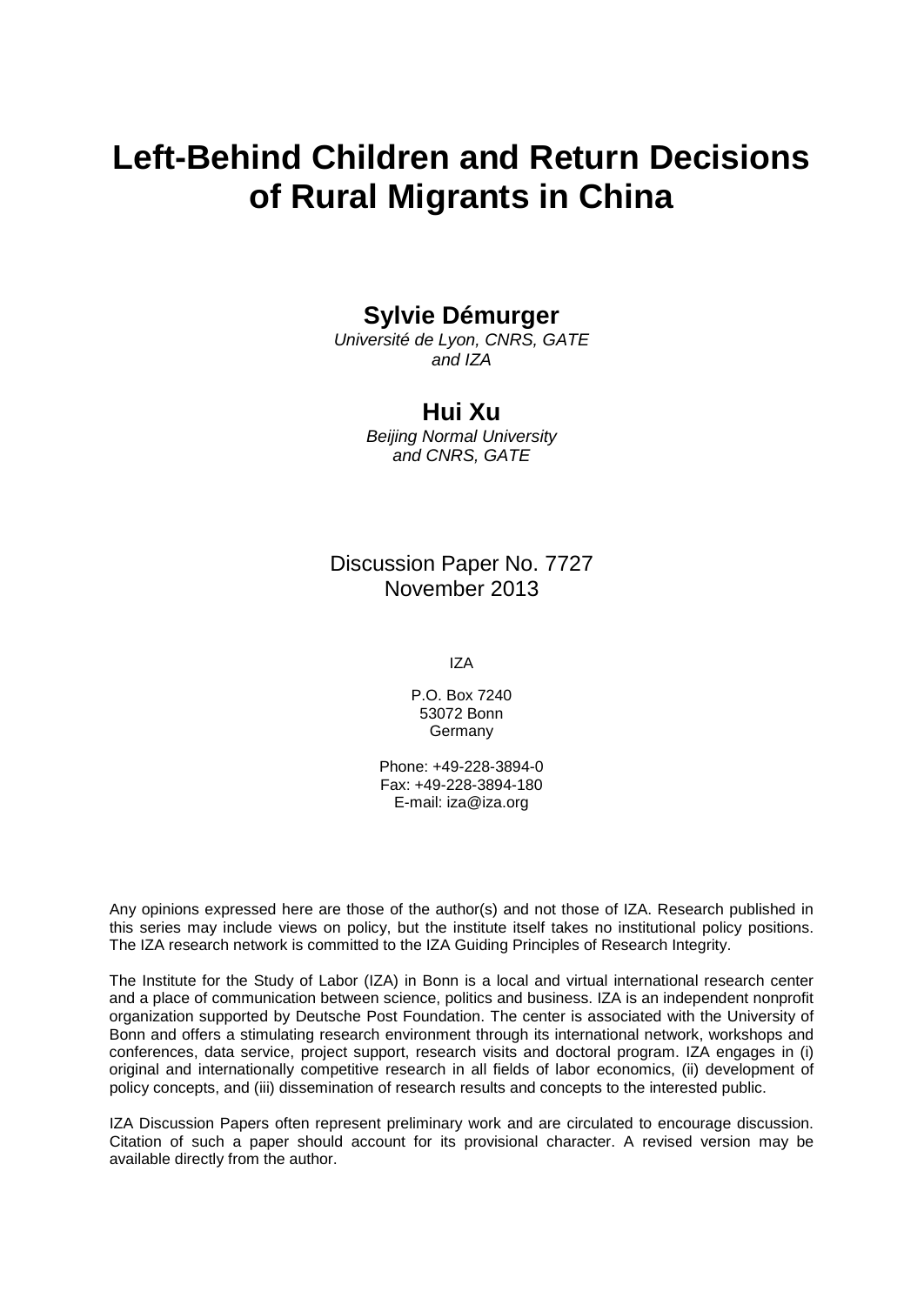IZA Discussion Paper No. 7727 November 2013

# **ABSTRACT**

# **Left-Behind Children and Return Decisions of Rural Migrants in China**

This paper examines how left-behind children influence return migration in China. We first present a simple illustrative model based on Dustmann (2003) that incorporates economic and non-economic motives for migration duration (or intentions to return), among which are parents' concerns about the well-being of their left-behind children. We then propose two complementary empirical tests based on data we collected from rural households in Wuwei county (Anhui province) in fall 2008. We first use a discrete-time proportional hazard model to estimate the determinants of migration duration for both on-going migrants with an incomplete length of duration and return migrants with a complete length of duration. Second, we apply a binary Probit model to study the return intentions of on-going migrants. Both models yield consistent results regarding the role of left-behind children as a significant motive for return. First, left-behind children are found to draw their parents back to the village, the effect being stronger for pre-school children. Second, sons are found to play a more important role than daughters in reducing migration duration.

JEL Classification: J61, J13, C41, C25, O53

Keywords: return migration, migration duration, left-behind children, discrete-time duration analysis, China

Corresponding author:

Hui Xu School of Economics and Business Administration Beijing Normal University No. 19 Xinjiekouwai Str. Haidian District Beijing 100875 P. R. China E-mail: [xuhui@bnu.edu.cn](mailto:xuhui@bnu.edu.cn)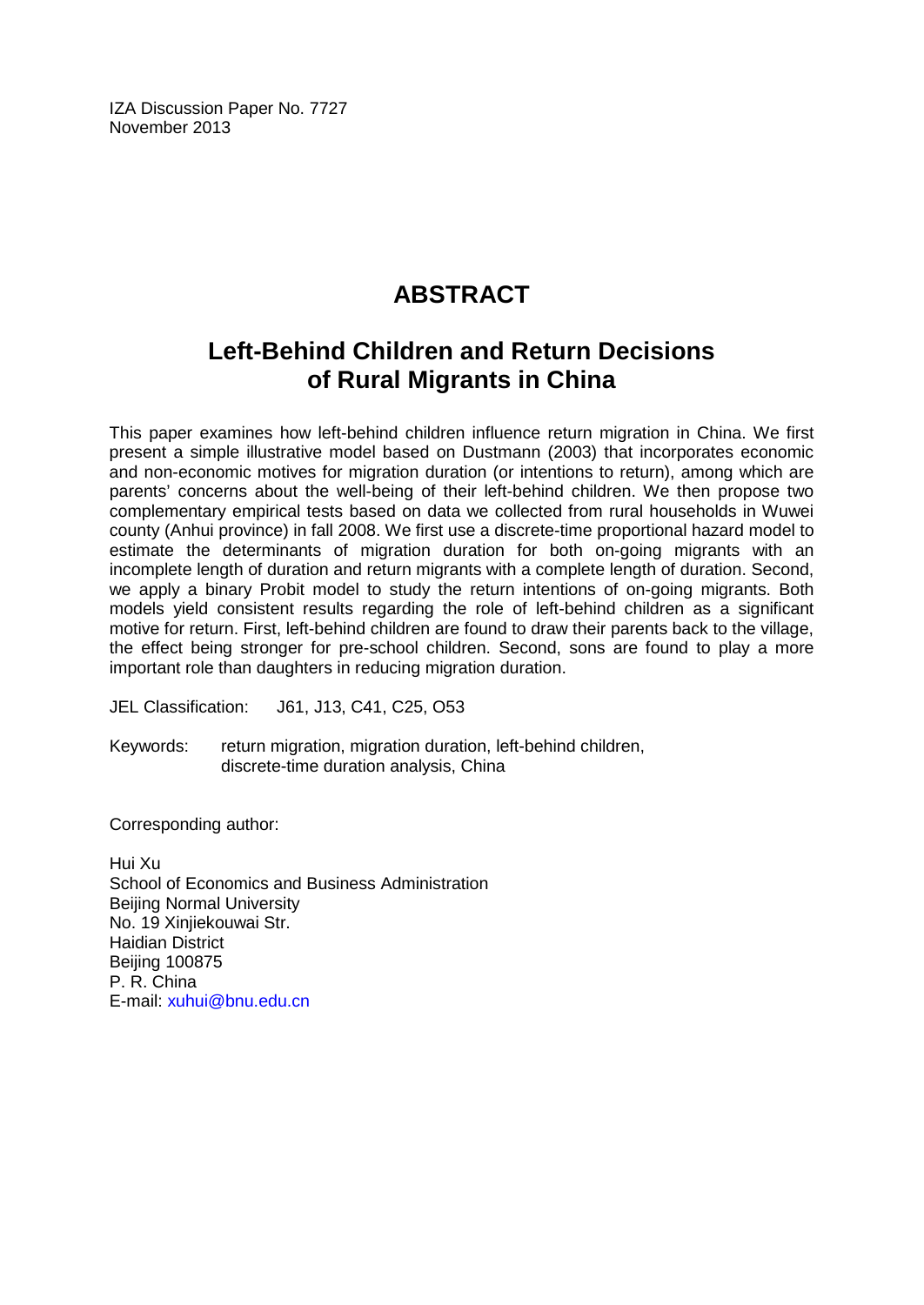#### **Left-Behind Children and Return Decisions of Rural Migrants in China**

#### **1. Introduction**

<u>.</u>

Economic development is often combined with the transfer of a large proportion of workers from the rural-based traditional agricultural sector to the urban industrial sector. China has been witnessing such a massive internal transfer since the mid-80s. The latest official figures from the Sixth National Population Census released in April 2011 estimate the total number of rural migrant workers to be 261.4 million in  $2010<sup>1</sup>$ . Such large-scale internal migration results from a series of institutional and structural changes along with rapid industrialisation. Before the reforms started in 1978, labour mobility was strictly controlled. Since then, the government policy has loosened, moving from permitting rural labour mobility, to guiding rural labour mobility and then encouraging rural labour mobility (Wang and Cai, 2009). Thanks to the relaxation of various regulations, people are, in principle, free to move to places they want (Zhang, 2010) and to live and work in cities as long as they want (Fan *et al.*, 2011).

However, while labour mobility in China has dramatically increased over time, temporary migration dominates population movements that are shaped by the strong institutional constraint imposed by the household registration system (*Hukou*). Formally established in 1958, this system requires every Chinese citizen to be registered according to

<sup>&</sup>lt;sup>1</sup> In Chinese statistics, rural migrants are persons working and living outside the town of their household registration for a period over six months. Of the total figure, 40 million were working within their municipality or prefecture-level city, and 221.4 million were working farther from home. Compared with the 2000 Fifth National Population Census, the population in the second category rose by 81 percent over the 10-year period. http://www.stats.gov.cn/english/newsandcomingevents/t20110428\_402722244.htm.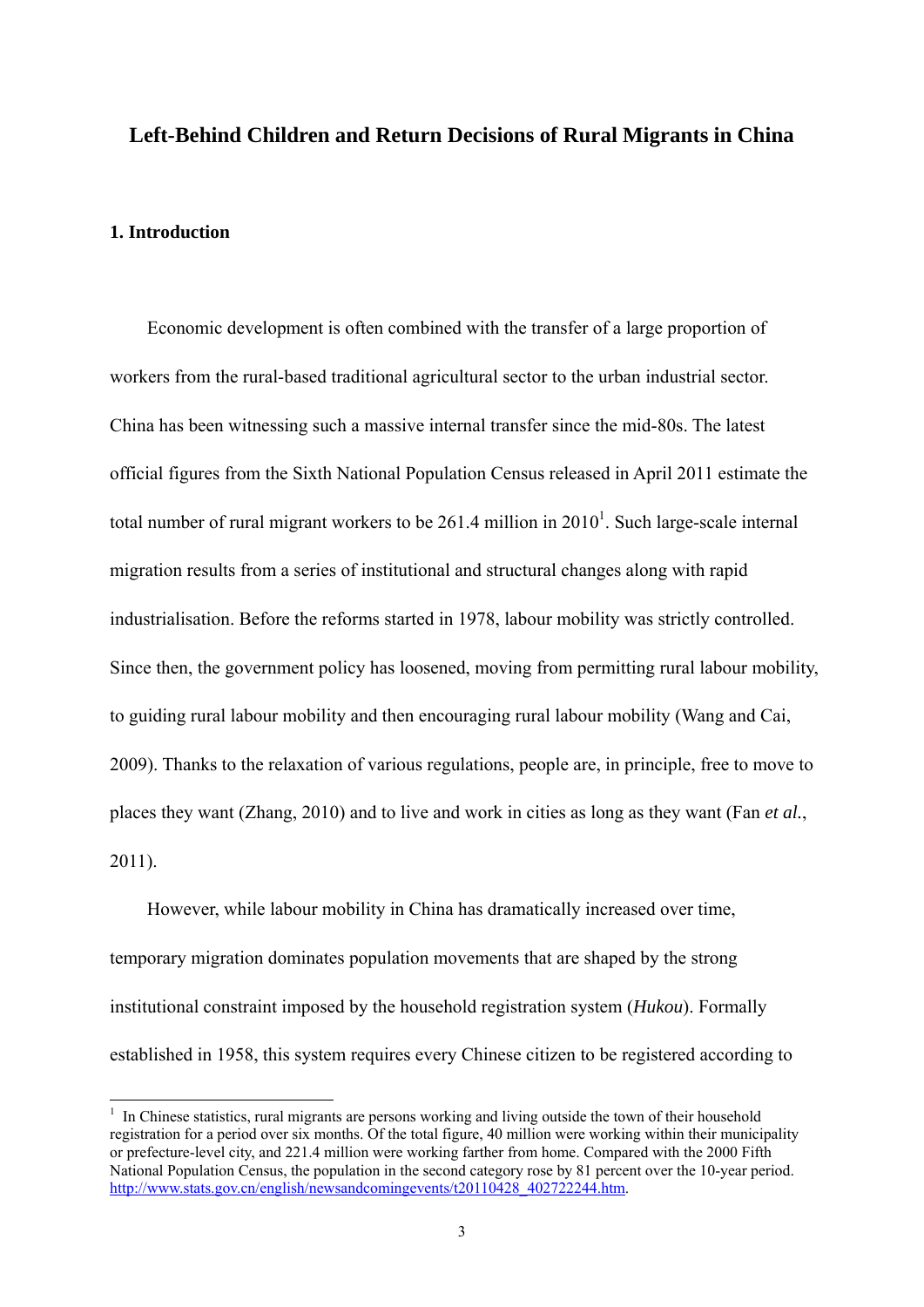her place of permanent residence and occupation (agricultural *versus* non-agricultural)<sup>2</sup>. As argued by Knight and Song (2005), it functions as a "de facto internal passport system" that confers different legal rights to residents. In villages, residents are given rights to land for farming and housing, while in cities residents are given access to urban jobs and rights to a package of welfare and social benefits. Though the system has been reformed in terms of labour mobility, access to public services remains deeply tied to the household registration place, to the disadvantage of migrants. This is notably the case for children's education. Because the education budget for the nine-year compulsory education in China is allocated through local governments and is not transferable, urban schools with a limited education budget are reluctant to accept rural migrant children unless their parents compensate for the additional cost. Hence, although rural migrant children are not officially denied access to the urban public school system, parents are requested to pay "education endorsement fees" (*jiaoyu zanzhu fei*) for children attending school in places other than their place of household registration, and the amount of such fees can be prohibitive for poor migrant families (Lai and Chen, 2010). At the non-compulsory senior high school level, additional registration place-based constraints also apply because the education policy requires students to take the university/college entrance examination in their  $hukou$  registration area<sup>3</sup>. A direct consequence of such administrative and financial barriers is that migrant's children are often left behind in rural home regions as long as they are enrolled in the education system and

<sup>&</sup>lt;sup>2</sup> See Chan and Buckingham (2008) for a detailed description of the household registration system, both historically and in light of the recent waves of reform.

<sup>&</sup>lt;sup>3</sup> The examination system is not uniform across China, and its implementation varies greatly at the provincial level. In 1987, the Shanghai municipality pioneered in designing its own university entrance examination. Since then, increasingly more provinces have set up an independent decision system. By 2005, 14 provinces and municipalities were independently deciding the content of their university entrance examinations. (http://www.china.com.cn/education/zhuanti/hfgk30/2007-05/29/content\_8316780.htm) (in Chinese).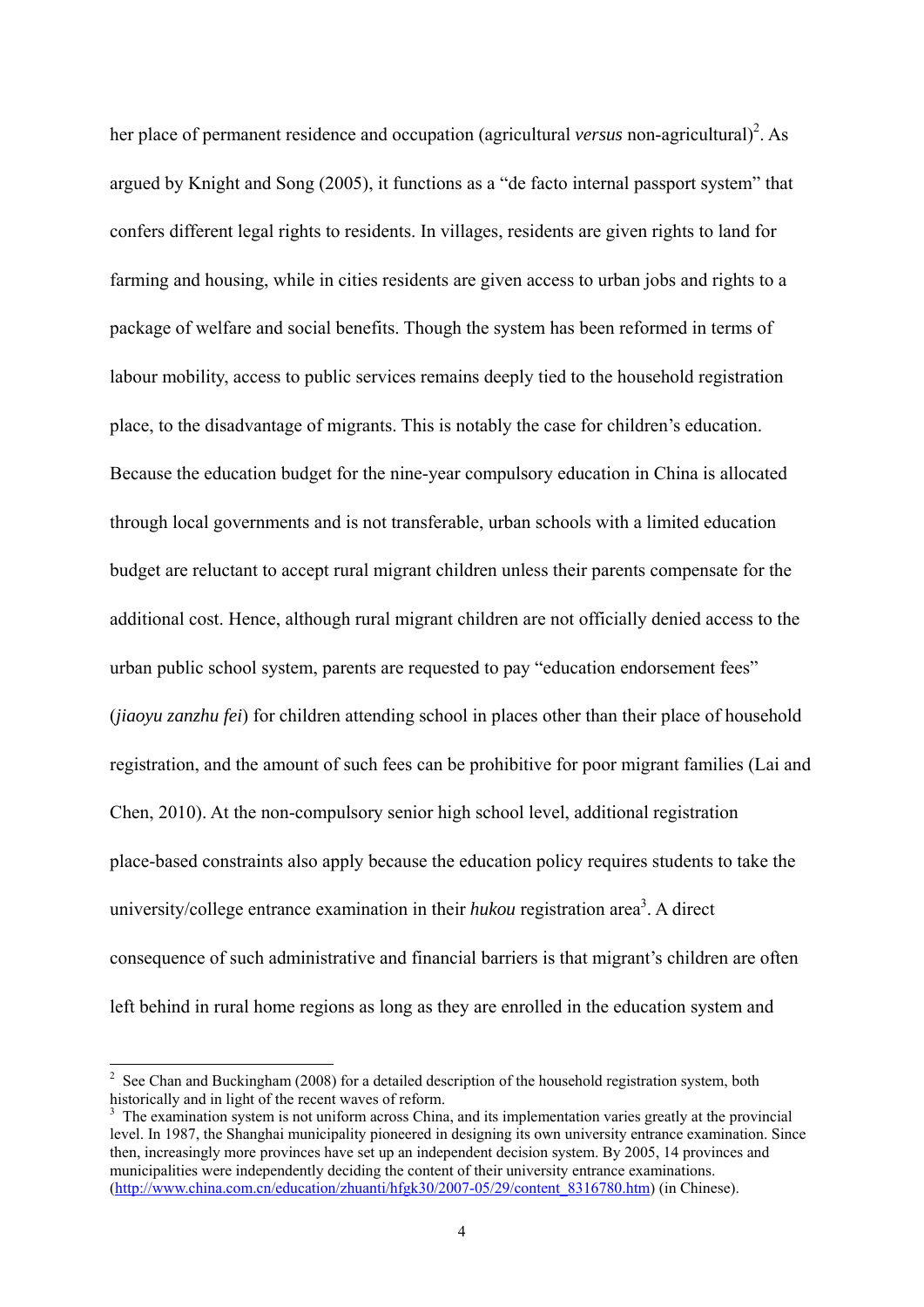looked after either by one parent or by grandparents or relatives. As reported by Fan et *al.* (2011), when their parents are available to help, migrants declare a preference to leave school-age children behind for easier access to education in the countryside.

Because increasingly more people are involved in internal migration, the number of "left-behind" children (*liushou ertong*) is also increasing dramatically. According to the All China Women's Federation, there were a total of 58 million left-behind children in rural China in 2009, of which more than 40 million were below the age of  $14<sup>4</sup>$ . Together with another 19 million living with their migrant parents in cities, the two groups account for approximately one-quarter of all children in China (Chan, 2009), and, compared with 2006, the number of left-behind children in 2009 is nearly triple<sup>5</sup>. Data gathered as part of the Rural–Urban Migration in China and Indonesia (RUMiCI) project confirm that many migrant children grow up away from their parents: in 2007, approximately 60% of the migrant children aged 16 and below were left behind in the rural hometown (Gong *et al.*, 2008).

As argued by Rossi (2008), leaving children behind is a source of a potentially high "social cost of migration", although migration may also confer benefits to the left-behind family through remittance transfers that relax budget constraints and thereby increase health and education opportunities (Cox Edwards and Ureta, 2003; Rapoport and Docquier, 2006). Migration can affect children in various dimensions. Children who grow up either with a single parent or with grand-parents or relatives may suffer from a lack of parental care that adversely affects their educational outcomes (Frisancho Robles and Oropesa, 2011; McKenzie and Rapoport, 2011). Moreover, the break-up of the family unit can create material and

http://www.gov.cn/jrzg/2009-05/27/content\_1325494.htm (in Chinese).<br>http://english.peopledaily.com.cn/90001/90782/6818318.html.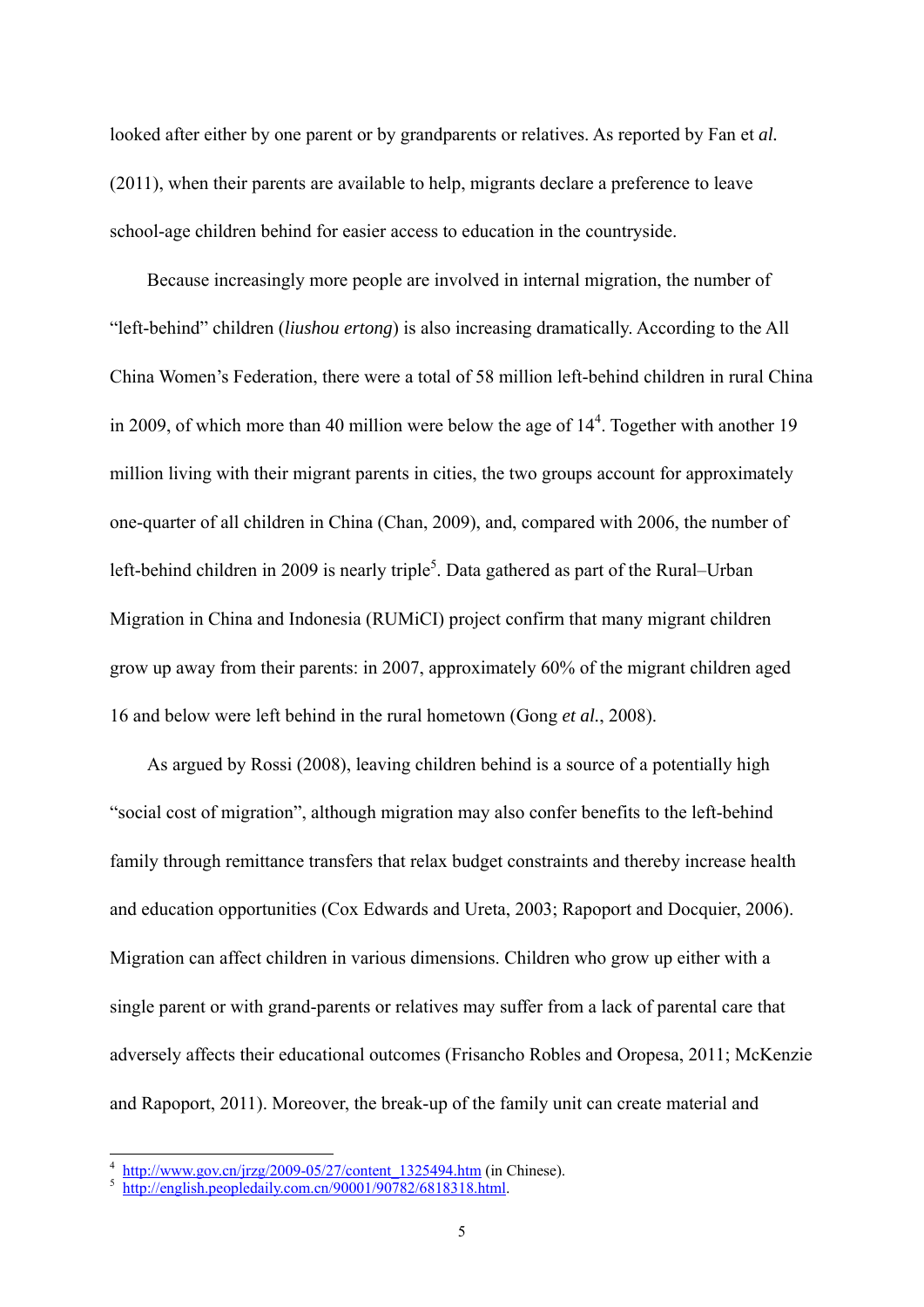psychological insecurity that affects the well-being of children left behind. For China, there is small body of literature that examines the well-being of left-behind children by focusing on different facets of living arrangement outcomes, such as school performance and health condition<sup>6</sup>. Mixed results have been found regarding the effect of migration on children's school performance. Using data from the 2006 China Health and Nutrition Survey (CHNS), Lee (2011) shows that migrant children are worse off in terms of school enrolment and years of schooling compared with children whose parents do not migrate. Using the 2007 RUMiCI data, Gong *et al.* (2008) compare the school performance of migrant children who live in cities with those left behind and find that the latter perform better. In contrast, using survey data from 36 primary schools in Shaanxi province in 2006, Chen *et al.* (2009) do not find any significant negative impact of migration on school performance. With respect to health outcomes, Gao *et al.* (2010) find that parental migration is a risk factor for unhealthy behaviours amongst adolescent school children in rural China. Gong *et al.* (2008) report better conditions for migrant children living with their parents in cities compared with children left behind. Finally, Kong and Meng (2010) find that children of migrants (either left behind or in cities) are less likely to have good education and health outcomes compared with rural non-migrant children and urban children.

Because family ties in Chinese society remain very strong, there are good reasons to expect that concerns about the welfare of left-behind family members may affect migration (and return) decisions. Accounting for the social cost motive of leaving behind children in determining the length of rural-urban migration in China is important not only from an

<sup>&</sup>lt;sup>6</sup> The Chinese-language literature is more voluminous on these issues than the English-language literature. For additional references in Chinese, see Chen *et al.* (2009) and Gao *et al.* (2010).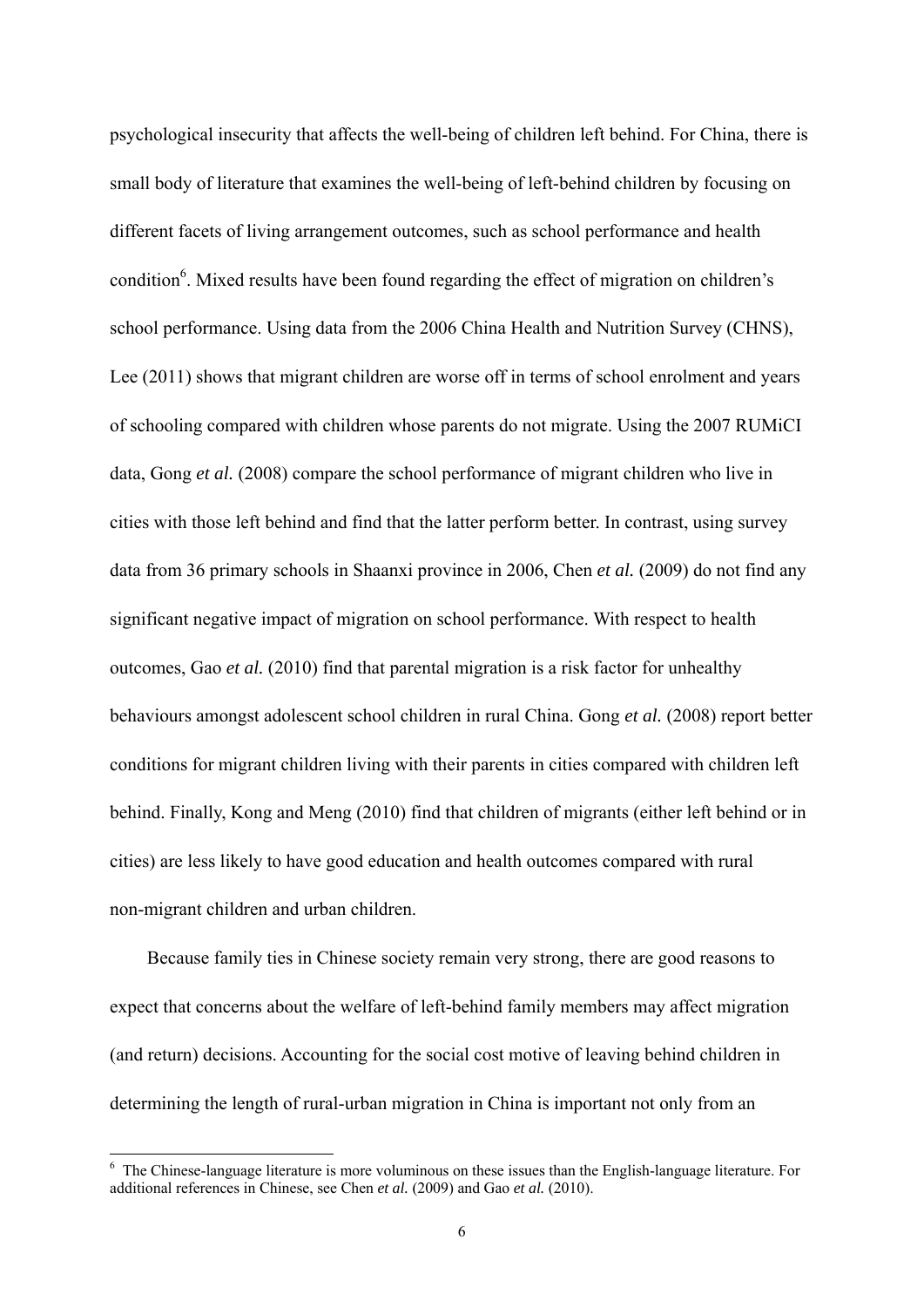academic perspective but also in terms of policy implications. The growing tension over "migrant labour shortage" that has recently appeared in China's coastal cities, where booming small and private enterprises have absorbed a large quantity of migrants from western China, is illustrative of the importance of family factors in migration decisions. For example, anecdotal evidence from interviews conducted by the *Guangzhou Daily* in February 20117 indicated that left-behind children were a major reason for migrants not to return to cities after the Lunar New Year holiday. Moreover, as mentioned above, the *hukou* system is considered an important cause of the transient nature of migration. Evaluating the role of children in individual's decisions regarding migration duration can thus help further understanding the multidimensional impact of the *hukou* system on migration.

The overall goal of this paper is to explore the role of children as a motive for return migration in China. We first present a simple illustrative model of migration duration (or intentions to return) based on Dustmann (2003) that accounts for left-behind children through parents' altruistic behaviour. The discussion also points to the potential differentiated impact of children on return decisions depending on their age and gender. Then, using a unique dataset collected in 2008, we provide an empirical test based on two complementary approaches. We first use a duration model to estimate the determinants of the length of migration for both on-going migrants with incomplete migration spells and return migrants with complete migration spells. Second, we apply a binary Probit model to study the return intentions of on-going migrants. Both models find consistent results regarding the role of left-behind children as a significant motive for return.

-

http://media.workercn.cn/c/2011/04/06/110406103941721910878.html (in Chinese).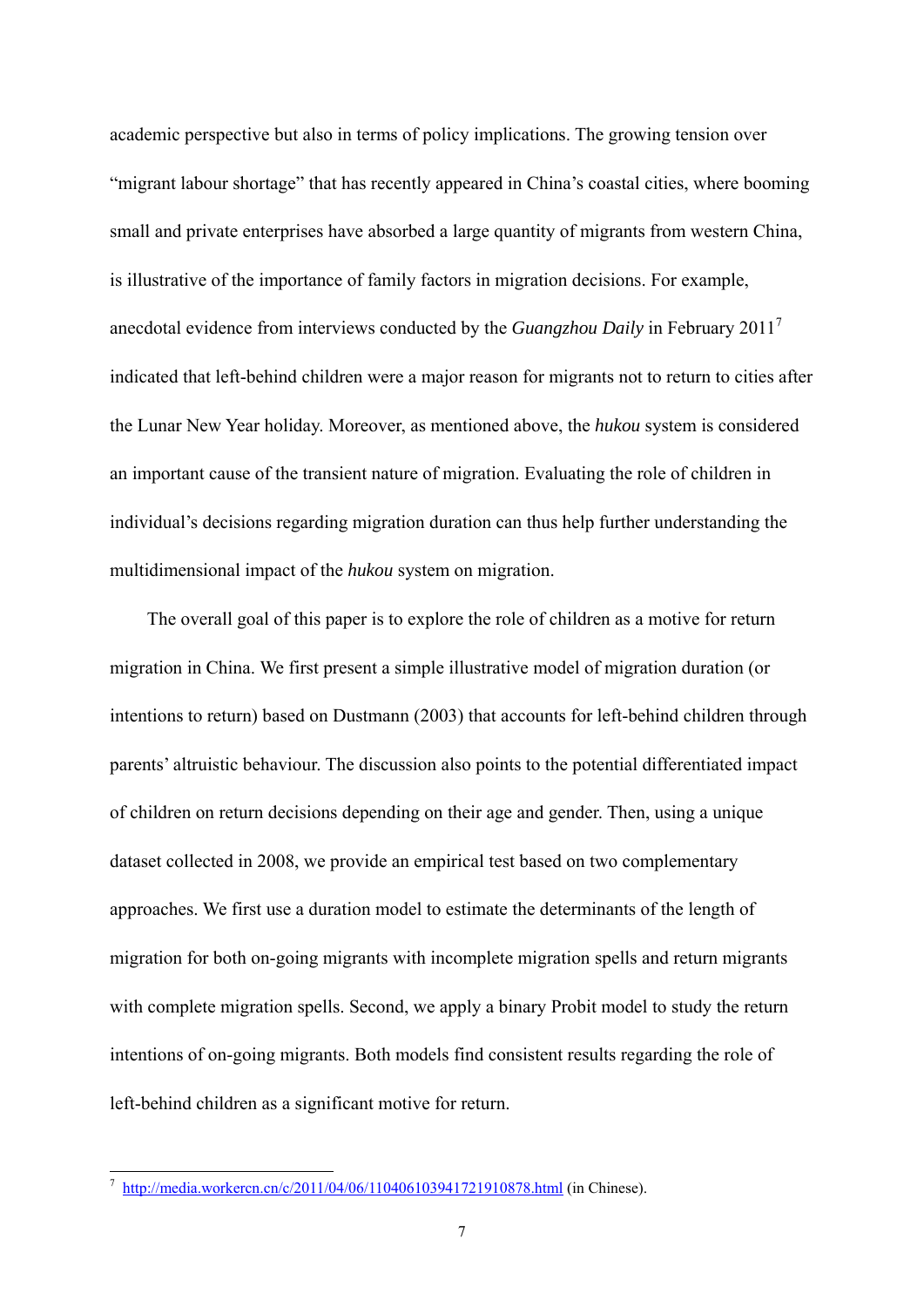Our paper contributes to the existing literature in at least two main ways. First, although children may be important stakeholders in the migration phenomenon, little attention has been given to children in the analysis of migration decisions in the international migration literature. A few exceptions are Djajic (2008) and Dustmann (2003). In the Chinese context, the dearth of data is an important limit to the study of the interaction between left-behind children and migration duration. To our knowledge, Connelly *et al.* (2012) is the only work that thoroughly studies the role of children in the migration decisions of Chinese women using data collected in the early 2000s. Complementary to their study, we propose an updated and more comprehensive evaluation of how left-behind children affect the return decision. In particular, we use a recent database that covers a period during which both rural-urban migration and a counter-flow of population back to the countryside increased dramatically, which may enable us to better capture recent changes associated with return migration in China. Based on these data, our analysis also adds to the work of Connelly *et al.* (2012) by examining the whole migrant population (rather than only women at the age of childbearing) and by analysing both complete and incomplete episodes of migration for the entire individual migration history as well as return intentions for on-going migrants.

Second, by examining the determinants of the length of migration, this paper also contributes to filling the lack of research on migration duration in China. Although the length of migration is an important indicator of the flow and scale of migration as well as the economic effects on both receiving and sending regions, it has received rather limited attention in the migration literature, including for international migration<sup>8</sup>. For China, the

<sup>&</sup>lt;sup>8</sup> One may yet refer to Carrión-Flores (2006), Djajic (2008), Dustmann and Kirchkamp (2002), Dustmann (2003), Kirdar (2010), Lindstrom (1996), Schroll (2009) and Stark *et al.* (1997).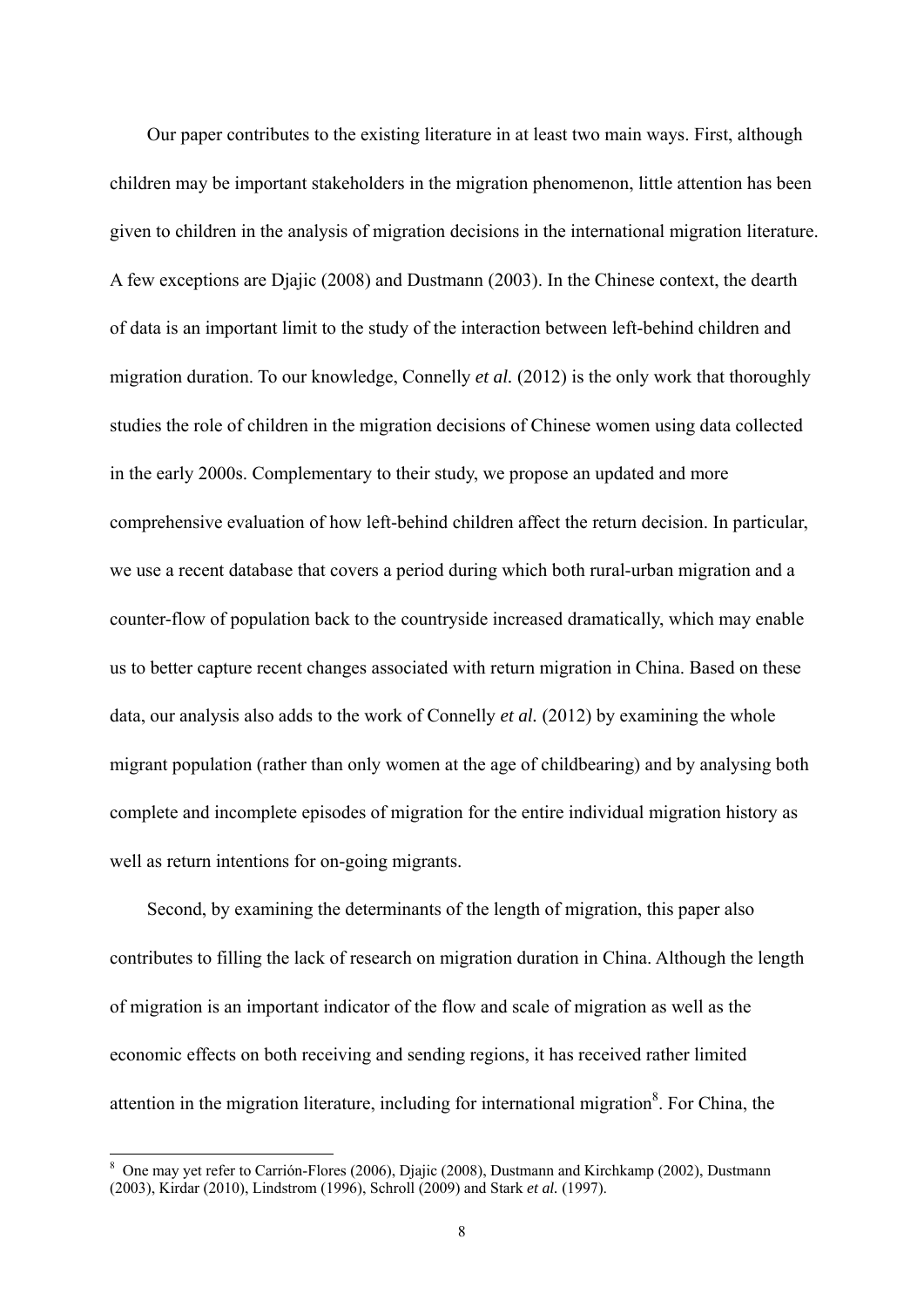issue has strong political importance because there is a fear that the inability of cities to adequately absorb these migrants may eventually lead to social unrest. However, this issue needs to be better understood.

The paper proceeds as follows. Section 2 describes the study area and provides descriptive statistics on migration duration and intentions to return. Section 3 presents a simple illustrative model. The empirical methodology is described in Section 4, and the main results are presented in the following two sections. Section 5 examines the determinants of migration duration with a duration model. Section 6 investigates the determinants of return intentions with a Probit model. Section 7 concludes.

#### **2. Study area and data description**

<u>.</u>

The data used in this paper come from a series of rural household interviews conducted in Wuwei county, Anhui province, from September to November 2008. Wuwei county was selected because of its relatively long labour force export history, the county being famous for sending out female domestic service workers since the beginning of the 1980s. According to local official statistics, at the end of 2006 individuals working outside the county accounted for 43 percent of the entire county's rural labour force (Wuwei County Government, 2007). Together with the large-scale migration, the county is also characterised by a sizable number of left-behind children<sup>9</sup>. Recent data show that in the district of Wuhu, to which Wuwei

<sup>&</sup>lt;sup>9</sup> Wuwei county is not a special case within the province. In Connelly *et al.* (2012), among respondents of a survey of rural women of childbearing age from Anhui and Sichuan provinces collected in the fall of 2000, only 12% took their child with them during their last migration episode. Clearly, a large number of children are being raised in rural areas by grandparents and relatives while their parents work in cities. An investigation conducted by the County Women's Federation in Hedian town (one of the 23 towns of the county) showed that 65% of the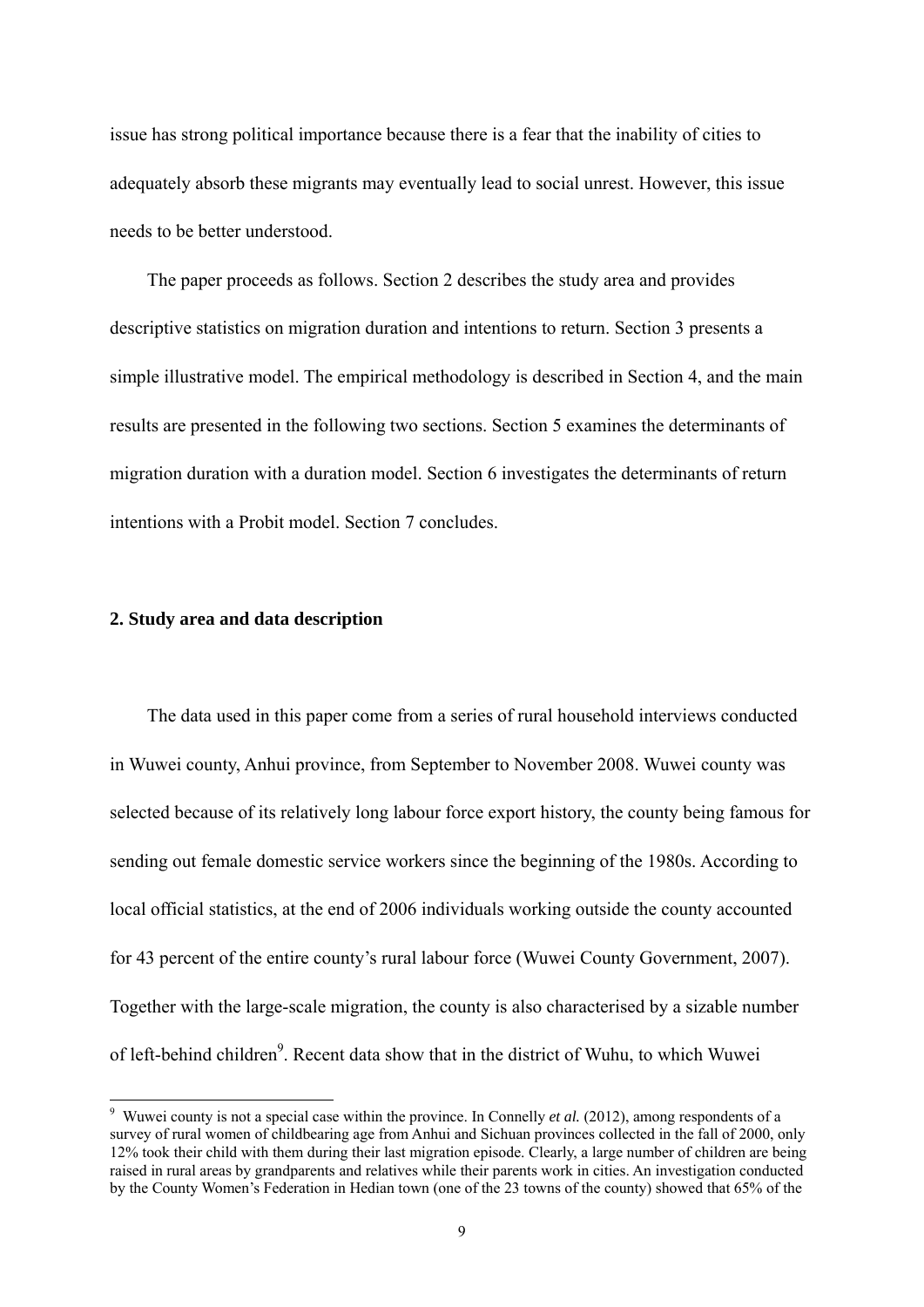county belongs, 83,400 of the total 332,000 compulsory education students are left-behind children, accounting for 25% of the entire student population<sup>10</sup>. In another county of the province, Lujiang county, a comprehensive survey conducted in 2005 and 2006 for 12 middle schools in 9 towns showed that up to 60% of the student population were left-behind children with one or both parents being migrants the year before the survey (Xu *et al.*, 2007).

Four towns were chosen for the survey: Gaogou, Liudu, Dougou and Tanggou. Three administrative villages in each town and twenty households on average in each village were randomly selected. A total of 239 households were interviewed, providing information on 969 individuals. Individual information includes personal characteristics, actual working position and income. For those having a migration and/or return migration history, their working experience during and after migration was also recorded. A separate administrative village survey was also conducted in each village to collect information about the general economic, geographic and demographic conditions at the locality.

The sample used in this paper is composed of 284 individuals having a migration and/or return migration history, with 125 return migrants and 159 on-going migrants. Return migrants are individuals who are currently residing and working in the county, with at least 6 months migration work experience outside the county. Circular migrants are counted as on-going migrants. This primary dataset is unique in that it contains detailed information both on the complete length of migration for each return migrant and the incomplete length of migration for on-going migrants. For return migrants, the length of migration duration is

students at school in the town are left-behind children. Among them, 77% have both parents away. In 43% of the cases, grand-parents are taking care of the left-behind child, and in the other 57%, relatives or friends are taking care of the left-behind child. The frequency of the parents' visits are once a year for 58% of the cases, once every two years for 27% and less than once every two years for 15%.

<sup>&</sup>lt;sup>10</sup> http://ah.anhuinews.com/system/2012/03/02/004806735.shtml (In Chinese).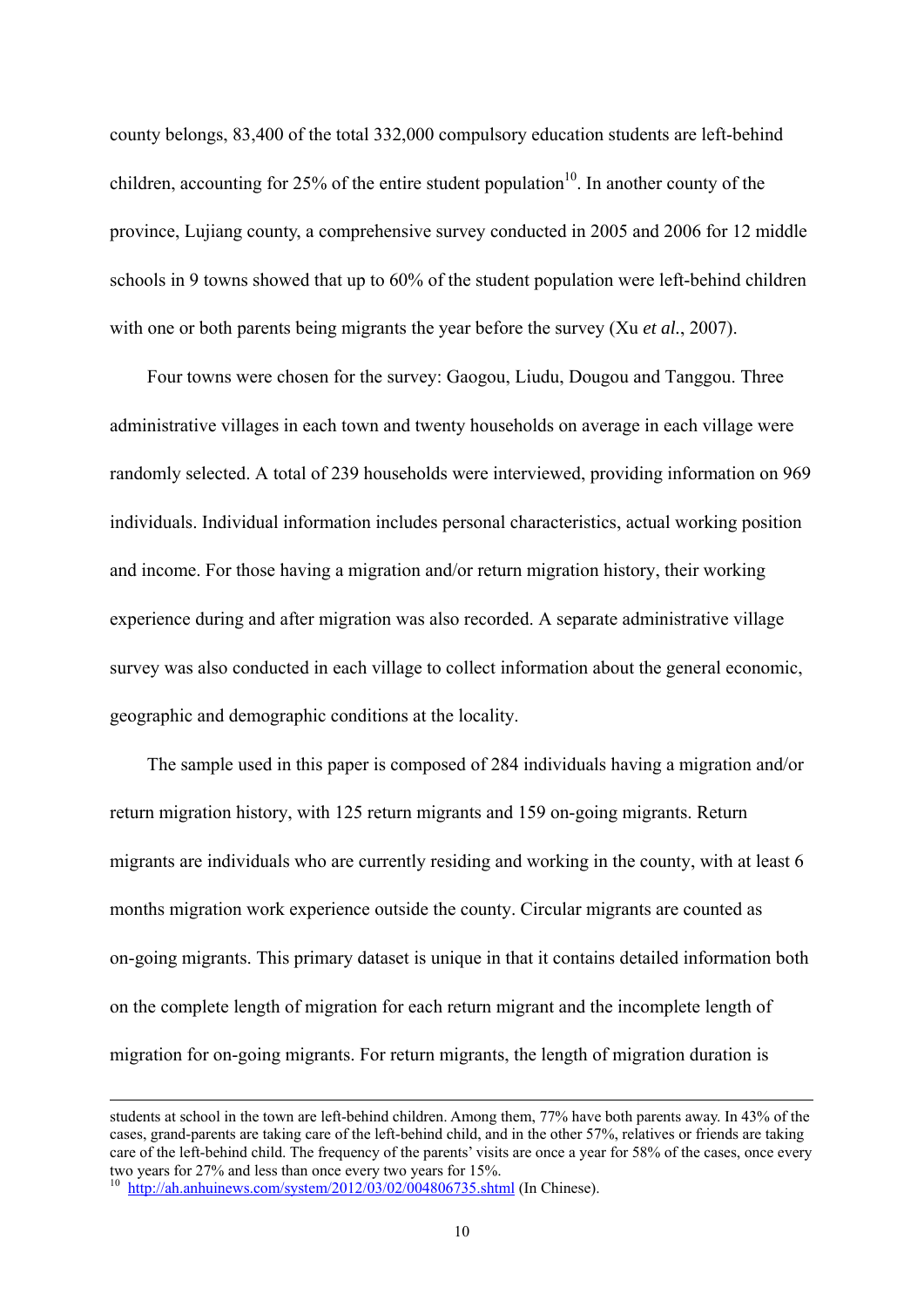defined as the total cumulated number of years of migration from the year of an individual's first migration up to the year of her last return. For on-going migrants, the length of migration duration is the total cumulated number of years of migration from the year of an individual's first migration until the year of the survey.

In addition, the survey provides information about return intentions for on-going migrants. Respondents were asked whether on-going individual migrants wish to remain permanently in the destination area or whether they wish to return home at some point in the future. If on-going migrants were absent from home at the time of the survey, answers were given by family members (e.g., household head or spouse), who also answered other questions in the questionnaire<sup>11</sup>. Of the 159 on-going migrants, we obtained clear information on their return intentions for 117 individuals, and we construct a dummy variable that equals one for those declaring an intention to return soon or in the future and 0 for those declaring no intention to return<sup>12</sup>.

Information gathered during the survey provides hints on the importance of the left-behind children phenomenon in the area and on its possible relation with return decisions. Most school-age children (76.4%) are found to be living in the local town or village, and only 2.5% are living with their migrant parents in cities. A small portion (16%) are living alone in other places outside the county: this is mostly the case for students of above high school level

-

 $11$  This is a clear limitation of the data, as indirect answers provided by other household members may not reflect the true intention of the migrant. However, we asked two additional questions related to the specific reasons for return intentions: "*If you want to come back home, what is the main reason?*" and "*If you do not have any plan to return at present or in the future, what is the main reason?*". Because these questions are logically linked to each other, we believe that answers on the return intentions are likely to have been made by the respondents under relatively serious consideration. That said, we cannot rule out the possibility that in these cases, the answers reflect the wish of the left-behind who responds rather than the true intention of the migr

<sup>&</sup>lt;sup>12</sup> The 42 out-migrants for whom we do not have a clear intention either to return or to settle in cities are kept in the sample used in the migration duration analysis but are excluded from the sample used in the return intention analysis.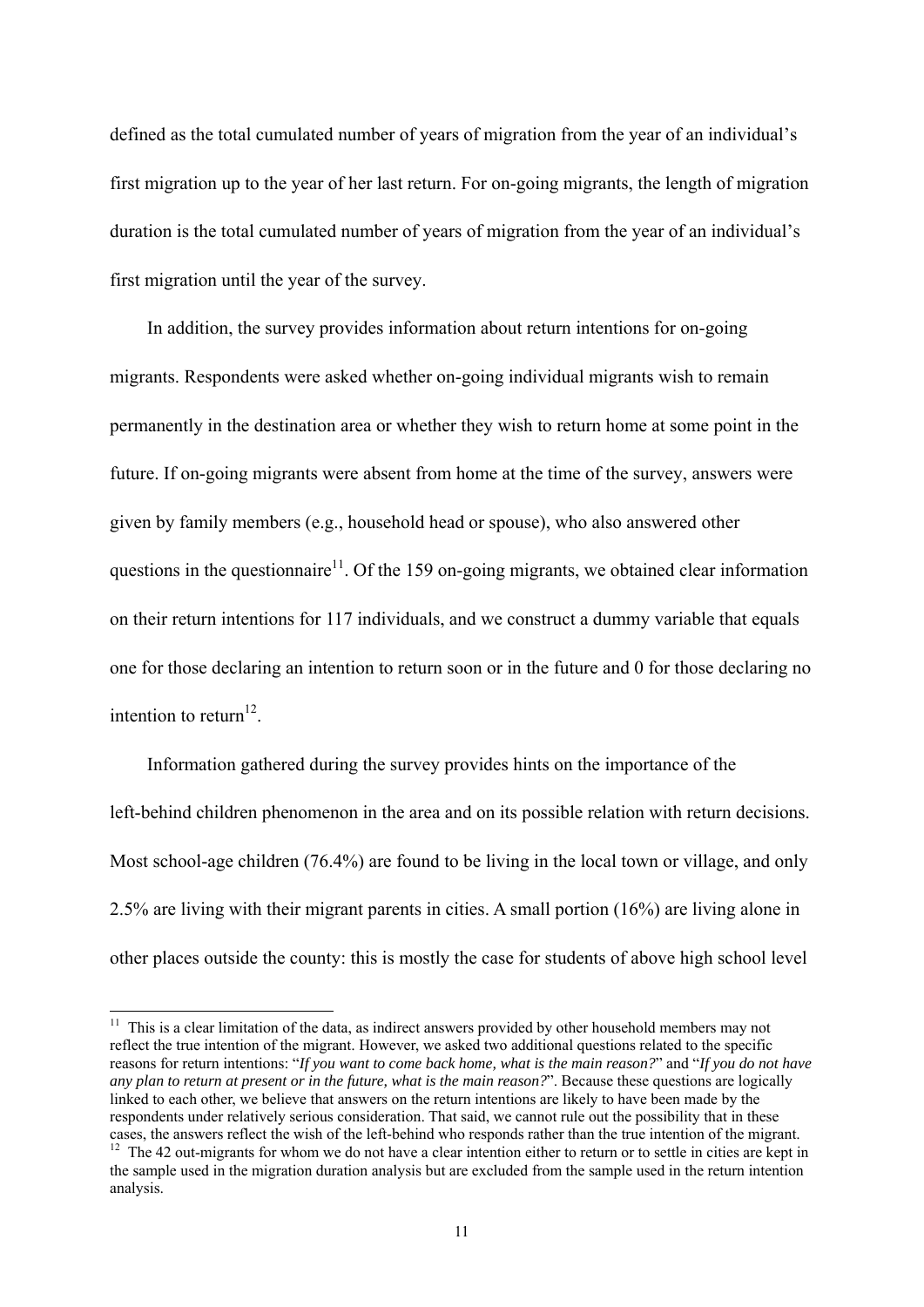who pursue studies in other regions. Although our data did not directly record the situation for pre-school children (under the age of 6), pre-school children are facing a similar situation of separation from their parents. The survey collected information on the reasons for return migration, with multiple answers allowed. Of all the reasons provided, 25% were related to children, either to "look after children" or "for children's education" <sup>13</sup>.

Table 1 reports summary statistics of migration spells. The mean length of migration for the overall sample is 6.74 years, and 31% of migrants have experienced more than 8 years of migration<sup>14</sup>. The mean lengths of stay for both on-going and return migrants are fairly close, though slightly longer for the former (6.88 years vs. 6.57 years). The pairwise correlation of the length of migration with the year of migration is negative and significant for both return migrants and on-going migrants: earlier migrants are more likely to have a longer migration duration than more recent migrants<sup>15</sup>.

Table 2 presents descriptive statistics for the overall sample as well as for return migrants, out-migrants who intend to return and out-migrants with no intention to return. The average age of migrants (return and on-going) is 34 years and the average education level is 6.8 years. 42% are female and 72% are married with an average migrant household size of 4.7. In terms of family composition<sup>16</sup>, half the migrants have children under the age of 16, 35% have at least a son, 28.5% have at least a daughter and 27.5% have pre-school children (under the age of 6). The average number of children under the age of 16 per migrant is 0.73, with 0.39 sons

<sup>&</sup>lt;sup>13</sup> In some instances, parents even reported returning "for the sake of children's education because of the *hukou*".<br><sup>14</sup> This average duration of migration is consistent with the findings of larger urban-based migrant surveys,

including the 2007 RUMiCI survey, which reports an average duration of  $\overline{7}$  to 8 years for on-going migrants. See<br>Gong *et al.* (2008) for a comparison of all survey data available for China.

<sup>&</sup>lt;sup>15</sup> The correlation coefficients are  $-0.65$  for the whole population,  $-0.95$  for out-migrants, and  $-0.52$  for return migrants. All the correlations are statistically significant at 1 percent.<br><sup>16</sup> All children-related variables are computed at the moment of return for return migrants and at the time of the

survey (2008) for out-migrants.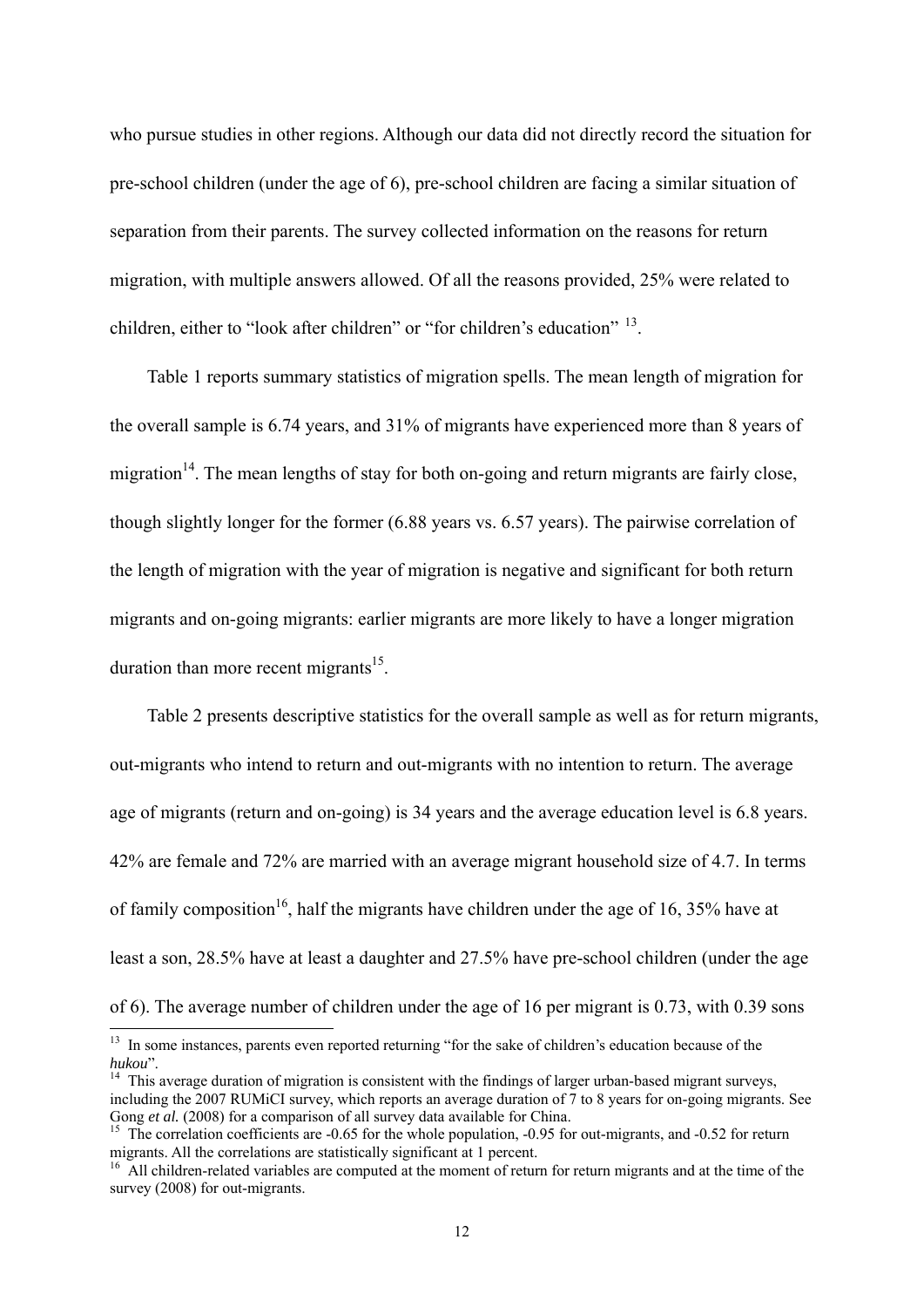and 0.35 daughters. Interestingly, in regard to pre-school children (0.31 per migrant), the gender composition is more equal, with 0.16 sons and 0.15 daughters. In terms of migration characteristics, 52% of migrants have a migrant spouse (either return or on-going).

The sub-sample of return migrants is significantly much older, less educated and more likely to be married than the out-migrant population<sup>17</sup>. Family characteristics indicate that return migrants have a household size significantly smaller than out-migrants. They also have fewer pre-school children, children at school, and, in particular, male children at school at the moment of return than out-migrants at the time of the survey. In terms of migration characteristics, return migrants have a high rate of spouses being either migrants or return migrants. Interestingly, for their first migration, return migrants migrated on average at an older age than out-migrants (26 years *versus* 22 years).

The comparison of the sub-sample of out-migrants who intend to return with out-migrants who have no intention to return also highlights a number of significant differences. In terms of individual characteristics, out-migrants who intend to return are much older, more likely to be married and less educated than out-migrants with no intention to return. Concerning their household characteristics, 68% of out-migrants who intend to return have at least one child compared with 46% of out-migrants with no intention to return. They also have more boys (53% vs. 33%). Differences are more pronounced for both children and male children at school because 47% (41%) of out-migrants who intend to return have a child (a son) at school (compared with 24% and 17% for out-migrants with no intention to return). Finally, they tend to have more pre-school daughters as well (29% have a pre-school daughter

 $17$  The comparison between return migrants and out-migrants (whatever their intention in terms of return) is based on mean tests not reported here.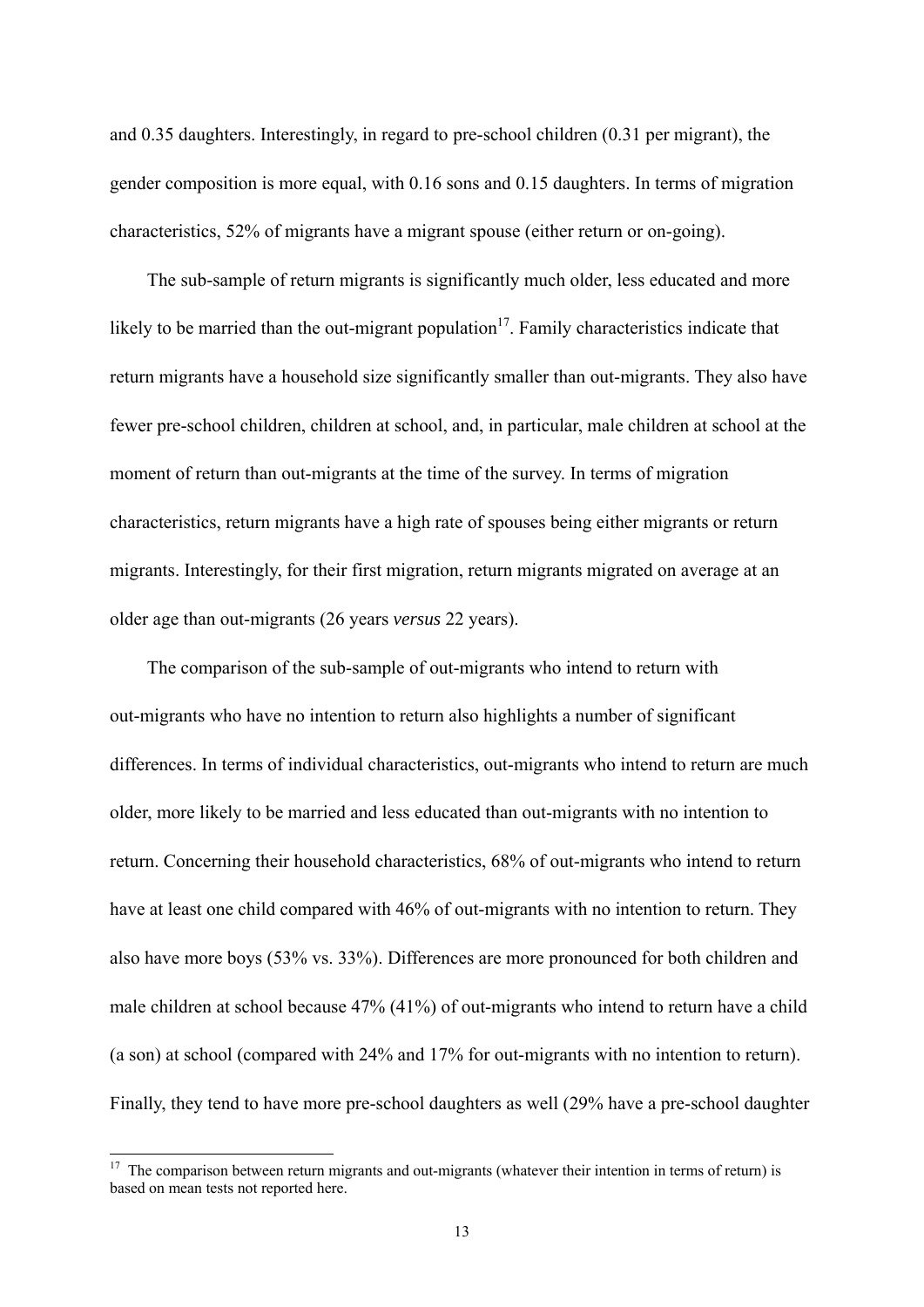compared with 12% for out-migrants with no intention to return).

#### **3. An illustrative model of return decisions with left-behind children**

Return migration can be considered part of a lifetime utility maximisation plan with given budget (and liquidity) constraints (Borjas and Bratsberg, 1996). In the existing literature, the return motives notably include location preferences with a higher marginal utility of consumption in the area of origin (Djajic and Milbourne, 1988), a higher purchasing power of the destination area currency at home (Djajic, 1989; Stark *et al*., 1997) and higher returns to human capital accumulated in the destination area at home (Dustmann, 2001; Dustmann *et al.*, 2011). However, as highlighted by Dustmann (2003) and Djajic (2008), the decision to return and the optimal time of return can also be influenced by altruistic motives of parents towards their offspring in the household. Hence, the migration behaviour, and the decision to return, may be driven not only by individual life-cycle considerations but also by dynastic motives such as offspring's welfare in the future<sup>18</sup>. Emphasising the family unit rather than the individual migrant makes sense in rural China, where family ties are strong and may be important components in explaining individual decisions. Moreover, with migration patterns shaped by the household registration system (*hukou*), which does not entitle rural migrants to urban benefits and leaves most children behind, such an approach seems the most relevant. In their study of a sample of migrants living in Beijing, Fan et *al.* (2011) argue that the desire to be near left-behind children is an important reason for a migrant's desire to return.

 $18$  Considering the household, rather than the individual, as the most appropriate decision-making unit in return migration is consistent with the "New Economics of Labor Migration" (NELM) literature, which explicitly integrates migration decisions into a household strategy (Taylor, 1999).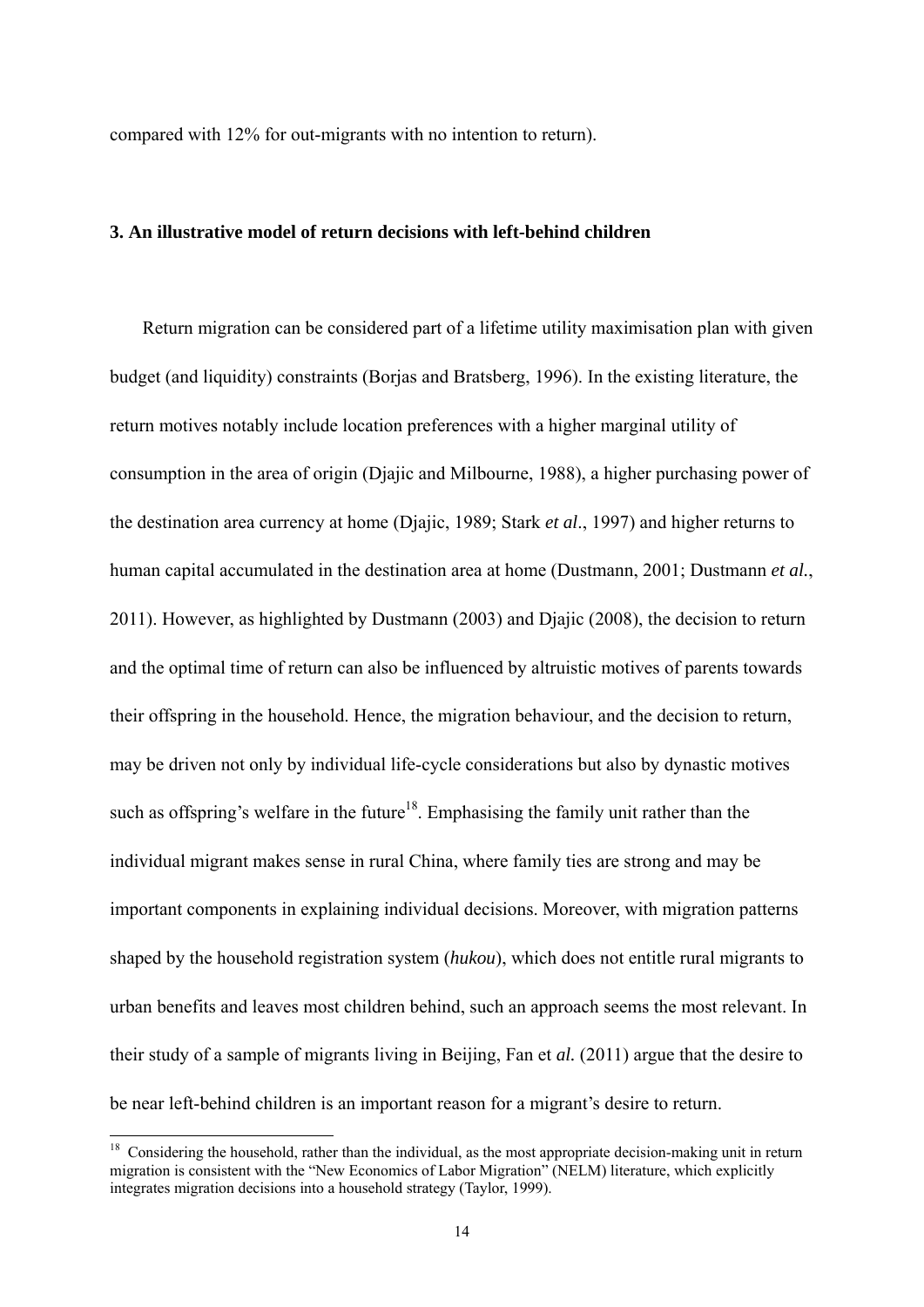The simple model presented below is meant to be illustrative of the conjectured influence of left-behind children on return migration. It builds on Dustmann (2003) and includes a number of alterations to account for specific Chinese features. First, we assume that the parent migrates alone and leaves behind her child. Second, because we are interested in school-aged or pre-school children in the home village, we also assume that the child does not work in the second period. Given these two assumptions, the proposed model captures the situation of a family unit composed of a worker engaged in migration (the parent migrant) and a left-behind child.

We consider two periods. In period 1, the parent works and lives in a city, while her child lives in the countryside and is subsidised by the parent. In period 2, the parent may decide to return to or stay in the city. The parent decides her own and her child's consumption in periods 1 and 2. Because the child is not assumed to work in period 2, the altruism of the parent takes place through income transfer to the child in period 1 and through daily care (in case of return) or income transfer (in case of settlement in city) in period 2. As in Dustmann (2003), the return decision is taken by simply comparing lifetime welfare in the two locations.

The utility functions of the parent are supposed to take the usual logarithmic form. Period 1's utility function  $U^I$  is given by:

$$
U^{1}(c^{1}, k^{1}) = \ln(c^{1}) + \gamma \ln(k^{1}),
$$
\n(1)

where  $c^1$  is the consumption of the migrant parent,  $k^1$  is the consumption of the left-behind child and the parameter  $\gamma > 0$  is the altruism weight.

Period 2's utility function  $U^{2j}$  depends on the location choice of the migrant, whether settled in the city  $(j=M)$  or returned home  $(j=R)$ , and is given by: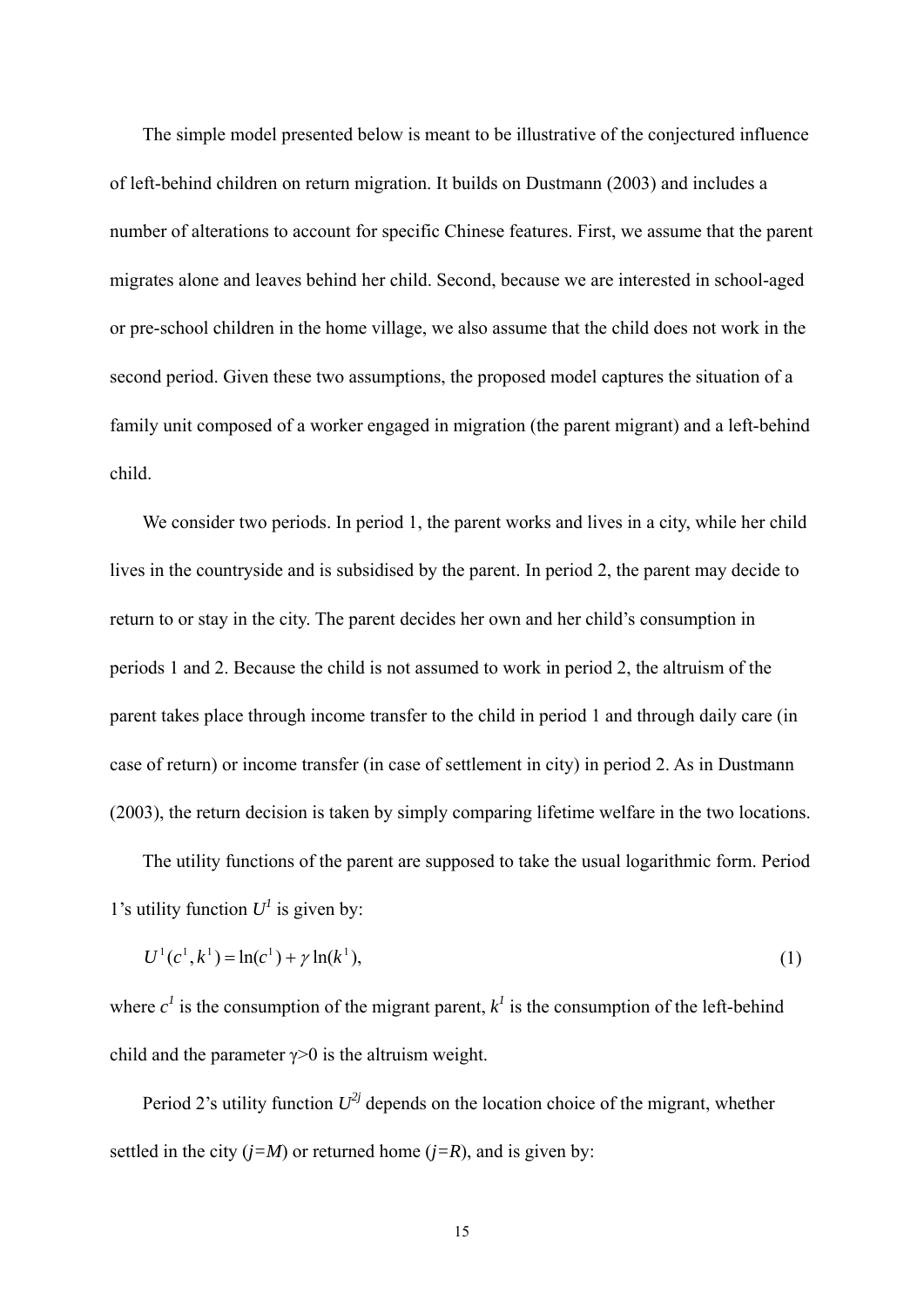$$
U^{2j}(c^{2j}, k^{2j}) = \ln(c^{2j}a^{j}) + \gamma \ln(k^{2j}b^{j}),
$$
\n(2)

where  $a^j$  and  $b^j$  are preference parameters. In particular,  $a^R > a^M$  and  $b^R > b^M$  reflect a location preference of the migrant for her home village in terms of both her own consumption (*a*) and her offspring's consumption (*b*).

Under the simplifying assumption of no discounting, the total utility function *U* of the parent can be simply expressed as follows:

$$
U = \ln(c^{1}) + \gamma \ln(k^{1}) + (1 - h)[\ln(c^{2M}a^{M}) + \gamma \ln(k^{2M}b^{M})] + h[\ln(c^{2R}a^{R}) + \gamma \ln(k^{2R}b^{R})], \quad (3)
$$

where the parameter *h* stands for the return decision. At *h*=1, the migrant decides to return; at *h*=0, she settles in the city.

The budget constraint of the parent equalises intertemporal income and consumption:

$$
c1 + (1-h)c2M + hc2R + k1 + (1-h)k2M + hk2R = y1 + (1-h)y2M + hy2R,
$$
\n(4)

where  $y^I$ ,  $y^{2M}$  and  $y^{2R}$  are the income of the parent in period 1, period 2 in the city and period 2 at home, respectively.

The return decision of the migrant is given by the maximisation of her utility *U* with respect to her own consumption in periods 1 and 2 as well as to her left-behind child's consumption in periods 1 and 2 under the budget constraint expressed above for two scenarios: settling in the city  $(h=0)$  or returning to the countryside  $(h=1)$ . The intertemporal utility maximisation leads to the following results. The migrant parent will choose to return if:

$$
2(1+\gamma)\ln\left(\frac{y^1+y^{2R}}{y^1+y^{2M}}\right) + \ln\left(\frac{a^R}{a^M}\right) + \gamma\ln\left(\frac{b^R}{b^M}\right) > 0.
$$
 (5)

As in Dustmann (2003), the first term illustrates the income impact of return on total utility: as earnings can be assumed to be lower at home  $(y^{2R} < y^{2M})$ , the decision to return will entail a loss in utility. The loss in utility is higher for altruistic parents ( $\gamma$ >0) because their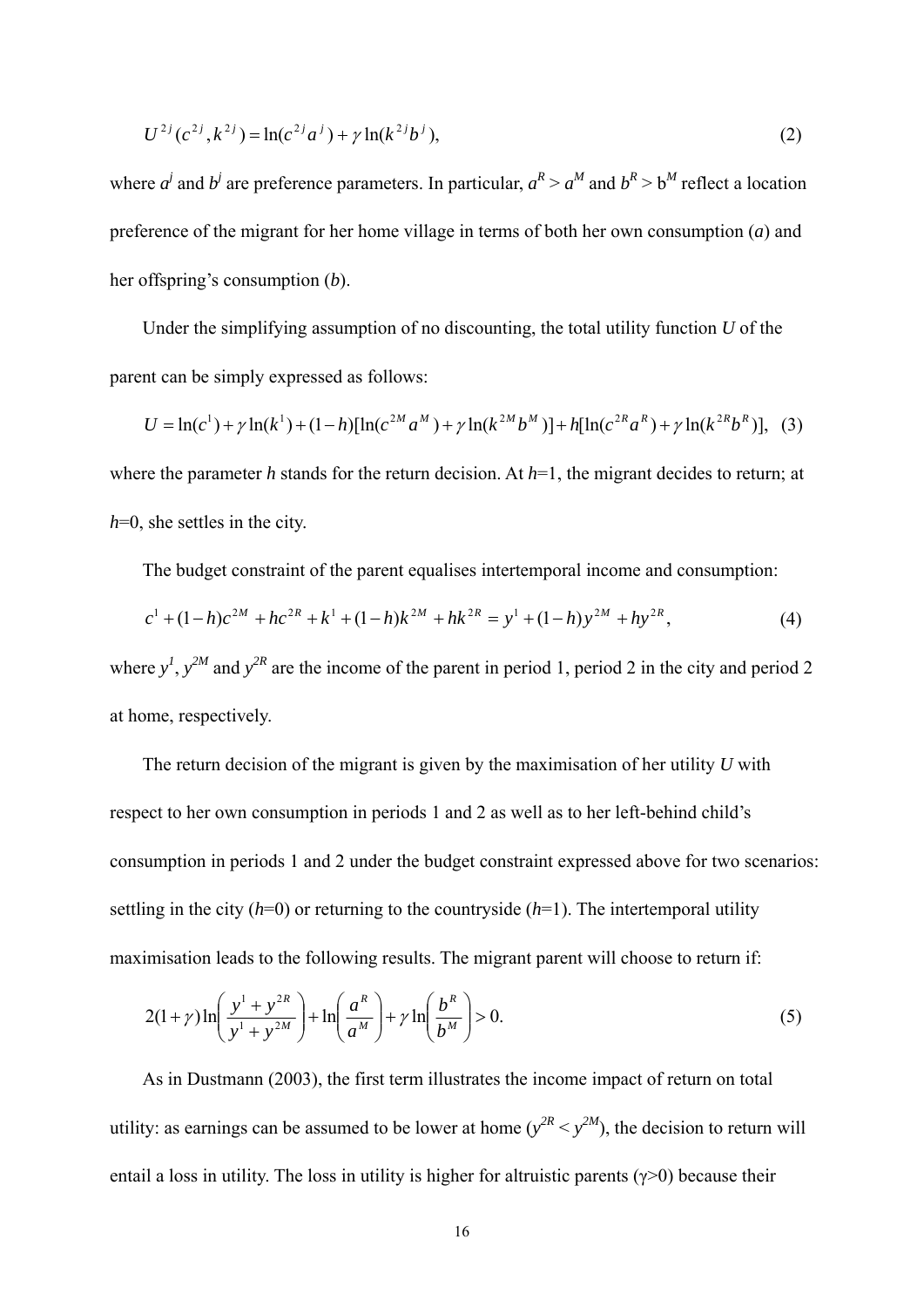reduced earnings also affect the child's outcomes. This may be the case, for instance, if the reduced earnings contribute to reduce opportunities for education or health care. This first term captures the "educational prospect" dimension as described below. Moreover, if the migrant has no location preference  $(a^R = a^M$  and  $b^R = b^M$ ), her altruistic behaviour would reinforce the standard income effect towards a decision not to return. The second term shows the influence of the relative location preference of the migrant in terms of her own consumption. If  $a^R > a^M$ , her relative preference for her home village may partly compensate the income effect and logically reduce migration duration. The third term reflects the parent's perception of the well-being of the left-behind child. If the child is perceived as suffering from parental absence in her daily life, then  $b^R > b^M$  will give incentive to the parent to return. In the vein of Dustmann (2003), this model illustrates the trade-off migrant parents face when deciding to stay or to return: the consumption of the child is multidimensional in that it incorporates daily care and educational prospects that may be somewhat conflicting in terms of the decision to return. Assuming no migrant parent location preference in her own consumption  $(a^R = a^M)$ , the decision to return for an altruistic parent simply reduces to a comparison of the loss in utility due to lower income (and, possibly, a reduction in education opportunities) with the gain in utility thanks to a better-off child (through better daily care, for instance).

The two dimensions, daily care *versus* educational prospects, are quite intuitively related to the age of the child: one may expect that daily care will be valued for young children, while educational prospects will be more important if the child is of school-age. Moreover, in a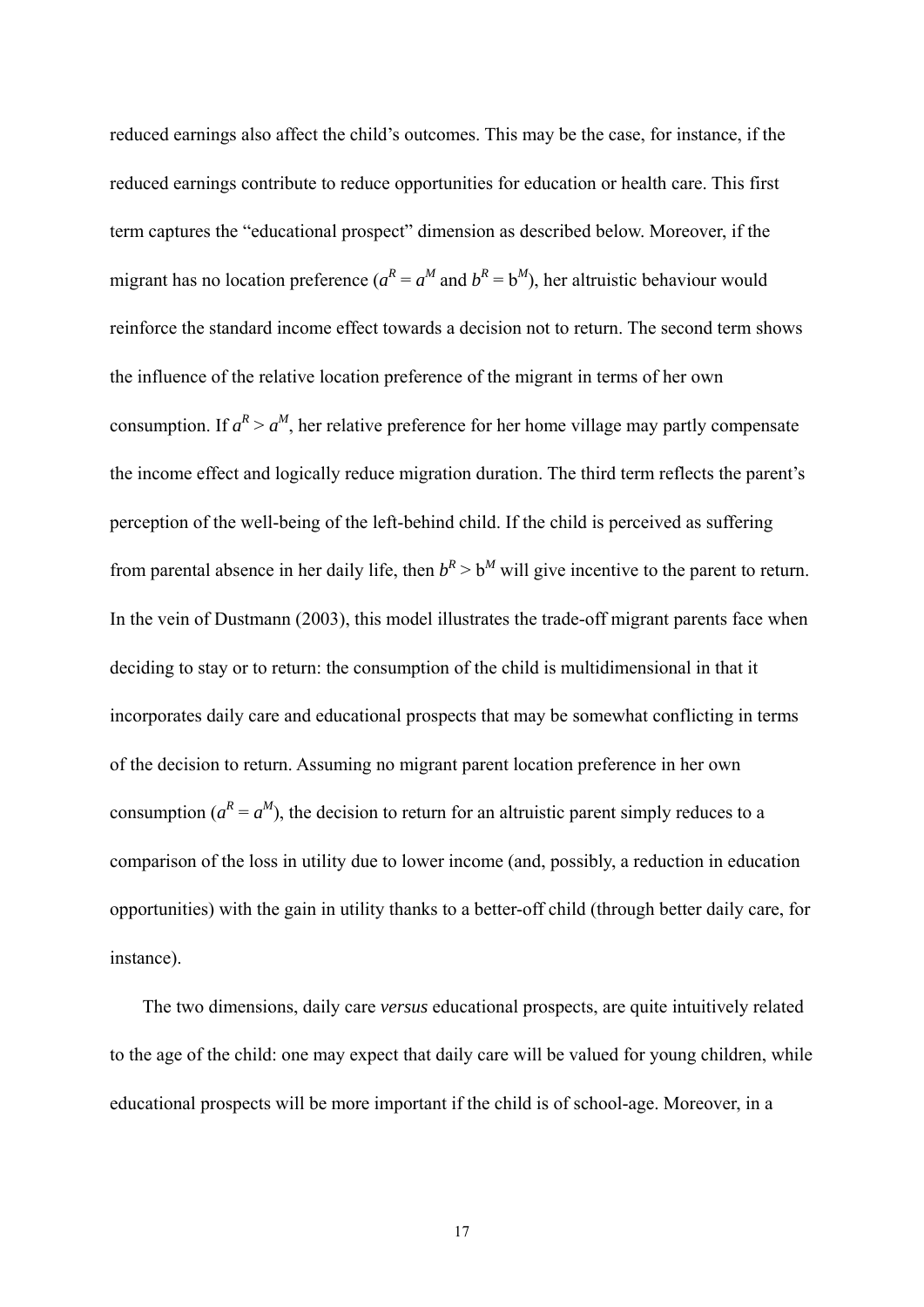society with a strong tradition of preference for sons<sup>19</sup>, one may further expect that the return-decision outcome is also going to be linked to the gender of the child, although the total children effect may remain ambiguous.

In summary, the return decision (*h*) of a migrant will depend on the expected income gap between the city and the hometown, the migrant's preferences and altruism, and her children's characteristics (notably gender and age). The empirical analysis presented below aims to estimate this reduced-form relationship by focusing successively on the migrants' length of stay in cities and their reported intention to return.

#### **4. Empirical approaches**

As indicated above, two main approaches are used to investigate how left-behind children influence return migration in China. First, because our dataset contains a sample including both on-going out-migrants and return migrants, we analyse complete and incomplete length of migration using a duration model. The second approach focuses on on-going out-migrants only, for whom declared intentions to remain in cities or to return have been collected. The two approaches are presented below.

#### *Framework for duration analysis*

-

Migration duration data are right-censored by definition because the date of transition out the state (i.e., returning home) is unknown for on-going migrants. As highlighted by

<sup>&</sup>lt;sup>19</sup> See, e.g., Lee (2008) for a review of the long history of pro-son bias in China.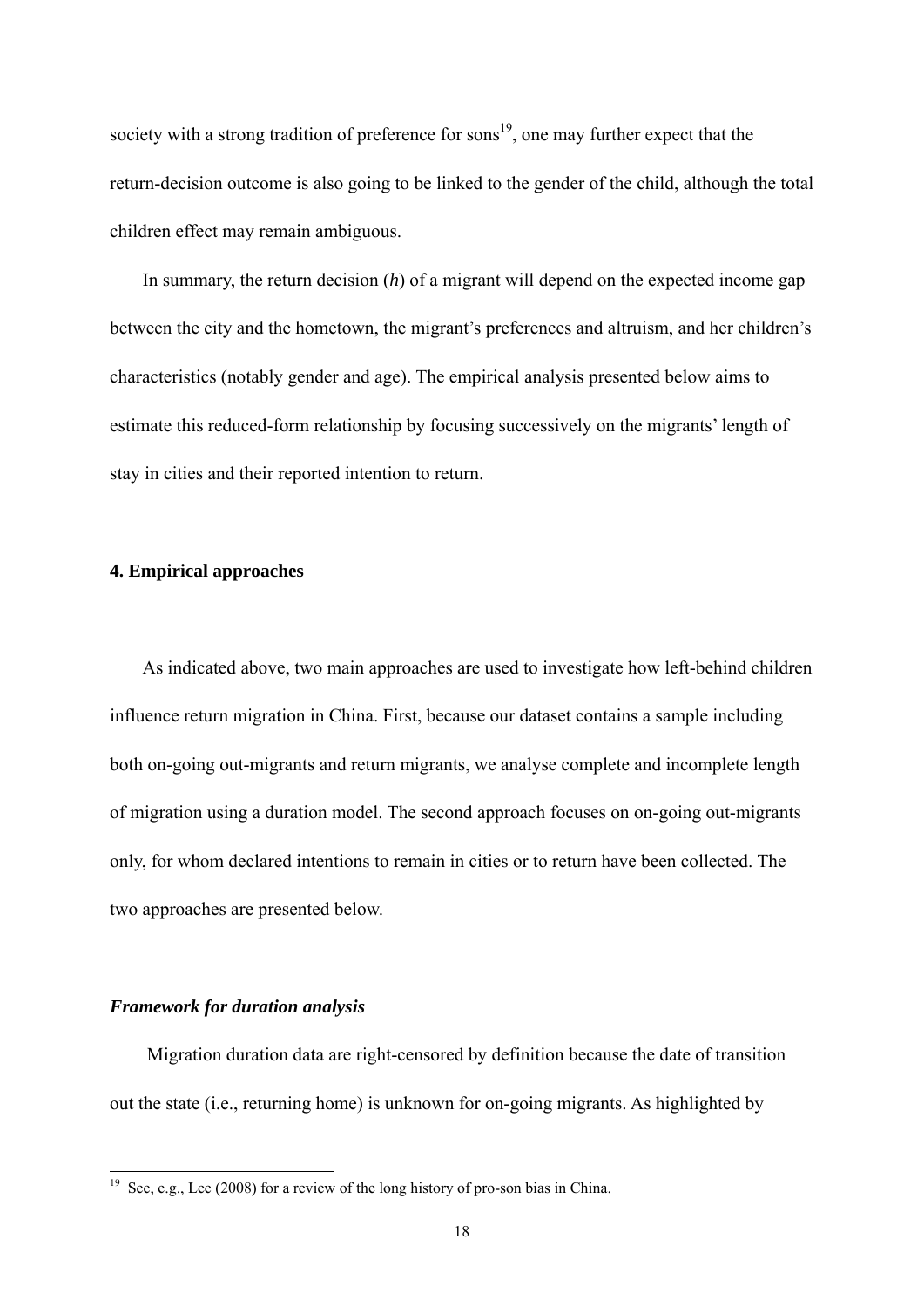Jenkins (2008), survival (or duration) analysis offers a number of advantages compared with OLS or binary choice models for such data. In particular, it is well suited to account for the timing of migration events (including return migration), for censoring in the data and for incorporating time-varying variables in the estimation.

Because answers about migration duration were given in months, discrete time periods for migration duration are defined in months<sup>20</sup>. Consequently, we use a discrete-time (grouped data) version of the commonly used proportional hazard (PH) model<sup>21</sup> developed by Prentice and Gloeckler (1978). Let *Ti* be the discrete random variable representing the uncensored time at which the end of migration occurs. Then, for individual *i* who stayed in the city for at least *t* months, the discrete-time hazard rate  $\lambda_i(t, X)$  conditional on covariates can be defined as follows:

$$
\lambda_i(t, X) = \Pr[T_i = t / T_i \ge t, X_{it}] \tag{6}
$$

This equation gives the conditional probability of individual *i*'s migration ending at time *t*, given that it has not ended yet. We consider a complementary log-log specification for the hazard function, which gives:

$$
\lambda_i(t, X) = 1 - \exp[-\exp(\beta^t X_i(t) + \gamma(t))]
$$
\n(7)

As shown by Prentice and Gloeckler (1978), this model is a discrete-time analogue to the continuous-time Cox proportional hazard model.  $\gamma(t)$ , which depends on *t* alone, is a transformation of the baseline hazard common to all individuals. We assume a duration

 $20$  When the duration time is discrete, the estimation function is slightly different. A detailed description can be found in Jenkins (2008).

<sup>&</sup>lt;sup>21</sup> The general idea of a proportional hazard model is that the effect of an independent variable is seen as having a constant proportional effect on the baseline hazard. The adoption of such model is usually grounded on two important specifications: the distributional assumptions regarding the baseline hazard and the assumption of unobserved heterogeneity (Bhat, 1996).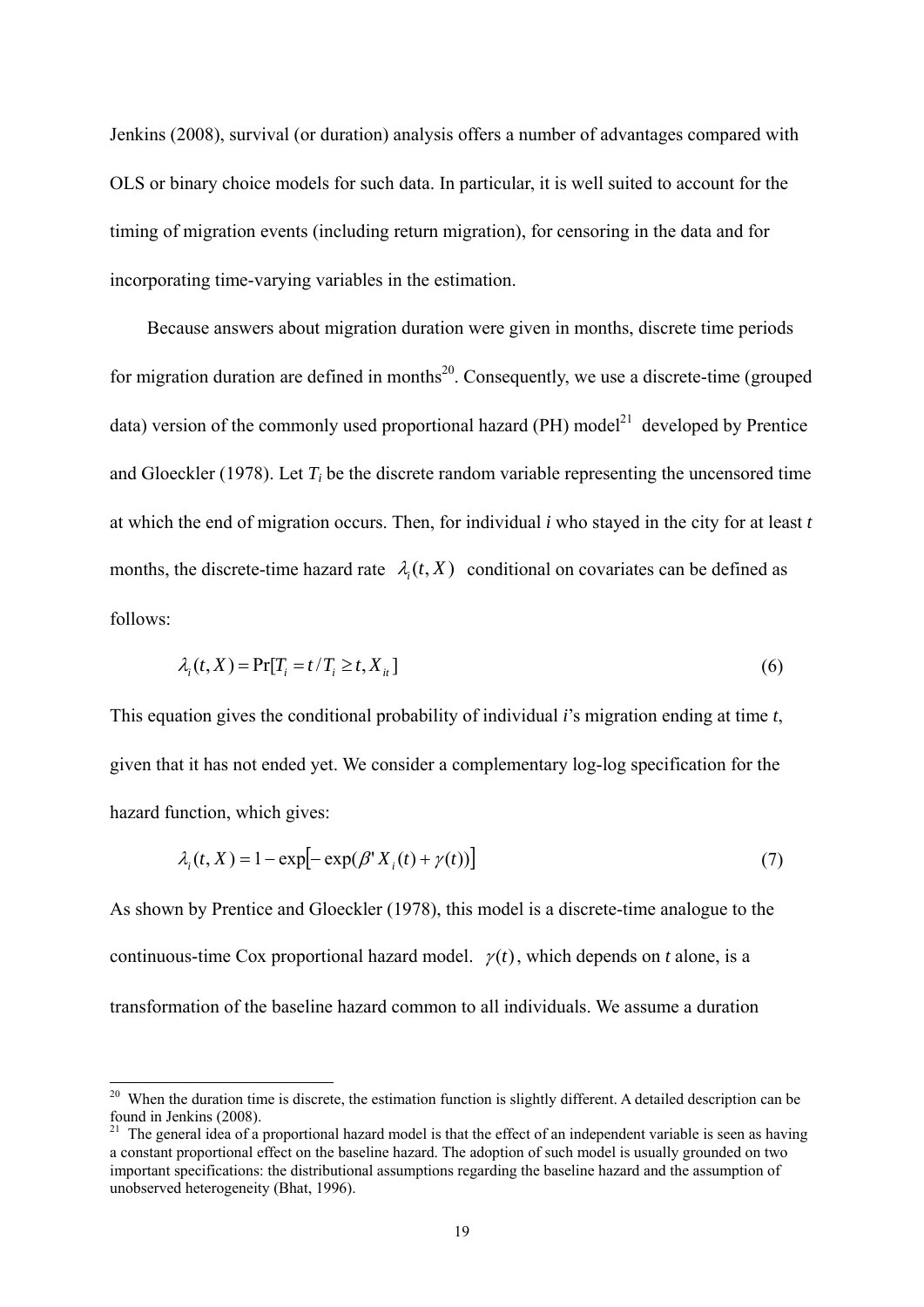dependence pattern analogous to that in the continuous-time Weibull model<sup>22</sup> by entering the log of *t* as a covariate.  $exp(\beta' X_i(t))$  is a person-specific non-negative function of covariate *X*, which scales the baseline hazard function common to all persons.

An important issue in duration models is unobserved heterogeneity. Ignoring unobserved heterogeneity that arises when unobserved factors influence duration can lead to a severe bias in the estimates of the covariate effects (Lancaster, 1990). Consequently, one could obtain an underestimate of the true proportionate response of the hazard if the unobserved heterogeneity is not captured because of potential omitted variables or measurement errors (Jenkins, 2008). We account for unobserved heterogeneity by incorporating a Gamma distributed random variable with unit mean and finite variance, as suggested by Meyer (1990).

The covariates that enter the vector *X* include individual characteristics, such as age<sup>23</sup>, gender, education and marriage, and individual migration experience measured by an occupational dummy variable that equals one if the subject is a wage-worker and zero if the subject is self-employed during the last job in the city (current job for on-going migrants). Destination and hometown characteristics are also measured, respectively, by the size of the destination city and the logarithm of the town's average rural per capita annual net income between 2004 and 2008. We also control for household characteristics that may influence the decision to return. Three variables are considered: the household size, the number of elderly and the migration status of the spouse. As briefly mentioned above, in Chinese society grandparents play an important role in their grandchildren's care. Fan et *al.* (2011)'s study finds that migrants with fewer parents in the home village are more likely to bring their

<sup>&</sup>lt;sup>22</sup> The most commonly used form in continuous-time duration studies is a parametric hazard (Bhar, 1996) with an assumed Weibull form baseline (Meyer, 1990).

<sup>&</sup>lt;sup>23</sup> The age variable is recomputed to reflect the age at the moment of migration.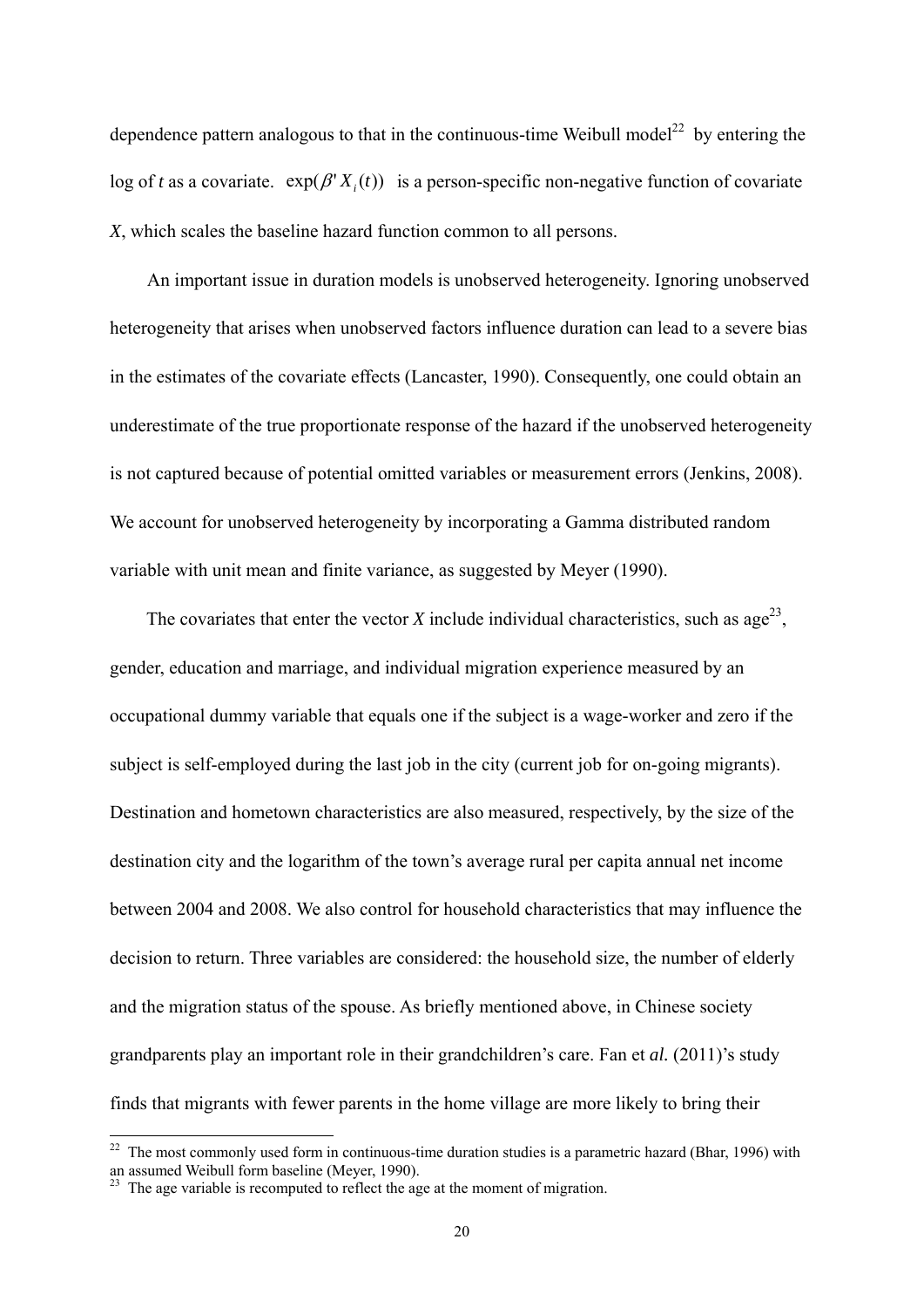children to Beijing, and they argue that migrants might have chosen to leave behind their children if there were sufficient support from their grandparents in their home village. On the other hand, elders also count as dependents who need to be taken care of. As a tradition in Chinese society, supporting old parents is an important responsibility for children when they grow up. If this is the case, then having elderly at home may also be an obstacle for children to choose to work far away. Therefore, having elderly at home may be an important factor in influencing return behaviour, although the direction of the impact may be ambiguous. Likewise, the impact of the spouse's migration status may be multi-faceted. On the one hand, reunification intention could drive a migrant member to come home earlier if his/her spouse is left behind; on the other hand, having a spouse at home taking care of the family could also free the family constraint for the migrant member and therefore delay the return.

Finally, to assess how the presence of children by age and by gender affects the parent's length of stay and return decision, we use a set of children-related variables for each individual at the time of return measured either by the number of children or by dummy variables. We distinguish children from different age-groups (children below the age of 16, children between 6 and 12, and pre-school children) and by gender (for each age-group).

#### *Framework for return intention*

As explained in section 2, the household survey provides additional information for on-going migrants, which complements the duration analysis by providing information about their intention to return. The variable of interest is a binary one: it equals one if out-migrants declared their intention to return and zero if they declared their intention to stay in cities.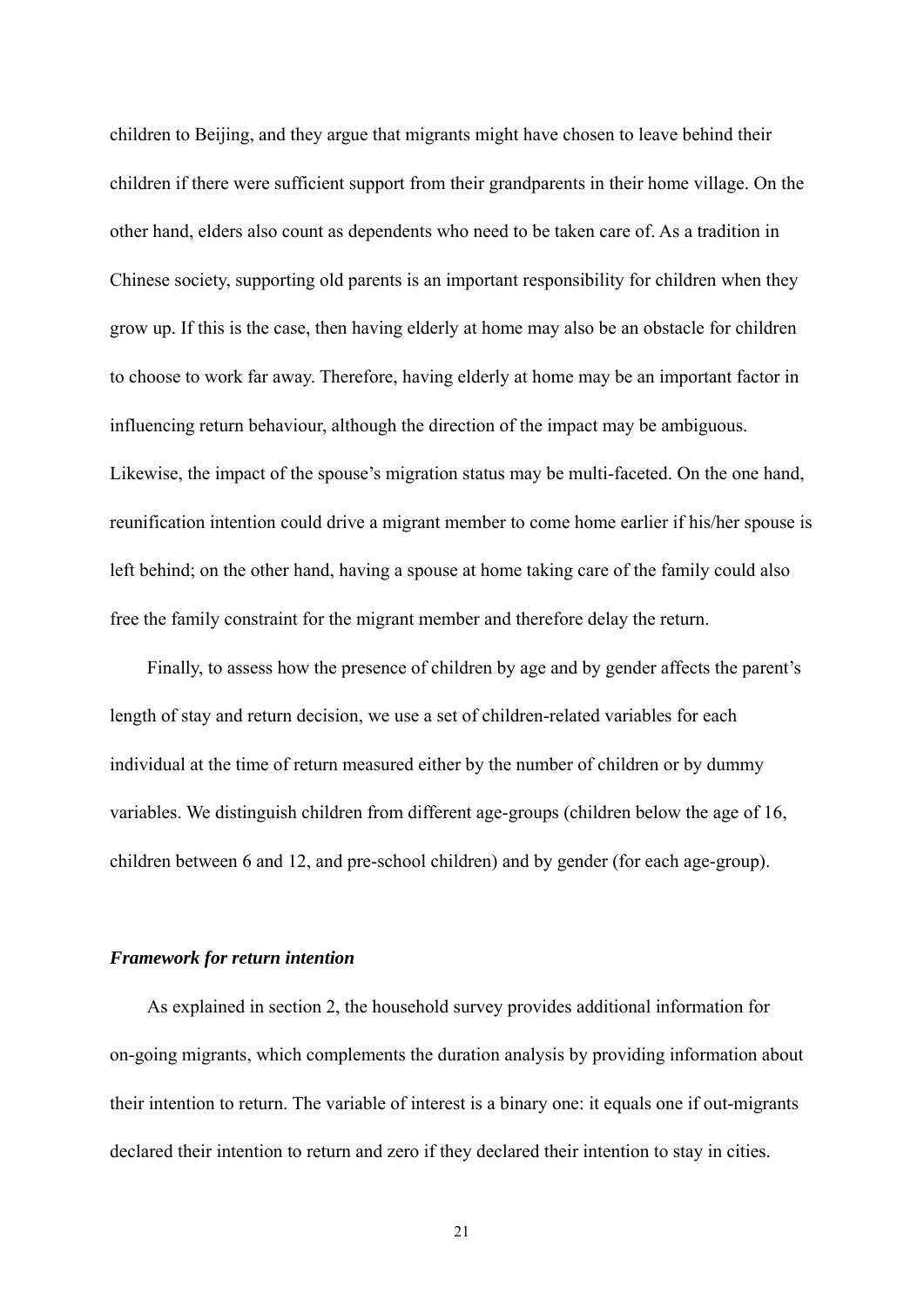Because we exclude answers to the question on return intentions that were not strictly 'yes' or 'no', we are left with 117 individuals currently working outside Wuwei county.

The probability  $p_i$  of migrant *i* intending to return is estimated using a binary probit model:

$$
p_i = F(\alpha + \beta X_i) \tag{8}
$$

where *F* is the standard normal cumulative distribution function. In a way similar to the duration analysis, the vector *X* includes a series of variables representing children-related factors, individual characteristics, household characteristics, current occupation at the destination and source region characteristics.

#### *Endogeneity concerns*

One difficulty in investigating the role of children in the return migration decision is that there are potential identification concerns. First, migration plans and fertility may be simultaneous decisions. Second, unobserved factors that are related to fertility may simultaneously affect return plans. Unfortunately, our cross-section database does not allow us to adequately address the potential endogeneity bias from a statistical point of view. However, we argue that in the case of China, there are good reasons to believe that the implied bias should not be too strong because the fertility decision is not fully private and free as it is in other countries. That said, we also acknowledge that we cannot fully rule out potential identification issues and that the implied biases should be kept in mind when interpreting the coefficients.

China provides an interesting case regarding fertility that is both controlled and low. The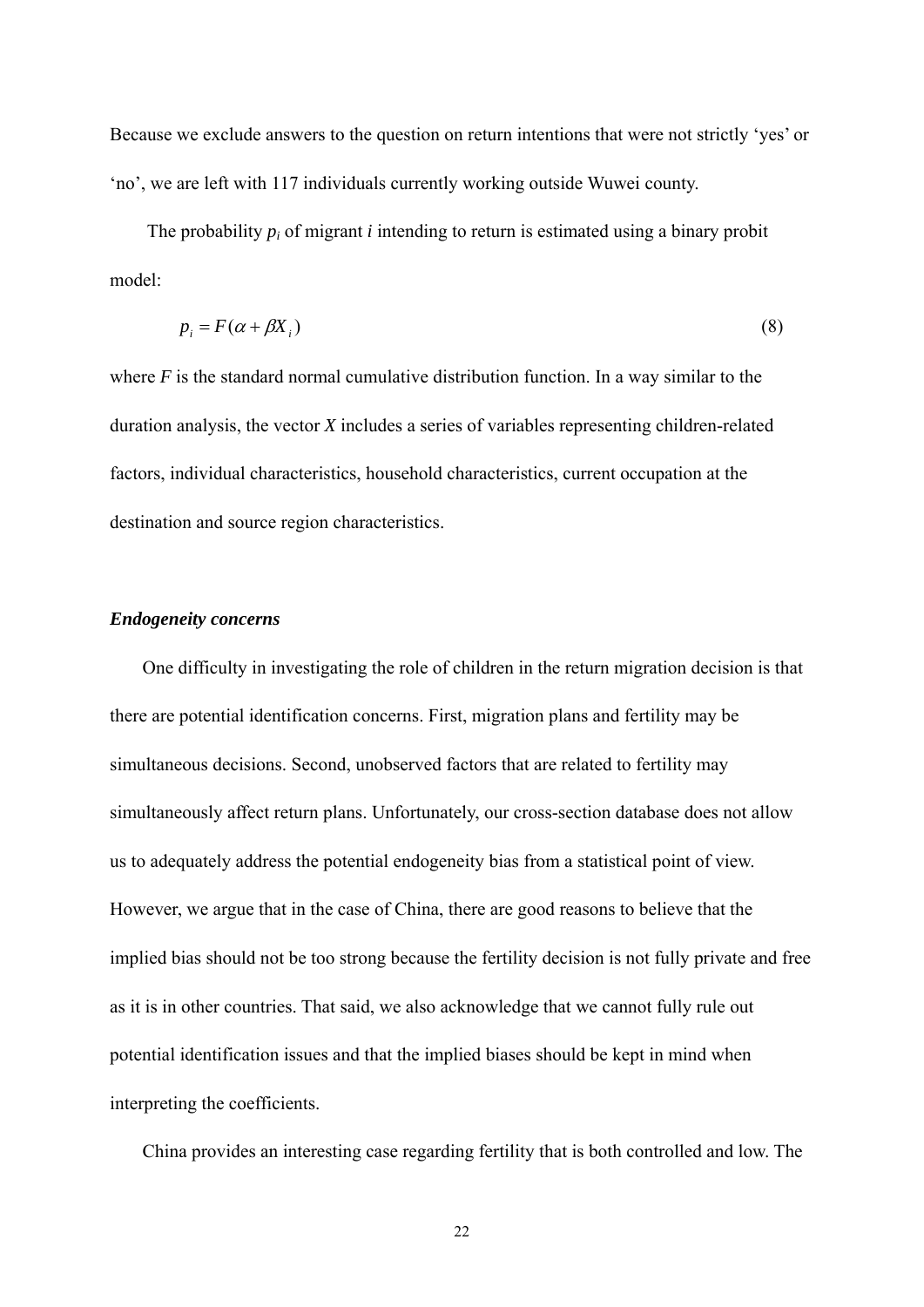one-child policy introduced in 1979 to control population growth, which was deemed to be a serious threat to economic development, resulted in a significant change in the family structure through its strong impact on the timing of first birth and on the likelihood of higher-order births. Restrictions on family size and on the timing of marriage and child bearing that were imposed under the policy led to a sharp decrease in the total fertility rate from 2.8 in 1979 to 1.8 in 2001 (Festini and de Martino, 2004). As documented in McElroy and Yang (2000), although the policy is more liberal in rural than urban areas, a second child, at most, can be approved by local authorities while a third child remains prohibited (for Han people).

The local enforcement of the one-child policy in Wuwei county can be seen from data on the number of children per household. In our sample (including both migrant and non-migrant households), the average size of the household is 4.07. On average, households have 0.64 children below the age of 16; 50.63% have no child below 16; 35.15% have 1 child; 13.39% have 2 children; and 0.84% have 3 children. The proportions are similar when the sample is restricted to women aged between 20 and 50. Moreover, a comparison between non-migrants and migrants (either returned or on-going) does not reveal any significant difference in the number of children between the two groups, which indicates no strong relationship between migration and fertility behaviour, at least in the area under study.

In addition to the low level of fertility, another feature worth emphasising here is that the one-child policy entails controls that make the fertility decision not free at the individual/family level, even for the timing of the first birth. Michelson (2010)'s description provides a clear overview of the control put on fertility in rural areas: "The performance of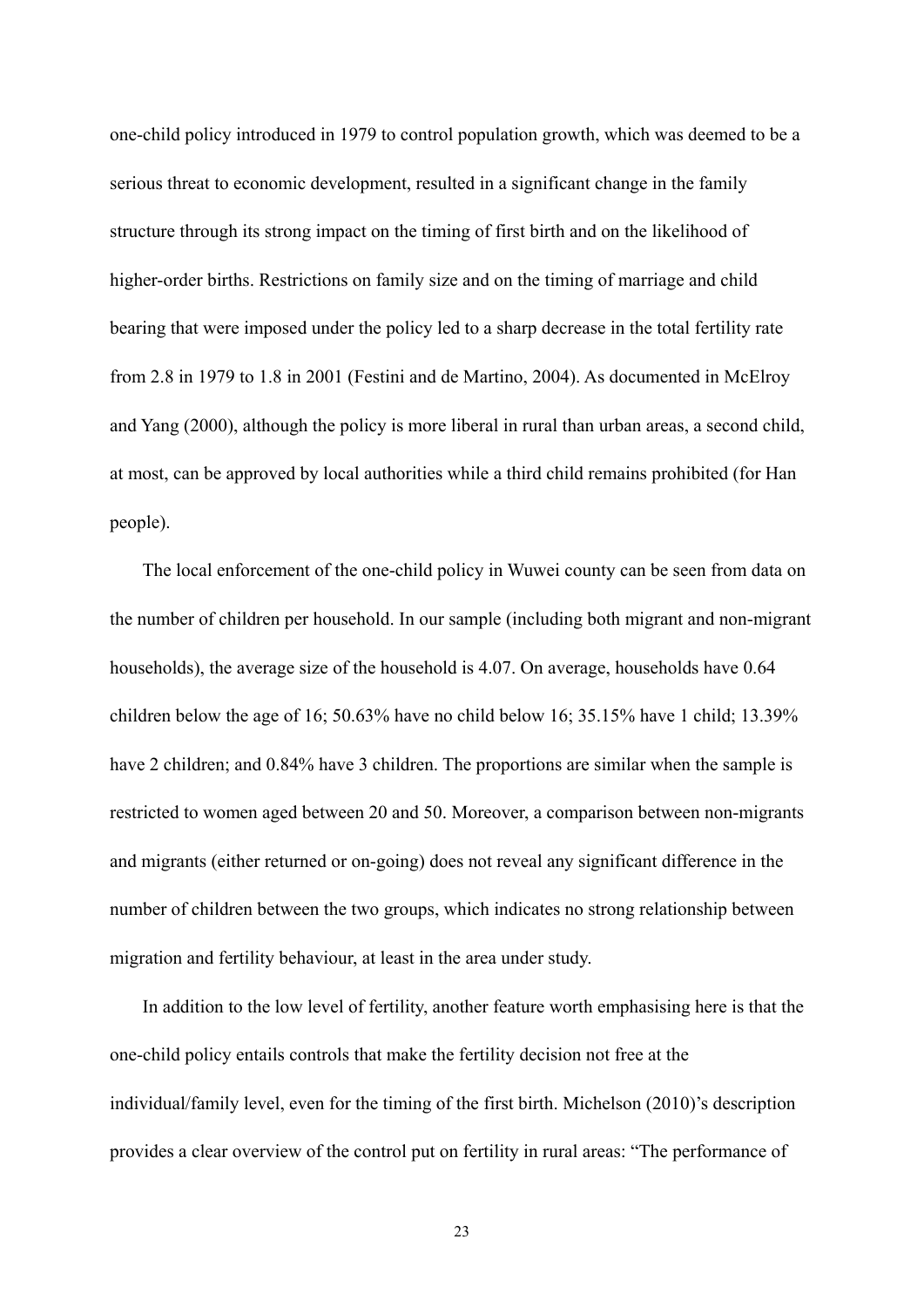local cadres is evaluated to an important measure by their success in meeting birth targets. To keep local fertility levels within these fixed targets, couples wishing to have a child are required to apply for a birth permit. Birth permits are issued only to applicants who satisfy policy conditions—if the local birth quota for the year has not been reached. In other words, every birth is supposed to be authorized, or on the plan." (p. 192). Local family planning authorities are responsible for the enforcement of the policy in the form of punishments and fines for couples who do not comply with the family planning. Evidence has also been reported of more draconian measures being employed, such as forced abortion or sterilisation by the local family planning authorities (Hardee-Cleaveland and Banister, 1988).

#### **5. Migrants' length of stay in cities: a duration analysis**

<u>.</u>

Before presenting the estimation of the duration models, Figure 1 depicts non-parametric Kaplan-Meier estimates of the survival function. It clearly highlights negative duration dependence: the probability that migration ends shortly increases with the length of migration. The hazards are high at the beginning of a spell and then decline monotonically. The median survival rate (i.e., stay in cities) is approximately 132 to 144 months (11-12 years). When the migration spell reaches more than 252 months (i.e., approximately 21 years), the overall survival rate finally stabilises at a low level of approximately  $12\%^{24}$ , suggesting that 12% of the migrant population tends to settle permanently in cities.

Tables 3 and 4 report estimation results for the discrete-time proportional hazard model

<sup>&</sup>lt;sup>24</sup> However, one should note that for this long duration, the 95% confidence interval gives a range between 5% and 23%. This might be related to the fact that we do not have many individuals with such a long migration history.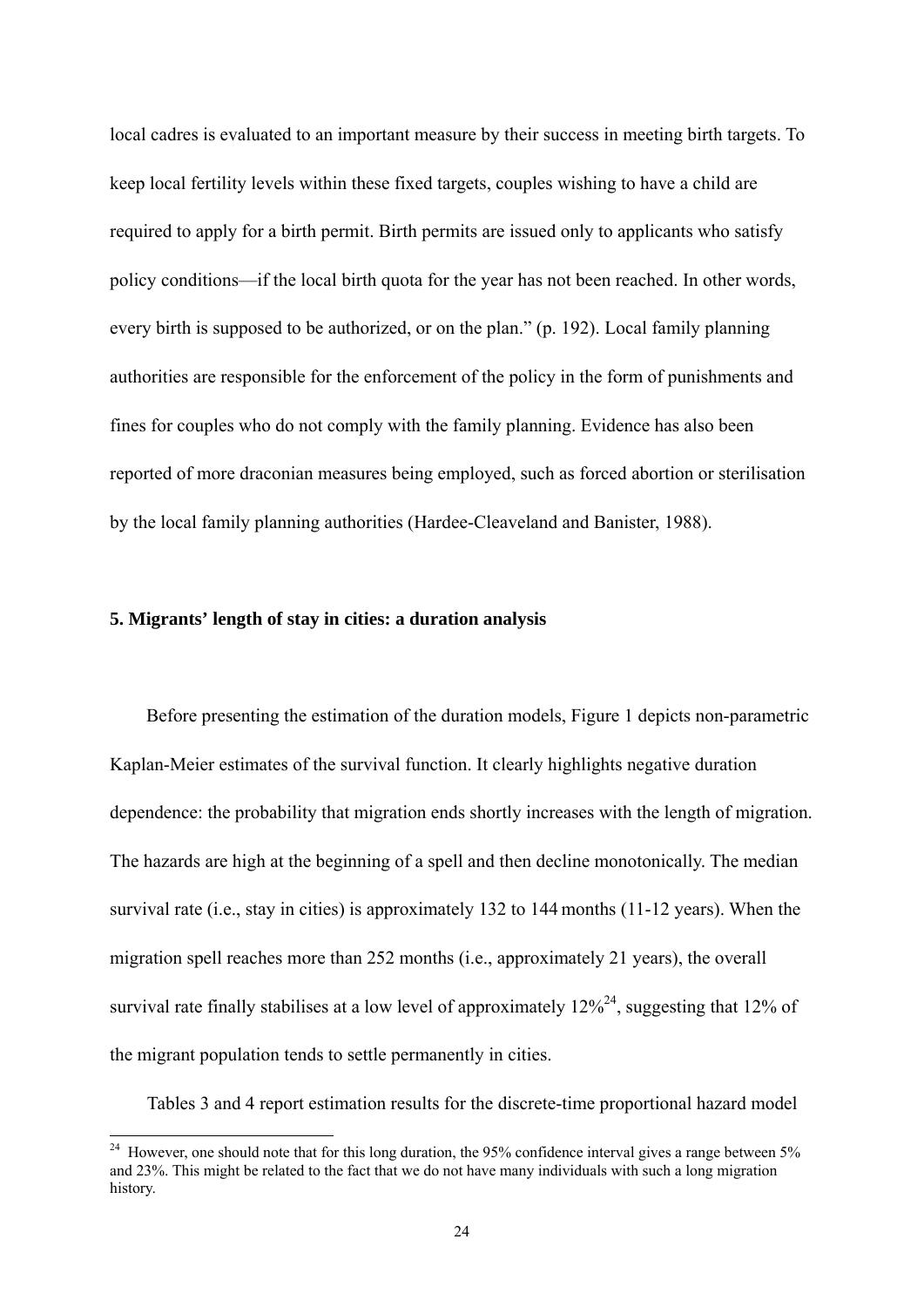with various sets of covariates. Table 3 uses children-related dummy variables, whereas Table 4 uses the number of children in the estimation. Models 1, 2, 5 and 6 introduce a set of control variables related to children under the age of 16 and by various age groups (pre-school children *versus* children at elementary or secondary school). Models 3, 4, 7 and 8 further distinguish the gender of children.

As explained in the methodological section, it is very plausible that there are unobserved individual characteristics, such as motivation or ability, that affect the length of the migration spell. We thus estimated two different models: a cloglog model that does not take into account any unobserved individual heterogeneity and a cloglog model that assumes a Gamma distribution for an included individual heterogeneity term. The LR test of the model with *versus* without unobserved heterogeneity reported at the bottom of each table shows that the null hypothesis that the variance of the unobserved heterogeneity parameter is equal to zero is always rejected. The model with Gamma-unobserved heterogeneity thus seems to fit the data best and is reported in Tables 3 and 4. Still, one can note that the corresponding estimations without controlling for unobserved heterogeneity presented in Tables A1 and A2 in the Appendix show fairly robust results. In all the models, the coefficients and their level of significance are broadly similar. The coefficients are slightly larger in absolute value when controlling for unobserved heterogeneity, which is consistent with the fact that failing to account for unobserved individual heterogeneity underestimates the extent to which the hazard rate increases with duration and the magnitude of the impact of the covariates on the hazard rate (Lancaster, 1990).

Looking at children-related variables, the various models presented in Tables 3 and 4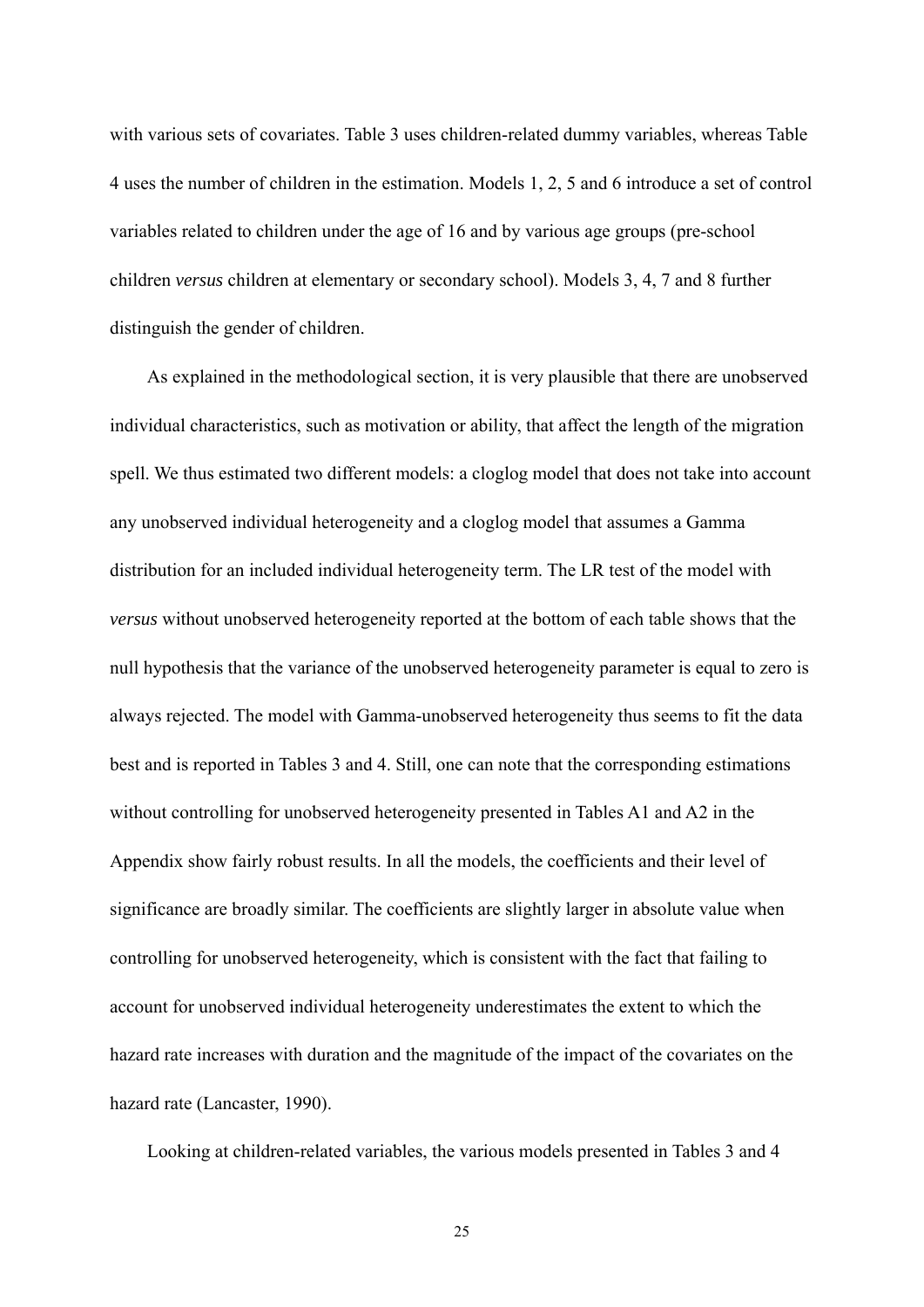highlight a number of interesting patterns. Models 1 and 5 show that the estimated coefficients for both the dummy of having children under 16 and the number of children under 16 at the time of return are negative and significant. According to Table 3, at each survival time, migrants with a child have a 54% lower probability of returning than migrants who have no children<sup>25</sup>. Hence, individuals who have more children at the moment of return exhibit longer migration spells. Models 2 and 6 distinguish children of different age groups by estimating the separate impact of children at school and of pre-school children. The results show that the negative impact found in Models 1 and 5 is attributable to children at school (whose effect is negative and significant), whereas the effect of pre-school children is negligible. Models 3, 4, 7 and 8 further distinguish children at school and pre-school children by gender. Interestingly, we find that the gender of the offspring matters: while having daughter(s) at school and pre-school daughter(s) has no effect on migrant parents' return decision, sons of school age do have a significant impact. Having son(s) at school at the moment of return negatively affects the return decision of the migrant parents: at each survival time, having a son at school at the time of return decreases the probability of return by 61%. In contrast, having pre-school son(s) at the moment of return positively (though weakly<sup>26</sup>) affects the return decision.

In summary, the main results regarding the impact of left-behind children on migration duration are the following: *i*) individual migration duration is driven by family motives, with left-behind children being important determinants of the return decision; *ii*) children at school

-

 $^{25}$  This is calculated from the exponentiated coefficient (not reported here), which gives the hazard ratios as in a continuous time model.

<sup>&</sup>lt;sup>26</sup> The effect is only significant in the estimation that does not account for unobserved heterogeneity (see Table A1).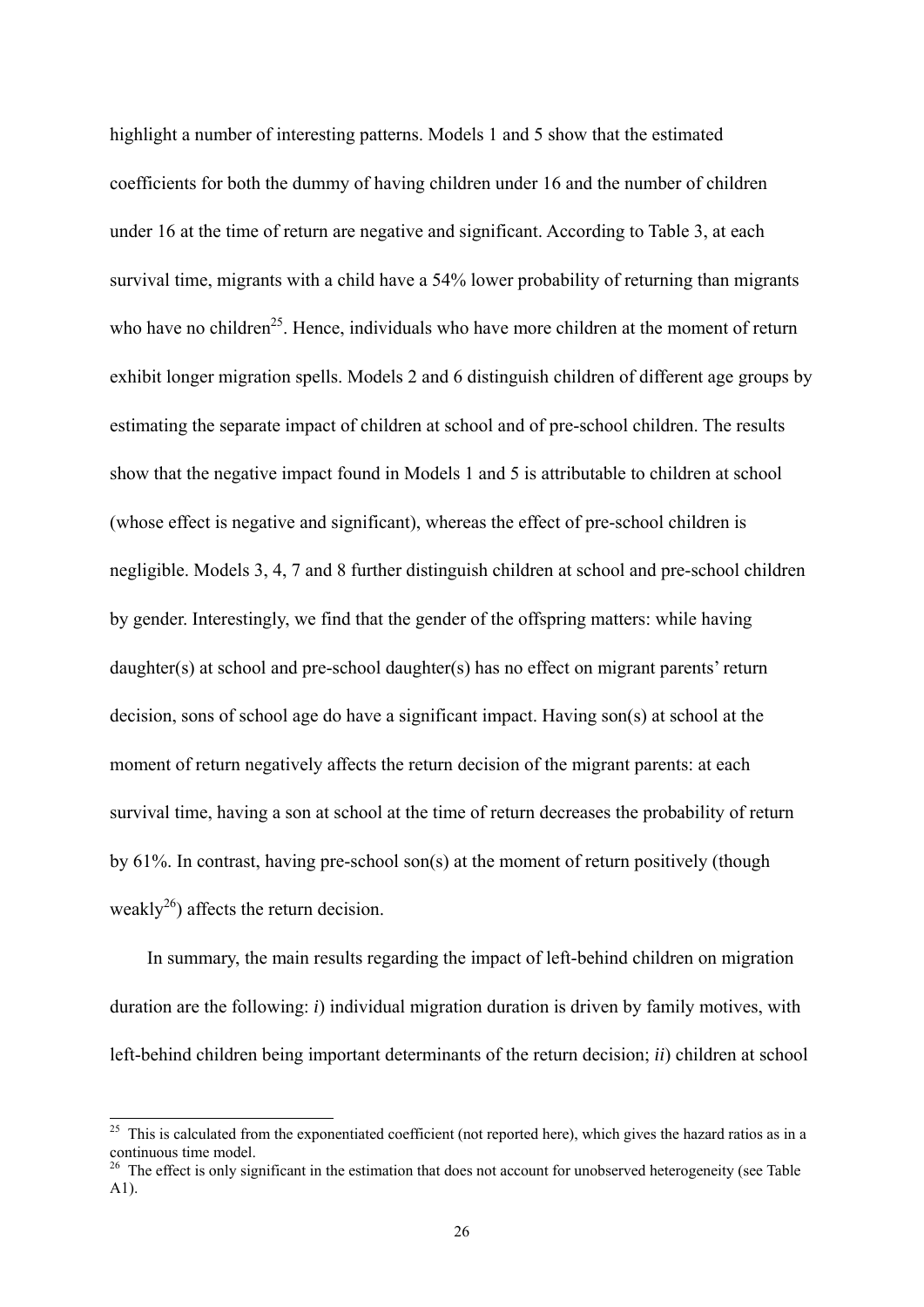are a motivation for migrants to extend their length of duration, highlighting a motive for migrant parents to accumulate finances for the education prospects of children at school; *iii*) the gender of left-behind children matters for the migration spell, with sons generating a significant impact compared with daughters; and *iv*) pre-school male children seem to be a stronger determinant for those willing to return. These results are consistent with our theoretical prediction that children at different ages matter differently in the decision-making of migrant parents. Younger children tend to draw parents back for their need of daily care, while children at school tend to keep parents in cities for education prospects. The results are also consistent with Connelly *et al.* (2012), who argue that young children require more adult caregiving time and older children require more monetary inputs because of schooling. A final remark is that, in either case, there is evidence of a general gender bias in favour of sons, indicating the prevalence of traditional "son preference" values among rural households in Wuwei county.

In addition to children-related variables, we find consistent and interesting results regarding other explanatory variables in all the models. Unsurprisingly, the baseline hazard increases with elapsed survival time, which means that return probabilities depend positively on the length of migration spells to date. The increasing baseline can be interpreted as an illustration of the temporary nature of the migration phenomenon in China. To further illustrate this point, Figure 2 displays the predicted hazard rate at the mean of covariates based on the estimation of Model  $1^{27}$ . It shows that the predicted hazard rate is always increasing all along the migration duration.

<sup>&</sup>lt;sup>27</sup> The predicted hazard rate is calculated based on the mean level of the predicted hazard rate for each person given the values of her covariates and the spell month value (Jenkins, 2008).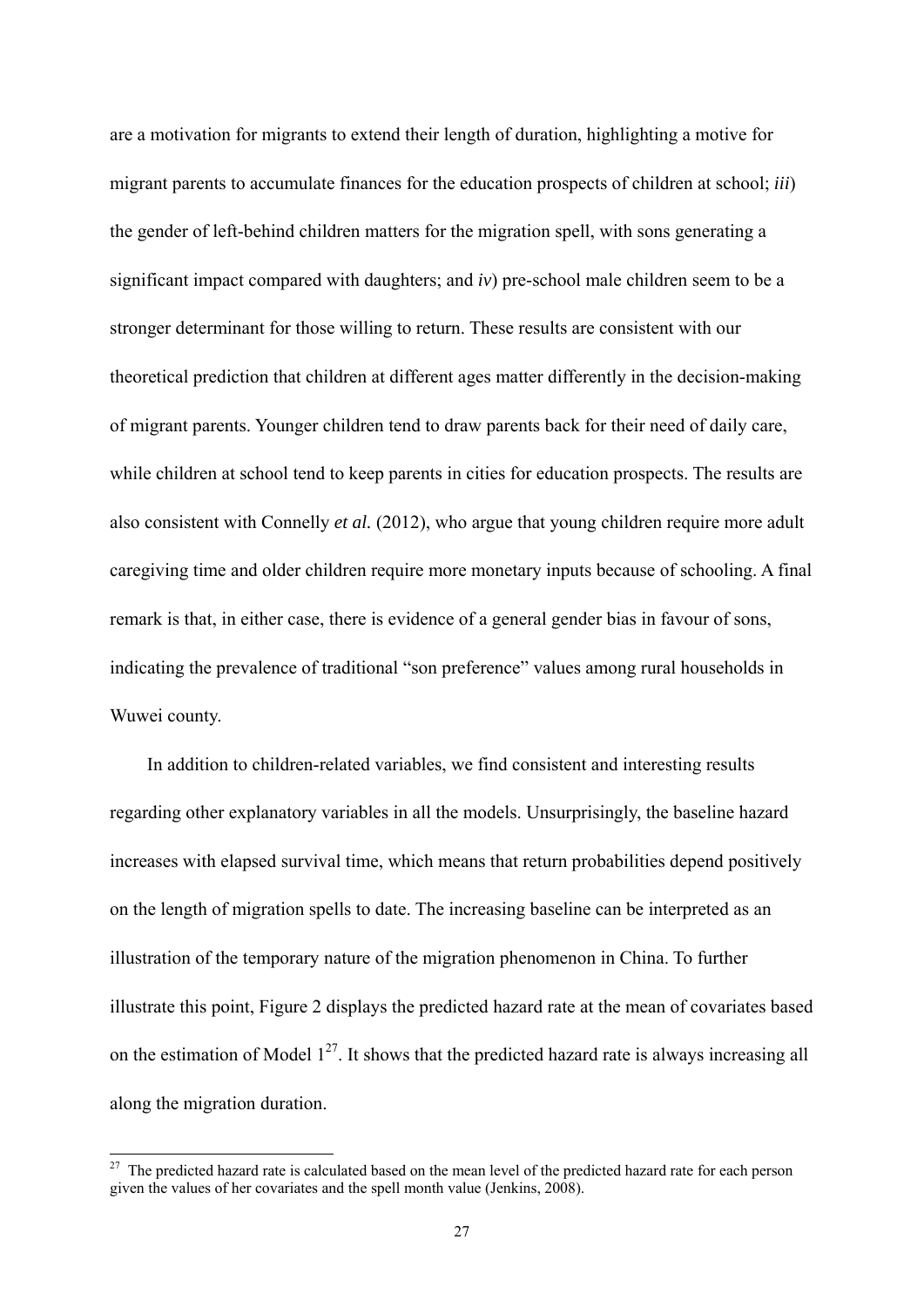Economic conditions in the source region are found to have a positive and significant impact on the hazard rate: the elasticity of the hazard rate with respect to the town average rural per capita annual net income between 2004 and 2008 ranges from 1.41 to 1.50 (see Table 3). This finding indicates that favourable economic conditions contribute to attracting migrants back home. Hence, the migration duration is longer for migrants from poorer regions than for migrants from wealthier emigration regions. This finding is consistent with the international migration duration literature, particularly with the empirical findings of Schroll (2009) in the case of Denmark.

Turning to individual characteristics, we find a positive impact of age on the hazard of return. People who migrated at an older age are more likely to have higher hazard rates of return. Gender also influences the length of migration, with female migrants being significantly more likely to have shorter lengths of stay than male migrants. Compared with single individuals, married individuals are also more likely to return quickly. In terms of household characteristics, a migrant from a larger family is more likely to stay longer at a destination, which is consistent with the hypothesis that increasing returns to scale in household chores for households with a larger size and more labour availability make it easier for some members to migrate. Regarding the migration status of the spouse, migrants with a migrant spouse exhibit lower hazard rates and, therefore, longer migration spells: they tend to return less than those who have a non-migrant spouse. This finding is consistent with Connelly *et al.* (2012), who find that for women, having a husband who has migrated increases the length of the last completed migration episode by eight months. Finally, the effect of the number of elderly in the household on the hazard of return is negligible,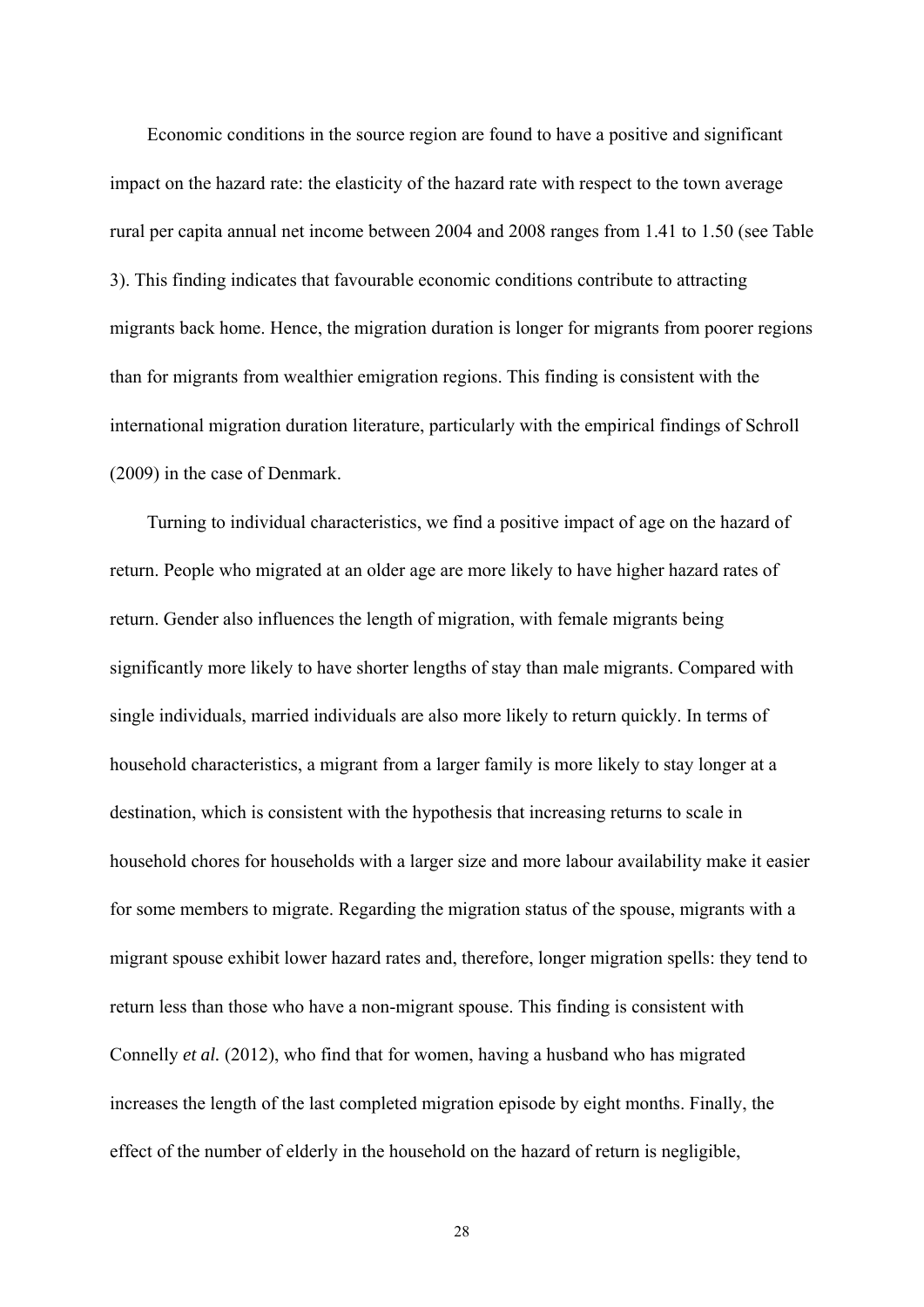indicating that the "supporting the elderly" motive for return and the "elderly caring of grandchildren" motive for staying in cities are certainly both at stake and compensate on average.

#### **6. Intended return of on-going migrants**

To complement the analysis of migration duration, this section examines how left-behind children influence the intended return of on-going migrants. As described above, our survey provides information on out-migrants' intentions to return or to settle in cities. This enables us to empirically examine the determinants of return intentions and to provide a complementary approach to the evaluation of children-related motives to return. As in the migration duration section, we test the impact of children by age and by gender.

Table 5 reports the estimated marginal effects for the probability of intended return. The first column shows the results using a baseline specification with the number of children below the age of 16. The next two columns focus on testing the impact of children by age, and the last four columns introduce differences by gender and the effect of being a mother. Models 1 to 3 all suggest a positive impact of children of different ages on migrants' intention to return. Each additional child under the age of 16 in the household increases the return probability by 16.5 percentage points. Distinguishing age groups reveals that pre-school children have a strong impact on the intention to return: the presence of pre-school children in the household is associated with an increase in the probability to return by 39.3 percentage points, and an additional pre-school child increases the return probability by 33.5 percentage points. Moreover, Model 2 indicates that the number of school-age children (between 6 and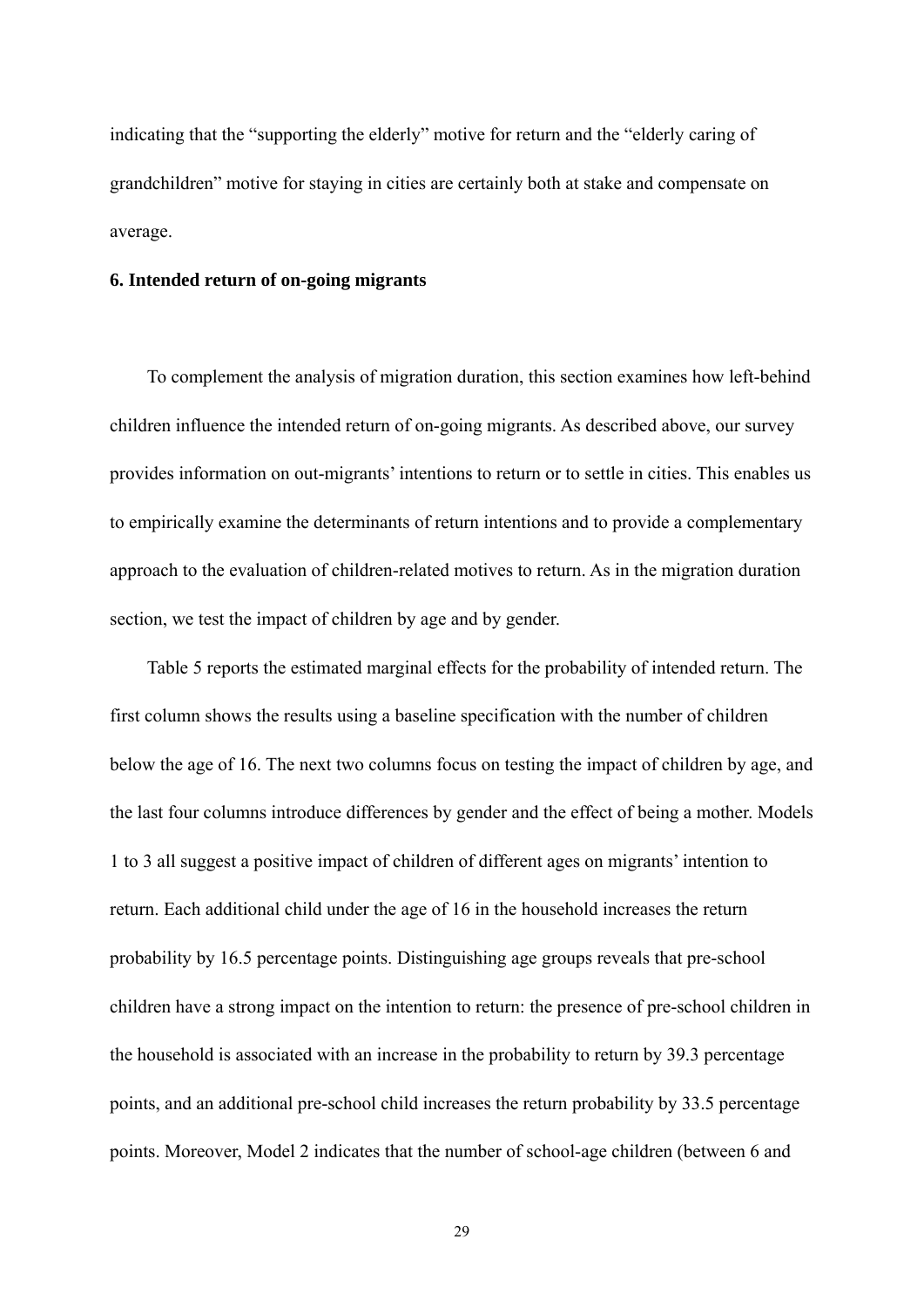12) in the household is also associated with a higher probability of return intention, although the impact seems smaller compared with pre-school children. These results confirm the pulling effect of children, and they highlight the seemingly stronger force of pre-school children in attracting on-going migrants back to their rural hometown. The results are consistent with the duration analysis findings, suggesting that the daily care motivation may dominate in attracting migrants back when children are young, while the education prospect consideration becomes more important in delaying migrants' return when the child reaches schooling age. In the next two columns of Table 5, we introduce a further distinction by gender. Both the number of school-age sons and the number of school-age daughters have a positive coefficient, although they are not robust to alternative specifications (see Model 6). For pre-school children, both coefficients are positive and significant, and the presence of pre-school daughters seems to be more influential than pre-school sons in influencing the return decision.

The last two columns of Table 5 separately estimate the effect of being a mother of children at school and that of being a mother of pre-school children on the return decision. One may expect that the pulling force of children matters differently in the pattern of return migration depending on the gender of the migrant, as men and women traditionally assume different responsibilities in the rural family, with women being expected to take care of children at home (Jacka, 2012). The empirical literature on return migration in China indicates a stronger propensity to return for women, especially for married women (Luo, 2006; Fan et *al.*, 2011). Models 6 and 7 confirm the expected difference: mothers are more likely to intend to return, particularly when they have pre-school children (Model 7). Being the mother of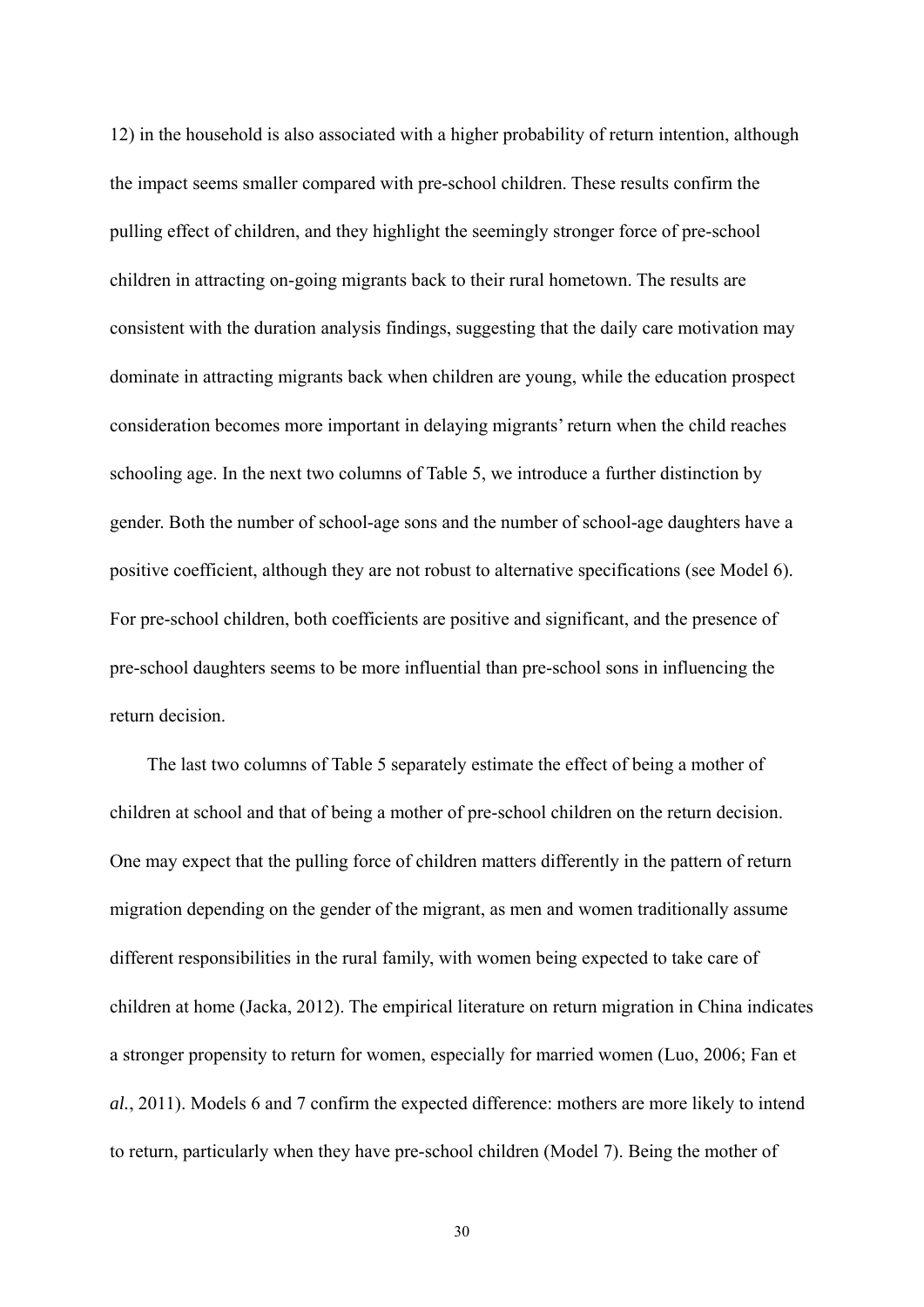pre-school children increases the probability to return by 65.7 percentage points.

In light of the prediction of our model, the results by age-group and by gender bring an additional interesting perspective on the trade-off migrant parents face regarding the education prospects of their offspring. On the one hand, because compulsory education is free for children living in their official place of registration (i.e., in rural areas for migrant children), an altruistic parent may have an incentive to leave her child behind and possibly return if daily parental care is believed to be important. On the other hand, for higher education, an altruistic parent may be willing to stay in the city to be able to pay the education fees of her child. Because we focus here on school-age children aged 6 to 12, our findings may capture the first dimension. Moreover, our results by gender indicate that migrant parents may value differently the importance of daily care for boys and girls. On the one hand, they may worry more about the potentially adverse effects the lack of parental care has on the education outcomes of their son(s) rather than their daughter(s) (either because they put more weight on the educational achievement of a son or because they consider that sons require higher monitoring in their studies). On the other hand, they may worry more about the impact of parental absenteeism on young (pre-school) daughters. It is worth emphasising here that for pre-school children, the key issue is health rather than education. As summarised by Lee (2008), empirical studies on gender inequality in China have found the gender bias to be stronger in health care expenditures and in the intake of nutrients than in education. To reduce the potentially negative impact of her absence on her pre-school daughter's health status, an altruistic parent may have a stronger incentive to return.

Regarding other covariates, the estimates of the Probit models are broadly consistent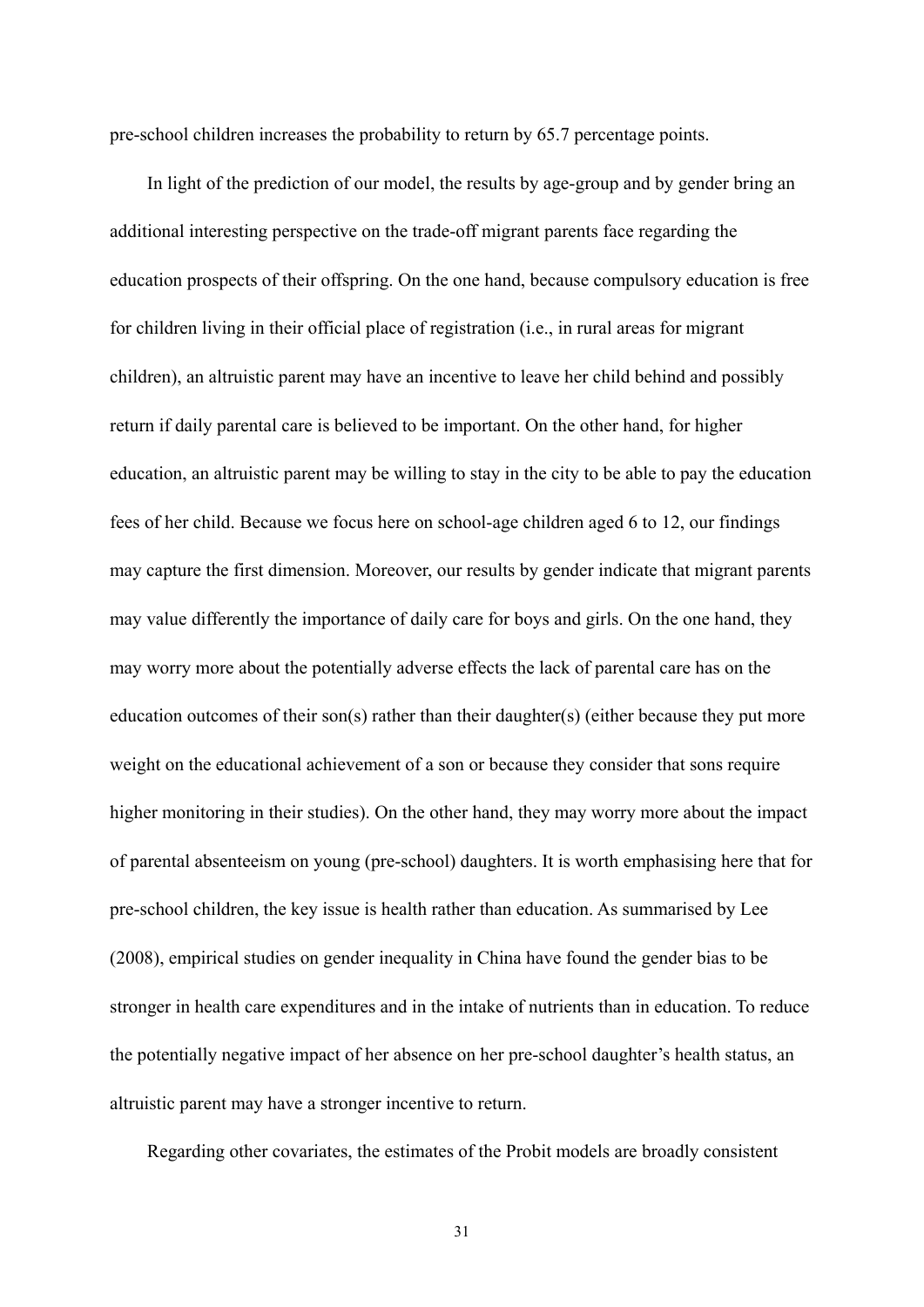with the predictions of the duration model. First, the household size has a negative impact on individual's return intention, suggesting that migrants from larger families are more likely to settle in cities than return to home villages (where they are less needed). Second, individuals from richer regions are more likely to return, suggesting that a favourable economic environment in sending regions tends to draw out-migrants back. In terms of individual characteristics, less educated migrants have a higher probability of expressing an intention to return. This finding may imply a "brain drain" of less developed rural labour-exporting regions, the most educated migrants being those willing to settle in cities. Finally, regarding the current occupation in cities, wage workers are found to be less likely to return compared with the self-employed.

#### **7. Conclusion**

This paper examines the role of left-behind children as a motive for return migration in China. A simple model based on Dustmann (2003) is proposed to account for left-behind children through altruistic parents' concerns about the prospects of their offspring and to discuss the potential differentiated impact by age and gender. We then propose two complementary empirical tests based on an original dataset from a rural household survey carried out in Wuwei county (Anhui province, China) in fall 2008. We first use a discrete-time proportional hazard model to estimate the determinants of migration duration for both on-going migrants with incomplete length of duration and return migrants with complete length of duration. We then examine the return intentions of on-going migrants and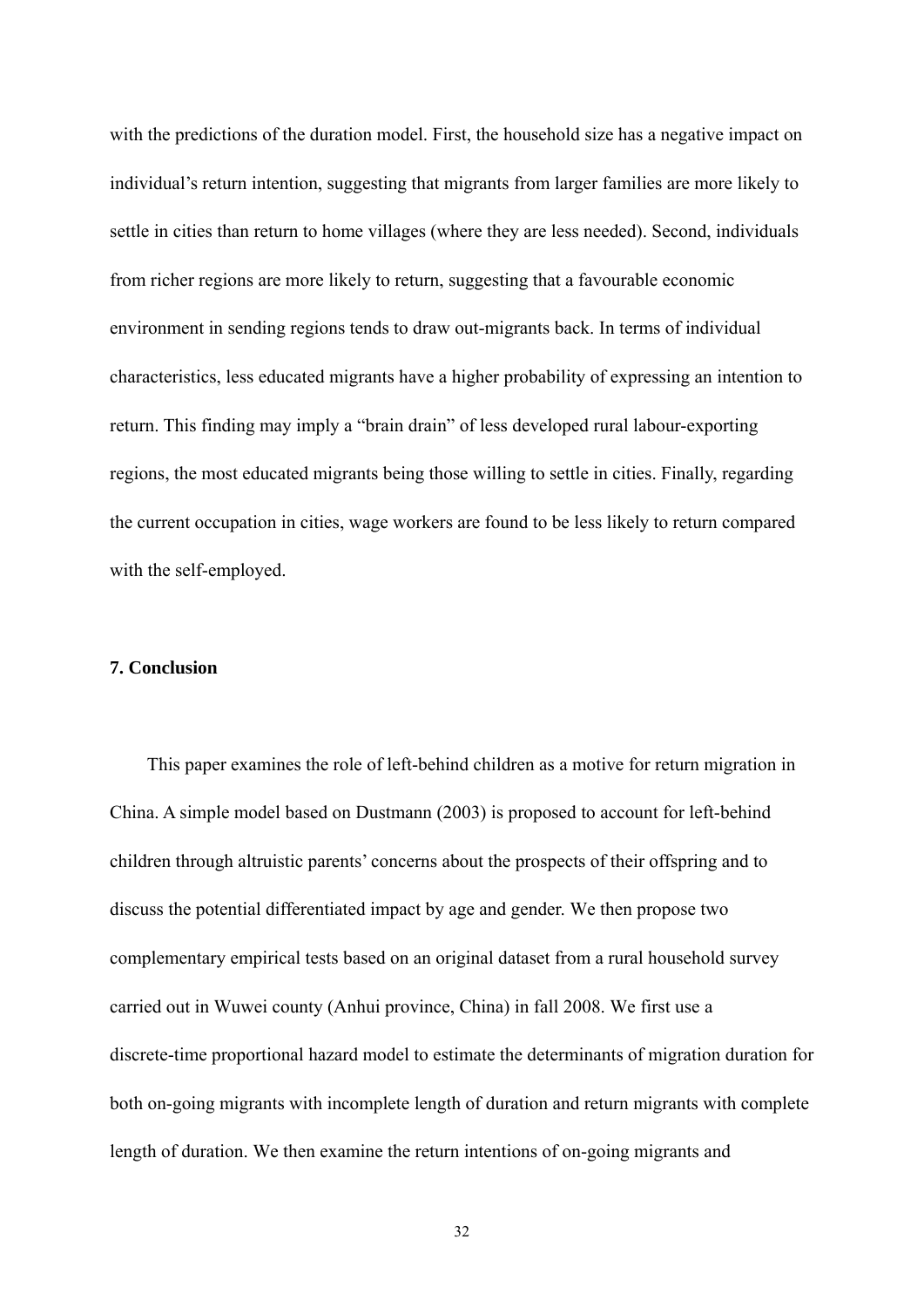specifically estimate the impact of children-related factors by considering both age and gender differences.

The migration duration and return intention studies provide complementary results regarding the role of left-behind children. The duration analysis shows that having children of school-age is a motivation for migrants to extend their length of stay in the city, a result we interpret as illustrating the need for migrant parents to accumulate money for their offspring's education. The analysis of on-going migrants' return intentions confirms the role left-behind children play in explaining return intentions, with a stronger effect of pre-school children on drawing their parents back home. These results illustrate the trade-off that migrants may face when deciding on the length of their stay, which will depend on the different needs of left-behind children of different ages, daily care for young children and financial resources for the education of school-age children. Regarding gender differences, our findings confirm a pro-son bias because, compared with daughters, having a son seems more influential in migrants' decision to return.

The proposed analysis contributes to the understanding of migration dynamics within China by exploring the determinants of the spell of rural-to-urban migration and of the return decision and by taking into account the cost of leaving behind children. While important interregional economic disparities in China drive the massive rural exodus, our analysis suggests that children-related factors contribute to the counter-flow of urban-to-rural return migration. These findings have timely implications regarding the "migrant labour shortage" that coastal regions are facing. By emphasising the importance of family demand factors in return migration, they highlight the multidimensional nature of migration. The simple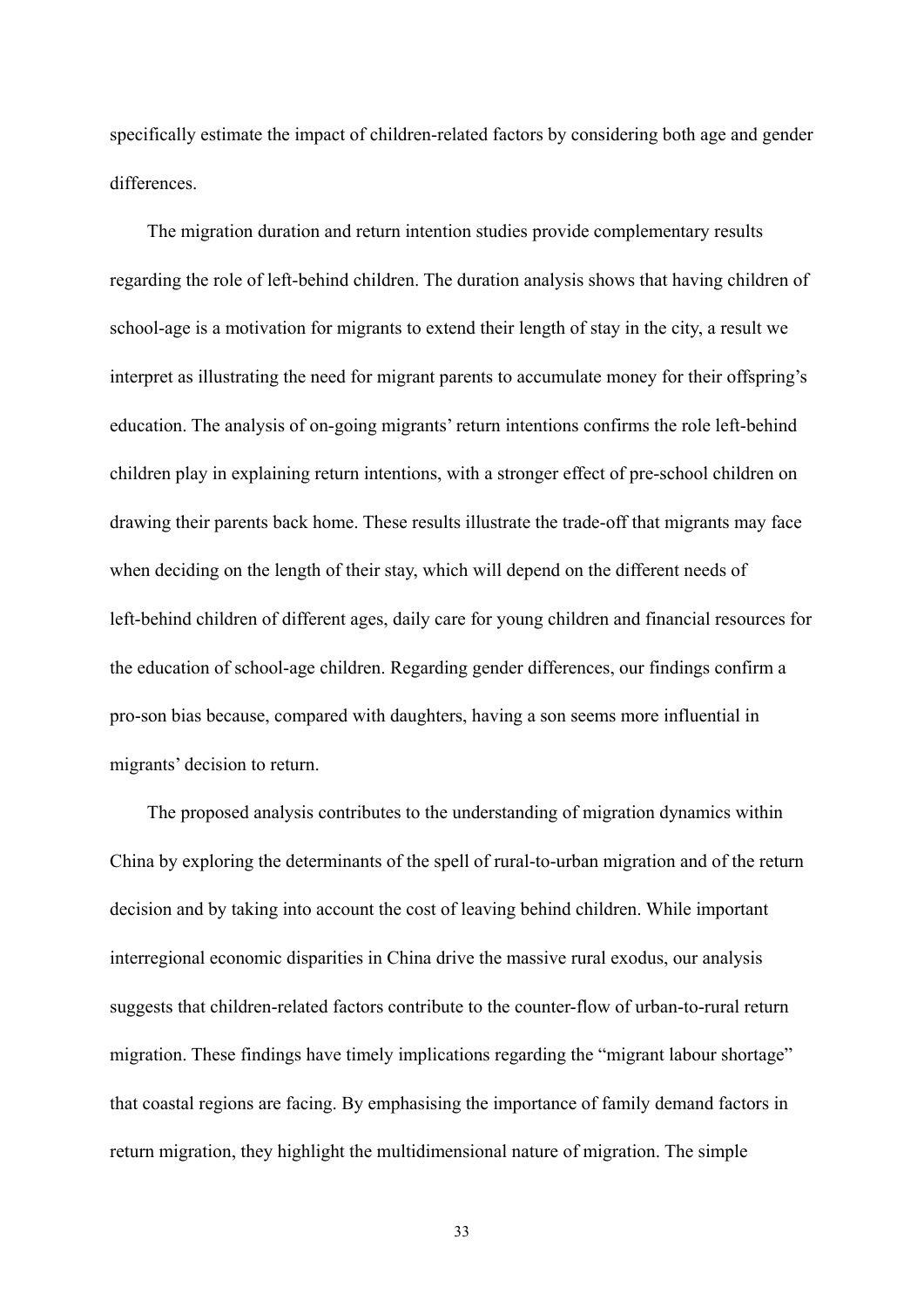"success" (NELM) or "failure" (Lewis, 1956; Todaro, 1969) dichotomy and the "double selection" theory (Borjas and Bratsberg, 1996) on return migration may not properly capture all the dimensions at stake in out-migration and return migration. In the case of China, where particular institutions impose strong constraints on individual or family choice, our findings point to the importance of accounting for both economic and non-economic determinants of migration duration to analyse the dynamics of migration. Thus, they contribute to the literature on migration by stressing the importance of using a family unit framework in modelling return migration decision mechanisms. As Djajic (2008, p. 483) argues, "*one of the shortcomings of the existing literature is that, in explaining decisions related to return migration, it focuses primarily on the individual migrant, rather than on the family unit*".

Moreover, because internal migration is the main engine of urbanisation in China (Wang and Cai, 2009), understanding the factors that explain variations in migration duration is important for designing optimal migration and urban development policies. As discussed in the introduction, one of the key issues regarding migration duration in China lies in the prevailing "involuntary" separation of migrants and their left-behind children as a social consequence of the restrictions imposed by the *hukou* system and education policies. Children undoubtedly need physical and mental care from their parents. Therefore, a direct implication of our findings is that including migrant children in the local urban education system and allowing them to take higher education entrance exams in the places where they have attended schools would certainly contribute to opening choices for migrants to migrate and settle in cities. This would not necessarily entail a full reform of the *hukou* system but rather access to public services no longer being tied to the place of household registration.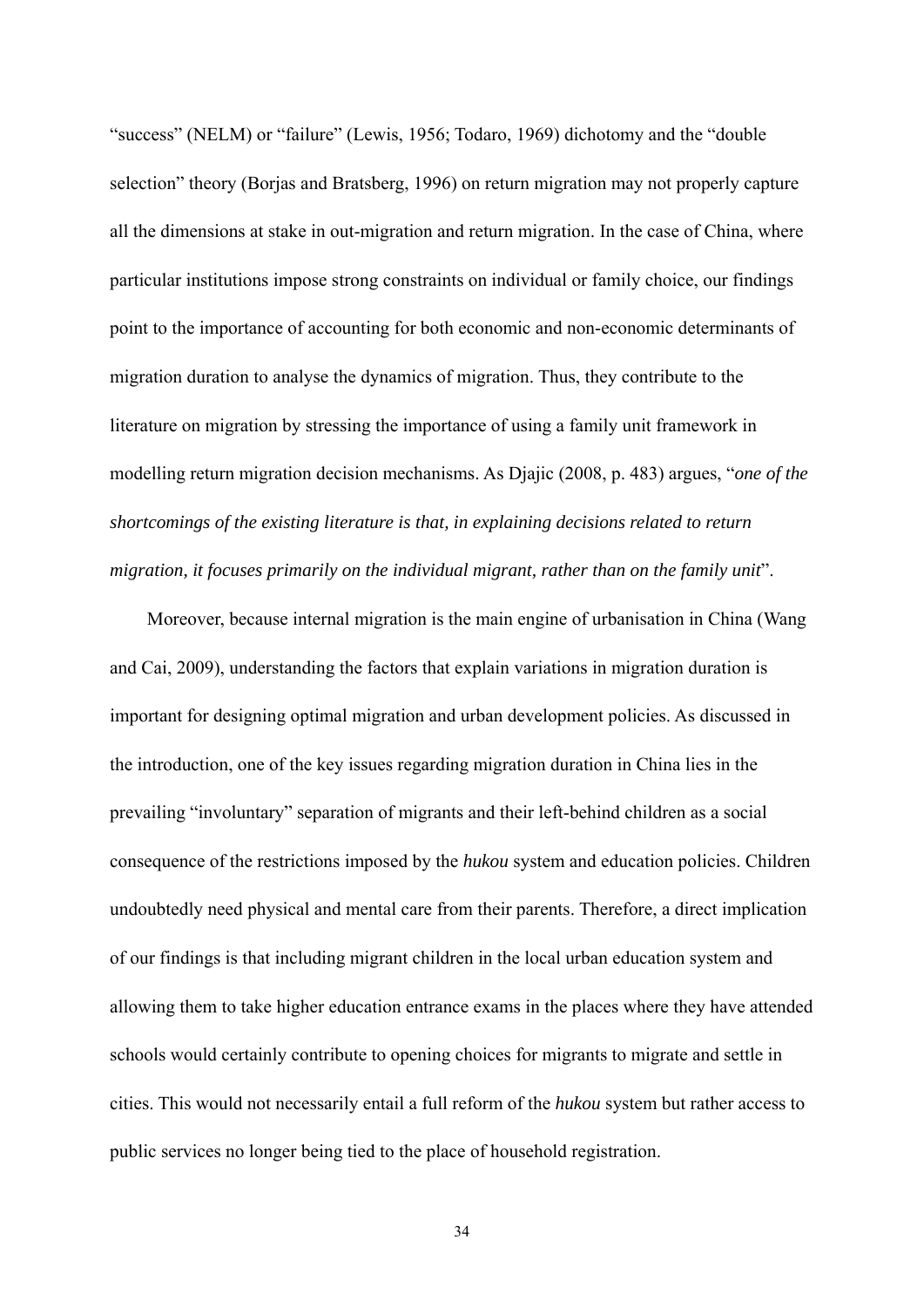#### **References**

- Bhat, C.R. (1996). A hazard-based duration model of shopping activity with nonparametric baseline specification and nonparametric control for unobserved heterogeneity. *Transportation Research Part B*, 30 (3), 189-207.
- Borjas, G. J. and Bratsberg, B. (1996). Who leaves? The out-migration of the foreign-born. *Review of Economics and Statistics*, 78(1), 165-176.
- Carrión-Flores, C. E. (2006). What makes you go back home? Determinants of the duration of migration of Mexican immigrants in the United States, Mimeo, The University of Arizona.
- Chan, K. W. and Buckingham, W. (2008). Is China abolishing the *Hukou* system? *The China Quarterly* 195, 582-606.
- Chan, A. (2009). *Paying the price for economic development: The children of migrant workers in China*, China Labour Bulletin Special Report. http://www.clb.org.hk/en/files/share/File/research\_reports/Children\_of\_Migrant\_Workers .pdf.
- Chen, X., Huang, Q., Rozelle, S., Shi, Y. and Zhang, L. (2009). Effect of migration on children's educational performance in rural China. *Comparative Economic Studies*, 51, 323-343.
- Connelly, R., Roberts, K. and Zheng, Z. (2012). The role of children in the migration decisions of rural Chinese women. Journal of Contemporary China, 21(73), 93-111.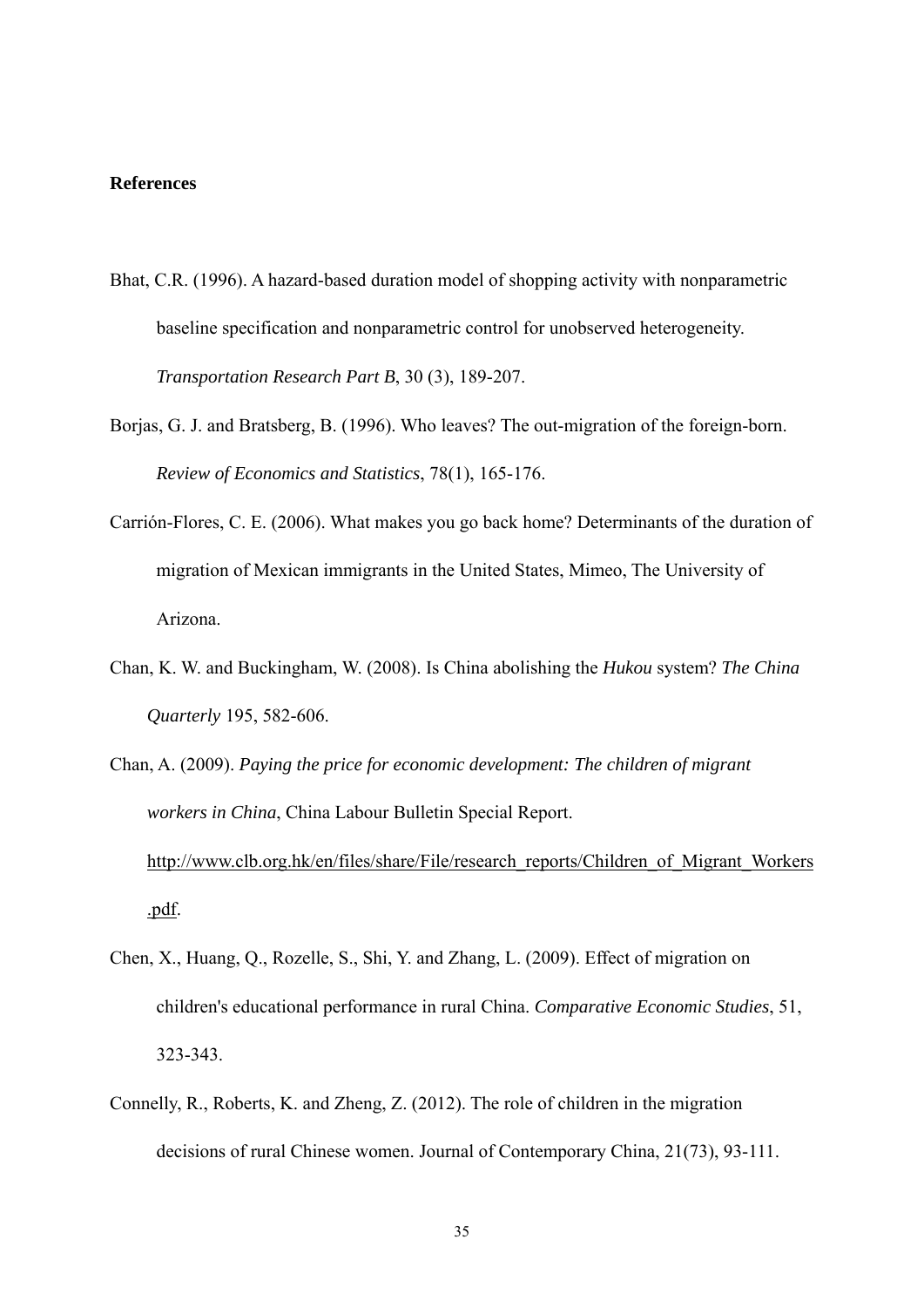- Cox Edwards, A and Ureta, M. (2003). International migration, remittances, and schooling: Evidence from El Salvador. *Journal of Development Economics*, 72, 429-461.
- Djajic, S. (1989). Migrants in a guest-worker system. *Journal of Development Economics*. 31, 327-339.
- Djajic, S. (2008). Immigrant parents and children: an analysis of decision related to return migration. *Review of development economics*, 12(3), 469-485.
- Djajic, S. and Milbourne, R. (1988). A general equilibrium model of guest-work migration-the source country perspective. *Journal of international economics*, 25, 335-351.
- Dustmann, C. (2001). Why go back? Return motives of migrant workers. In S. Djajic (ed.) *International Migration: Trends, Policy and Economic Impact*. Routledge: Abingdon, UK.
- Dustmann, C. (2003). Children and return migration. *Journal of Population Economics*, 16, 815-830.
- Dustmann, C., Fadlon, I. and Weiss, Y. (2011). Return migration, human capital accumulation and the brain drain. *Journal of Development Economics*, 95, 58-67.
- Dustmann, C. and Kirchkamp, O. (2002). The optimal migration duration and activity choice after re-migration. *Journal of Development Economics*, 67, 351-372.
- Frisancho Robles, V. and Oropesa, R. S. (2011). International migration and the education of children: Evidence from Lima, Peru. *Population Research and Policy Review*, DOI: 10.1007/s11113-011-9202-9.
- Fan, C. C., Sun, M. and Zheng, S. (2011). Migration and split households: a comparison of sole, couple, and family migrants in Beijing, China. *Environment and Planning A*, 43,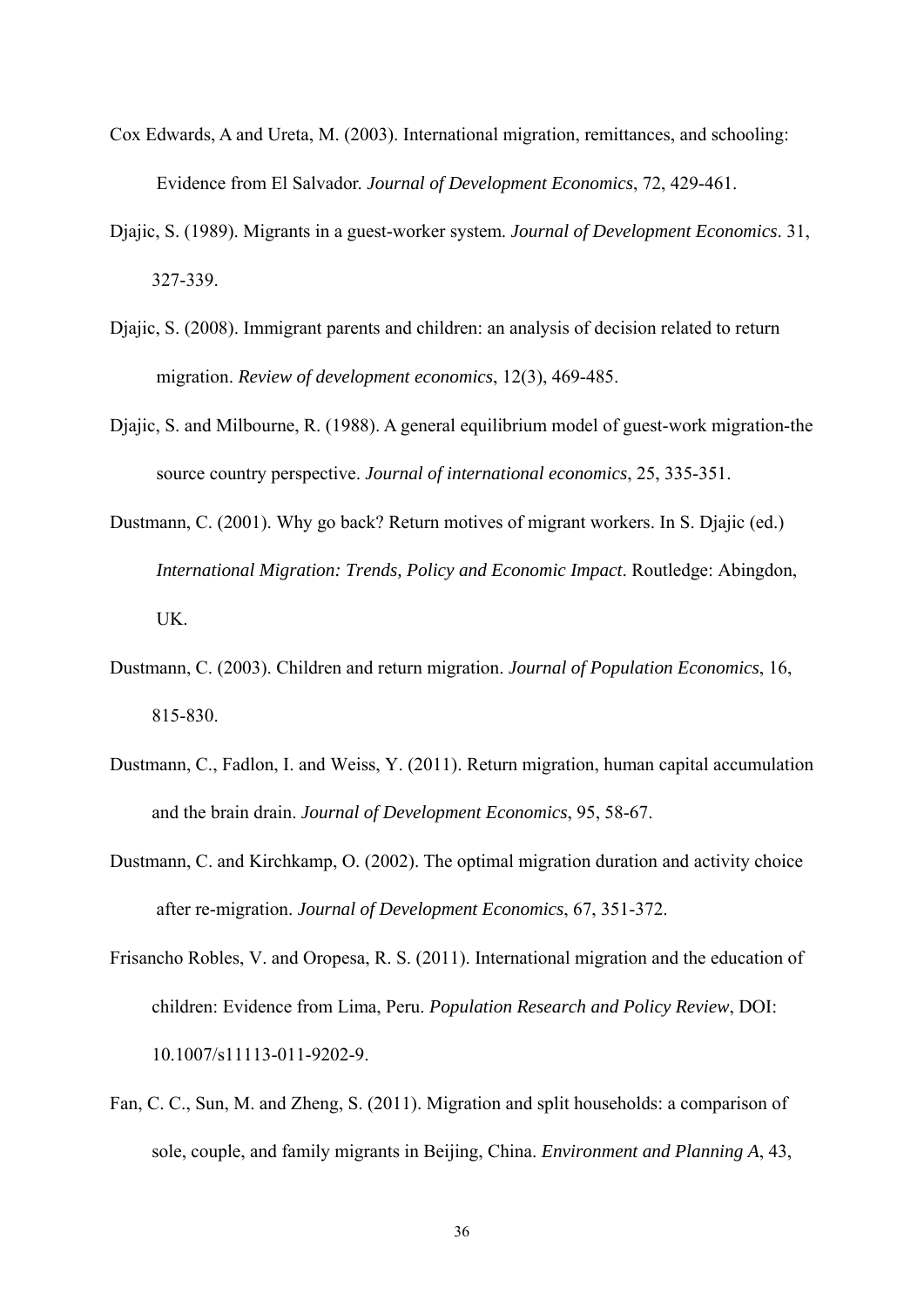2164-2185.

- Festini, F. and de Martino, M. (2004). Twenty Five Years of the One-Child Family Policy in China, *Journal of Epidemial Community Health*, 58, 358-359.
- Gao, Y., Li, L., Kim, J-H., Congdon, N., Lau, J. and Griffiths S. (2010). The impact of parental migration on health status and health behaviours among left behind adolescent school children in China, *BMC Public Health*, 10(56), doi:10.1186/1471-2458-10-56.
- Gong, X., Kong, S. T., Li, S. and Meng, X. (2008). Rural-urban migrants A driving force for growth. In L. Song, R. Garnaut & W. T. Woo (Eds), *China's Dilemma, Economic Growth, the Environment and Climate Change*, Canberra: Asian Pacific Press and Washington D.C. Brookings Institution Press.
- Hardee-Cleaveland, K. and Banister, J. (1988). Fertility policy and implementation in China, 1986–1988, *Population and Development Review*, 14(2), 245-286.
- Jacka, T. (2012). Migration, householding and the well-being of left-behind women in rural Ningxia. *The China Journal*, 67, 1-21.
- Jenkins, S. P. (2008). *Survival analysis with Stata*, University of Essex course material available online at http://www.iser.essex.ac.uk/survival-analysis (permanent URL).
- Kirdar, M. G. (2010). Source country characteristics and immigrants' migration duration and savings decisions, IZA Discussion Paper No.4899.
- Knight, J. and Song, L. (2005). *Towards a labour market in China*. Oxford: Oxford University Press.
- Kong, T. and Meng, X. (2010). The educational and health outcomes of the children of migrants. In X. Meng, C. Manning, T. Effendi & S. Li (Eds.), *The great migration:*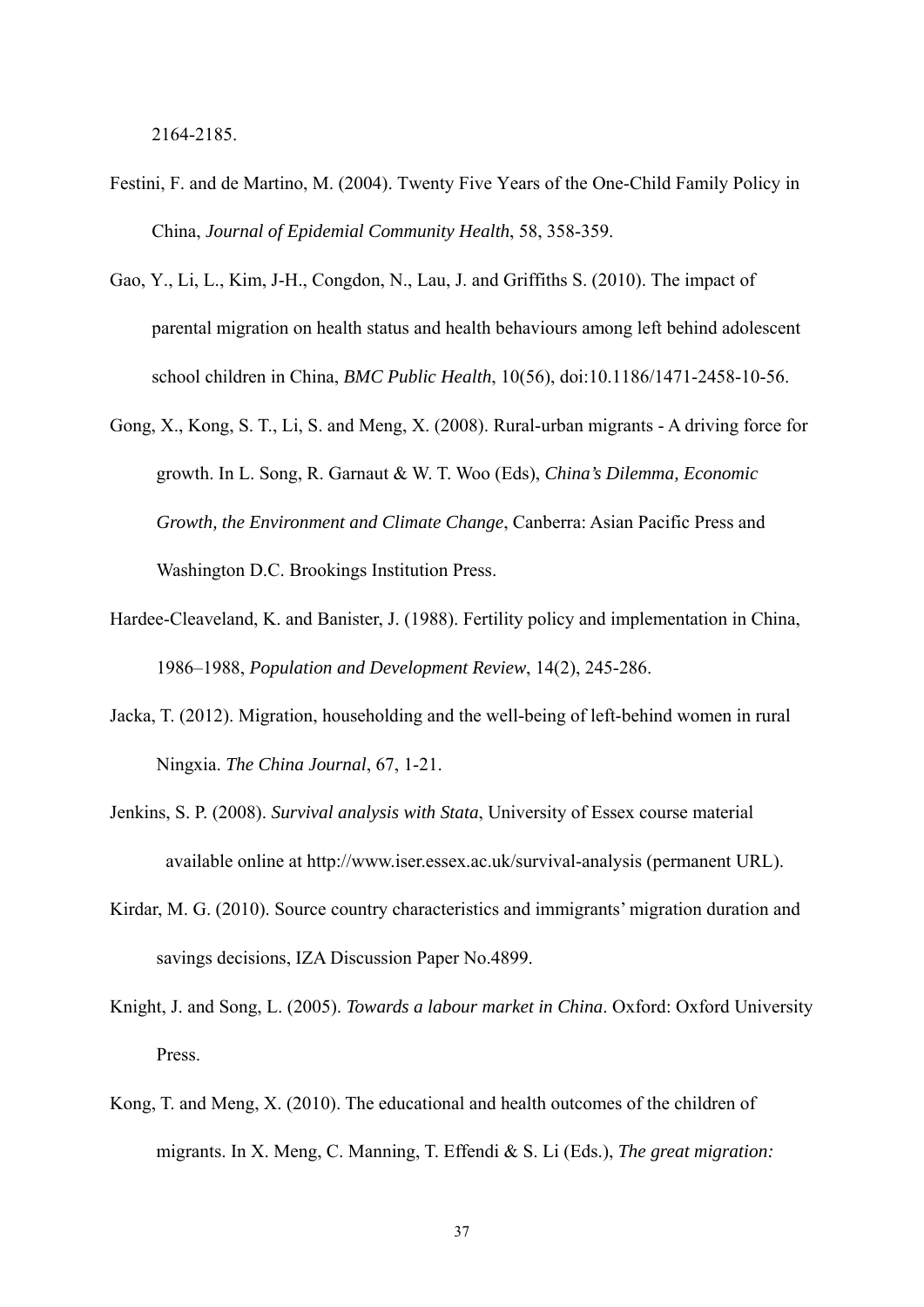*rural-urban migration in China and Indonesia*. United Kingdom: Edward Elgar Publishing.

- Lai, Z. and Chen, Y. P. (2010). The educational consequences of migration for children in China. In G. Liu, S. Zhang & Z. Zhang (Eds.), *Investing in human capital for economic development in China*. World Scientific Publishing.
- Lancaster, T. (1990). *The Econometric Analysis of Transition Data*. Cambridge: Cambridge University Press.
- Lee, D. Y. (2008). Do families spend more on boys than on girls? Empirical evidence from rural China. *China Economic Review*, 19(1), 80-100.
- Lee, M. H. (2011). Migration and children's welfare in China: The schooling and health of children left behind. *The Journal of Developing Areas*, 44(2), 165-182.
- Lewis, W. A. (1954). Economic development with unlimited supplies of labour. *The Manchester School*, 22(2), 139-191.
- Lindstrom, D. P. (1996). Economic opportunity in Mexico and return migration from the United States. *Demography*, 33(3), 357-374.
- Luo, G. F. (2006). China's rural-urban migration: structure and gender attributes of the floating rural labor force. *Finnish Yearbook of Population Research 42*, 65-92.
- McElroy, M. and Yang, D. T. (2000). Carrots and Sticks: Fertility Effects of China's Population Policies. *American Economic Review*, 90(2): 389-392.
- McKenzie, D and Rapoport, H. (2011). Can migration reduce educational attainment? Evidence from Mexico. *Journal of Population Economics*, 24(4), 1331-1358.

Meyer, B. D. (1990). Unemployment insurance and unemployment spells. *Econometrica,* 58,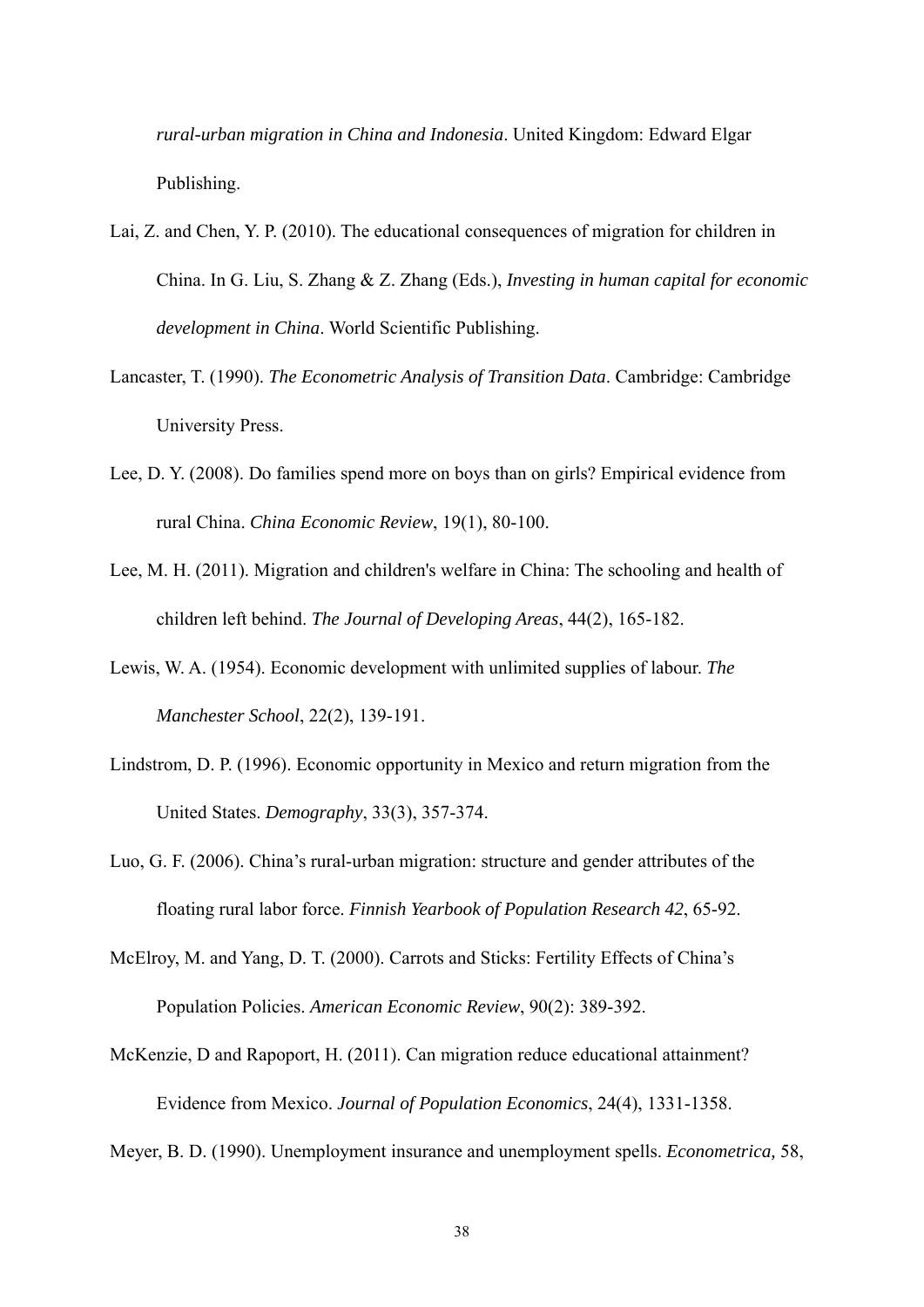775-782.

- Michelson, E. (2010). Family Planning Enforcement in Rural China: Enduring State-Society Conflict? In J. C. Oi, S. Rozelle & X. Zhou (Eds.), *Growing Pains: Tensions and Opportunity in China's Transformation*, Stanford, CA: Shorenstein Asia Pacific Research Center.
- Prentice, R. L. and Gloeckler, L. (1978). Regression analysis of grouped survival data with application to breast cancer data. *Biometrics*, 34, 57-67.
- Rapoport, H. and Docquier, F. (2006). The economics of migrants' remittances. In S.-C. Kolm & J. M. Ythier (Eds.), *Handbook of the economics of giving, altruism, and reciprocity* (Vol. 2). Amsterdam: Elsevier.
- Rossi, A. (2008). The impact of migration on children in developing countries. Unpublished manuscript prepared for the Youth Migration Conference, 24-26 April, Bellagio, Italy.
- Schroll, S. (2009). Emigration of immigrants-a duration analysis, The Rockwool Foundation Research Unit and University Press of Southern Denmark, Stury Paper No.24.
- Stark, O., Helmenstein, C. and Yegorov, Y. (1997). Migrants' savings, purchasing power parity, and the optimal duration of migration. *International Tax and Public Finance 4*, 307-324.
- Taylor, J. E. (1999). The New Economics of Labour Migration and the role of remittances in the migration process. *International Migration*, 37(1), 63-88.
- Todaro, M.P. (1969). A model of labor migration and urban unemployment in less developed countries, *The American Economic Review*, 59(1), 138-148.

Wang, D. W. and Cai, F. (2009). Migration and poverty alleviation in China. In R. Murphy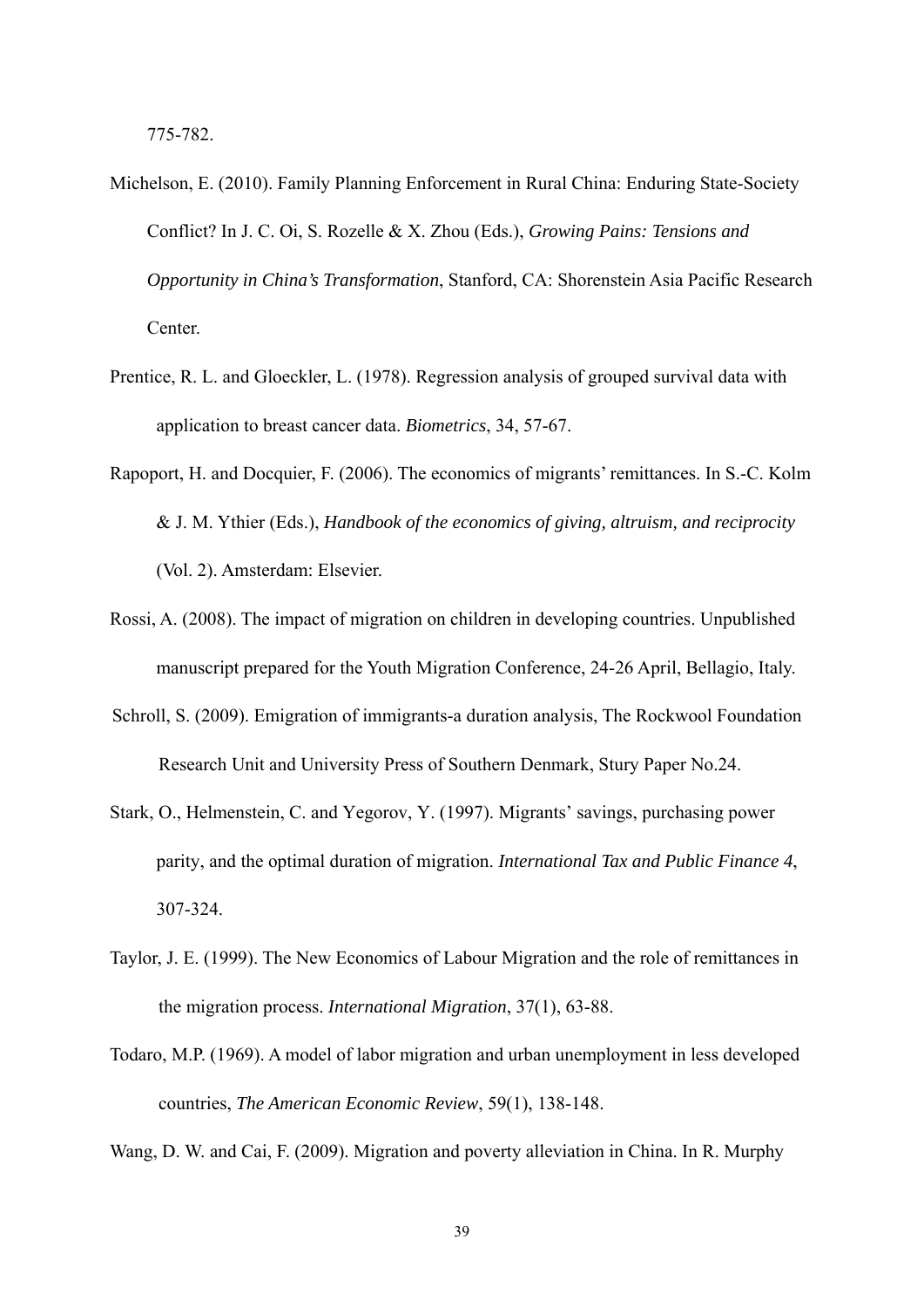(ed.) *Labour migration and social development in contemporary China*. Routledge: Abingdon, UK.

- Wuwei County Government (2007). *Report on enterprises establishment of return migrants in Wuwei County* (in Chinese).
- Xu, W.M., Tang, J.L., Wu, D., Xu, X. Y. and Yang, L. (2007). Anhui nongcun liushou ertong xingwei wenti xianzhuang [Research on present situation of behavior disorders of left-behind children in the countryside of Anhui province]. *Journal of Applied Clinical Pediatrics* (*Shiyong ertong linchuang zazhi)*, 22 (11), 852-853. In Chinese.
- Zhang, H. F. (2010). The *Hukou* system's constraints on migrant workers' job mobility in Chinese cities. *China Economic Review*, 21(1), 51-64.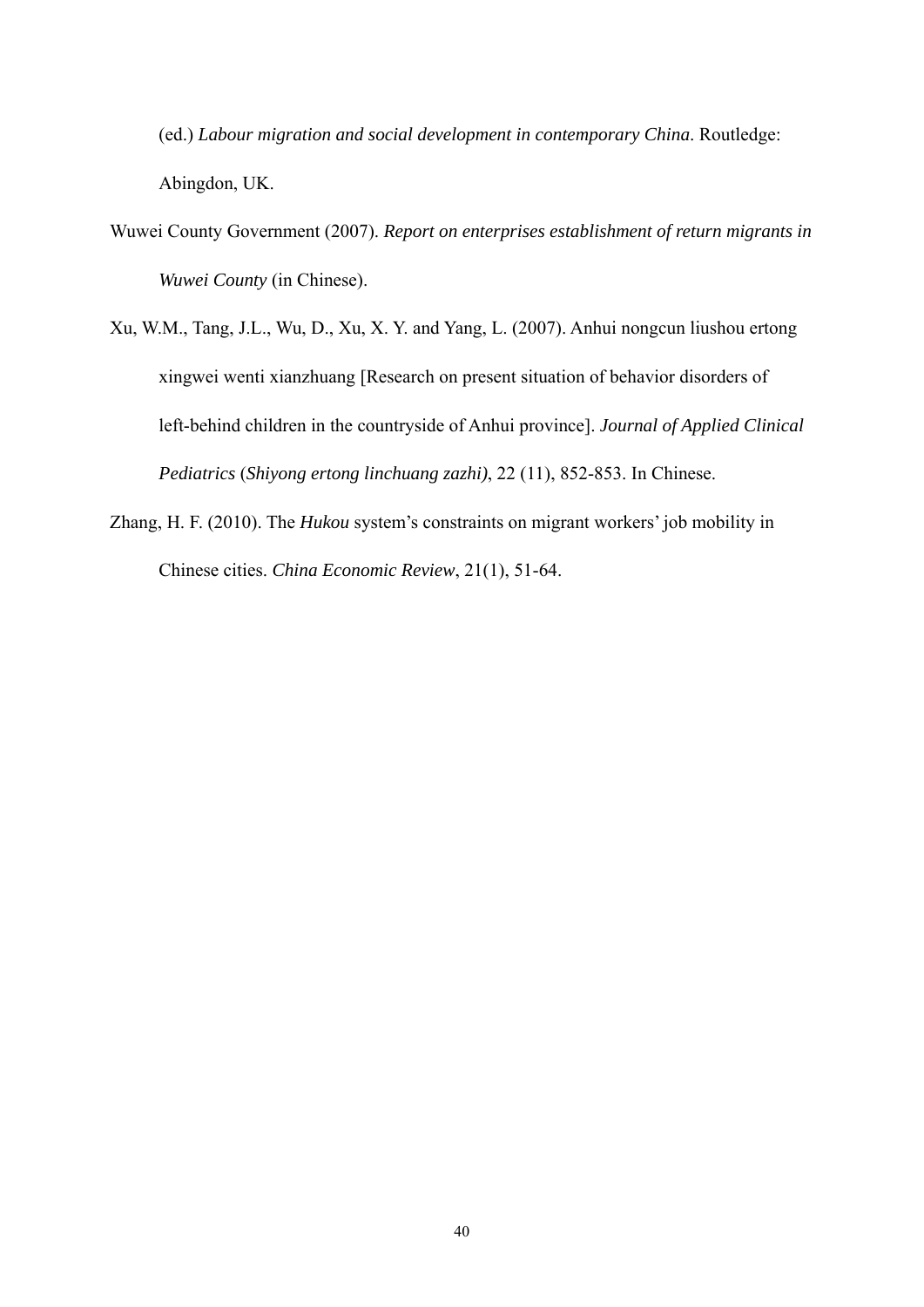|                          | <b>Average migration</b> | $0-1$ year | 1-3 years | 3-5 years  | 5-8 years | $>8$ vears |
|--------------------------|--------------------------|------------|-----------|------------|-----------|------------|
|                          | spell                    |            |           | Percentage |           |            |
| <b>On-going migrants</b> | 6.88                     | 13%        | 20%       | 19%        | 18%       | 31%        |
|                          | (5.59)                   |            |           |            |           |            |
| <b>Return migrants</b>   | 6.57                     | 15%        | 26%       | 15%        | 12%       | 32%        |
|                          | (5.43)                   |            |           |            |           |            |
| All                      | 6.74                     | 14%        | 22%       | 17%        | 15%       | 31%        |
|                          | (5.51)                   |            |           |            |           |            |
| <b>Observations</b>      | 284                      | 40         | 63        | 49         | 43        | 89         |

# **Table 1 - Migration spells statistics**

*Source*: Wuwei 2008 Survey

*Notes*: Standard deviation in parenthesis.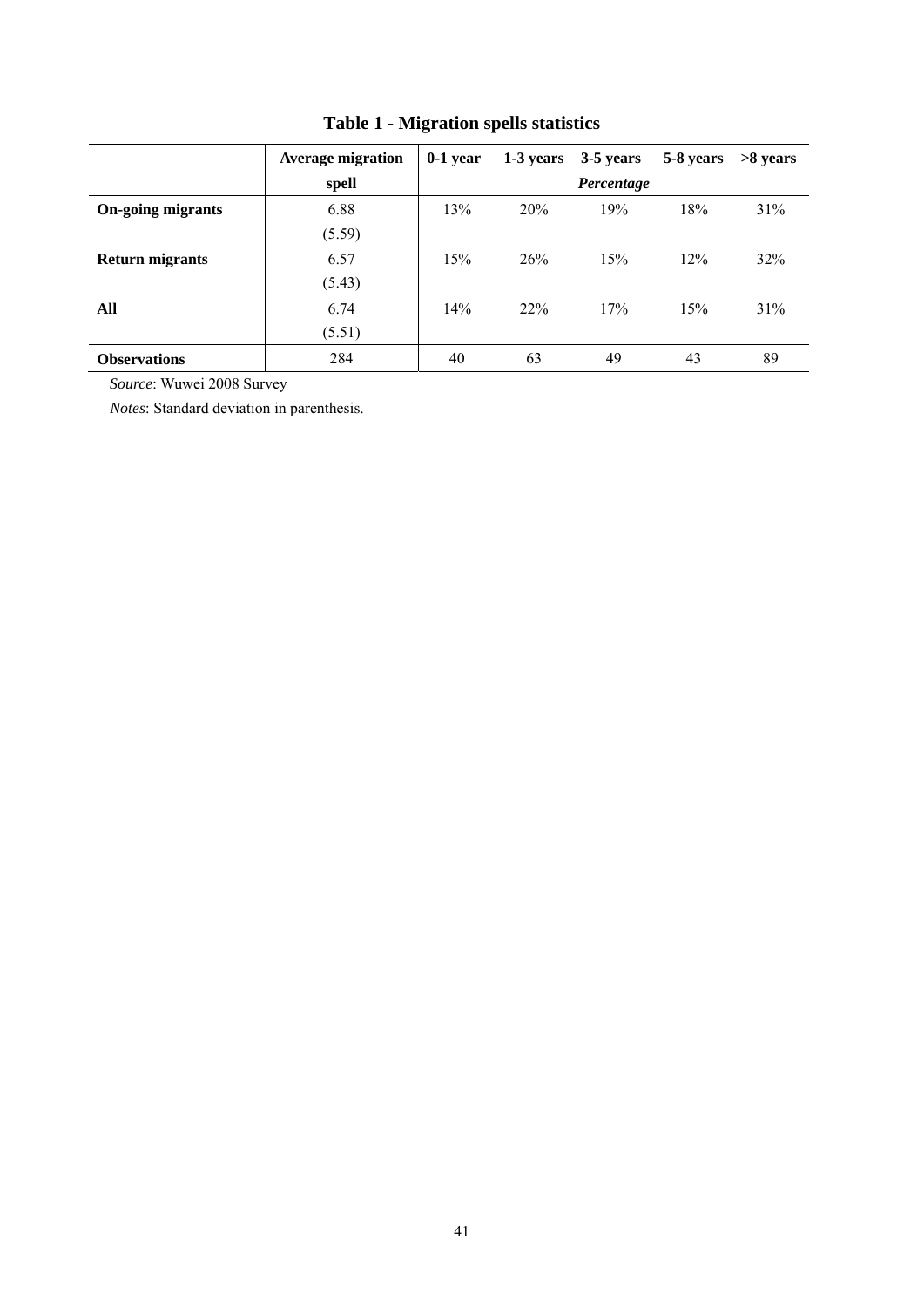| Mean value or %                       | Return   | Out-migrants      | Out-migrants | Full   |
|---------------------------------------|----------|-------------------|--------------|--------|
|                                       | migrants | with intention to | with no      | sample |
|                                       |          | return            | intention    |        |
|                                       |          |                   | to return    |        |
| Age (years)                           | 40.20    | 34.29             | 28.33        | 34.29  |
| Age at first migration (years)        | 26.37    | 23.88             | 22.10        | 24.08  |
| Female $(=1)$                         | 0.416    | 0.353             | 0.446        | 0.415  |
| Married $(=1)$                        | 0.888    | 0.824             | 0.506        | 0.722  |
| Education (years)                     | 5.888    | 6.382             | 7.566        | 6.754  |
| Household size                        | 4.256    | 5.147             | 5.145        | 4.676  |
| Migrant spouse $(=1)$                 | 0.600    | 0.618             | 0.410        | 0.525  |
| Children-related variables            |          |                   |              |        |
| At least one child $(\leq 16)$ (=1)   | 0.472    | 0.676             | 0.458        | 0.500  |
| At least a son $($ < 16) $(=1)$       | 0.320    | 0.529             | 0.325        | 0.352  |
| At least a daughter $(\leq16)$ (=1)   | 0.280    | 0.353             | 0.277        | 0.285  |
| At least one child $(6-12)$ $(=1)$    | 0.176    | 0.471             | 0.241        | 0.225  |
| At least a son $(6-12)$ $(=1)$        | 0.0800   | 0.412             | 0.169        | 0.148  |
| At least a daughter $(6-12)$ $(=1)$   | 0.120    | 0.206             | 0.108        | 0.116  |
| At least one pre-school child $(=1)$  | 0.216    | 0.412             | 0.277        | 0.275  |
| At least a pre-school son $(=1)$      | 0.120    | 0.118             | 0.157        | 0.137  |
| At least a pre-school daughter $(=1)$ | 0.112    | 0.294             | 0.120        | 0.144  |
| # children $($ < 16)                  | 0.656    | 1.088             | 0.699        | 0.732  |
| # sons $($ < 16)                      | 0.328    | 0.559             | 0.373        | 0.387  |
| # daughters $($ < 16)                 | 0.328    | 0.529             | 0.325        | 0.345  |
| # children $(6-12)$                   | 0.208    | 0.618             | 0.277        | 0.268  |
| # sons $(6-12)$                       | 0.0800   | 0.412             | 0.169        | 0.148  |
| # daughters $(6-12)$                  | 0.128    | 0.206             | 0.108        | 0.120  |
| # pre-school children                 | 0.240    | 0.441             | 0.313        | 0.313  |
| # pre-school sons                     | 0.128    | 0.118             | 0.169        | 0.158  |
| # pre-school daughters                | 0.112    | 0.324             | 0.145        | 0.155  |
| Observations                          | 125      | 34                | 83           | 284    |

### **Table 2 - Descriptive statistics**

*Source*: Wuwei 2008 Survey.

*Notes:* For return migrants, all children-related variables are computed at the moment of return; for out-migrants, all children-related variables are information at the time of the survey.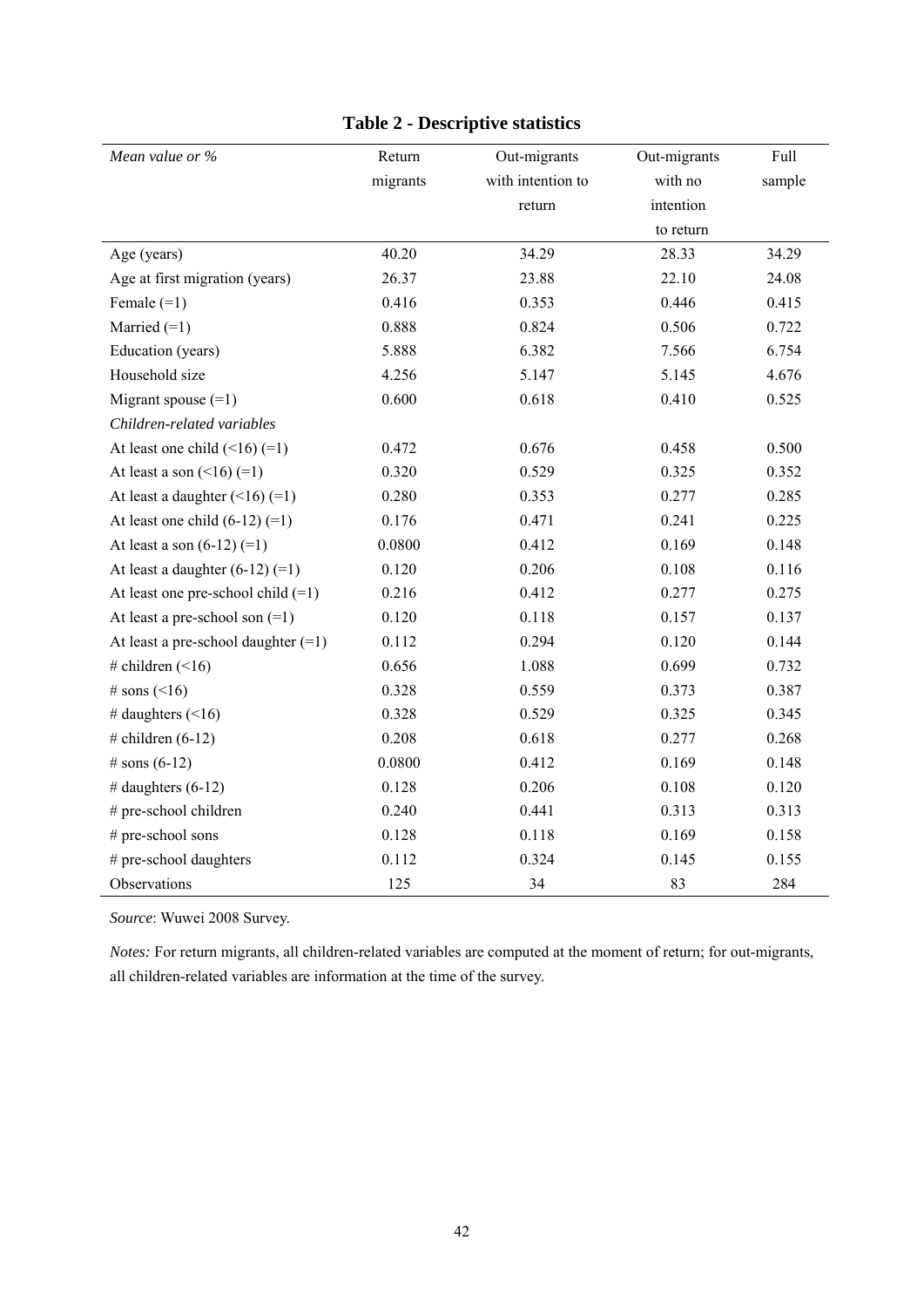|                                                          | Model 1     | Model 2     | Model 3     | Model 4               |
|----------------------------------------------------------|-------------|-------------|-------------|-----------------------|
| Baseline hazard (log spell month identifier)             | $0.596***$  | $0.669***$  | $0.615***$  | $0.659***$            |
|                                                          | (0.006)     | (0.002)     | (0.005)     | (0.003)               |
| Age at first migration (years)                           | $0.0513***$ | $0.0627***$ | $0.0509***$ | $0.0561***$           |
|                                                          | (0.010)     | (0.002)     | (0.014)     | (0.008)               |
| Female $(=1)$                                            | $1.018***$  | $1.173***$  | $1.090***$  | $1.127***$            |
|                                                          | (0.001)     | (0.000)     | (0.000)     | (0.000)               |
| Education (years)                                        | 0.0407      | 0.0512      | 0.0343      | 0.0397                |
|                                                          | (0.354)     | (0.270)     | (0.444)     | (0.383)               |
| Married $(=1)$                                           | $1.403***$  | $1.414***$  | $1.427***$  | $1.481***$            |
|                                                          | (0.010)     | (0.008)     | (0.009)     | (0.008)               |
| Occupation before return (wage worker=1)                 | 0.0386      | 0.139       | 0.00498     | 0.000142              |
|                                                          | (0.899)     | (0.657)     | (0.987)     | (1.000)               |
| Working area before return (big city=1)                  | 0.0112      | $-0.0375$   | $-0.0352$   | $-0.0343$             |
|                                                          | (0.965)     | (0.888)     | (0.891)     | (0.897)               |
| Log average rural per capita annual net income (2004-08) | $1.501***$  | $1.450**$   | $1.411***$  | $1.442**$             |
|                                                          | (0.020)     | (0.034)     | (0.030)     | (0.032)               |
| Household size                                           | $-0.175***$ | $-0.161$    | $-0.141$    | $-0.186*$             |
|                                                          | (0.048)     | (0.108)     | (0.160)     | (0.056)               |
| # old persons $($ >70)                                   | $-0.216$    | $-0.267$    | $-0.247$    | $-0.192$              |
|                                                          | (0.469)     | (0.410)     | (0.422)     | (0.539)               |
| Migration status of spouse (migrant/return migrant=1)    | $-0.903***$ | $-1.087$ ** | $-0.965***$ | $-1.038***$           |
|                                                          | (0.031)     | (0.013)     | (0.026)     | (0.018)               |
| Having at least one child $(\leq 16)$ at return          | $-0.774***$ |             | $-0.582$    | $-0.721$ <sup>*</sup> |
|                                                          | (0.013)     |             | (0.129)     | (0.074)               |
| Having at least one child (6-12) at return               |             | $-0.987***$ |             | $-0.577$              |
|                                                          |             | (0.007)     |             | (0.139)               |
| Having at least one child $(<$ 6) at return              |             | $-0.154$    | 0.149       |                       |
|                                                          |             | (0.644)     | (0.704)     |                       |
| Having at least a son $(6-12)$ at return                 |             |             | $-0.951$ ** |                       |
|                                                          |             |             | (0.029)     |                       |
| Having at least a daughter (6-12) at return              |             |             | $-0.210$    |                       |
|                                                          |             |             | (0.616)     |                       |
| Having at least a son $(5)$ at return                    |             |             |             | 0.580                 |
|                                                          |             |             |             | (0.188)               |
| Having at least a daughter $(6)$ at return               |             |             |             | 0.166                 |
|                                                          |             |             |             | (0.699)               |
| Constant                                                 | $-20.85***$ | $-21.19***$ | $-20.22***$ | $-20.61$ ***          |
|                                                          | (0.000)     | (0.000)     | (0.000)     | (0.000)               |
| Variance of Gamma                                        | 0.70        | 0.87        | 0.69        | 0.79                  |
| LR test of Variance of Gamma=0 (Chibar2)                 | 2.91        | 5.22        | 2.86        | 3.67                  |
| Prob.>=Chibar2                                           | 0.04        | 0.01        | 0.05        | 0.03                  |
| Number of person-month observations                      | 22986       | 22986       | 22986       | 22986                 |

**Table 3 - Hazard model estimates of migration duration**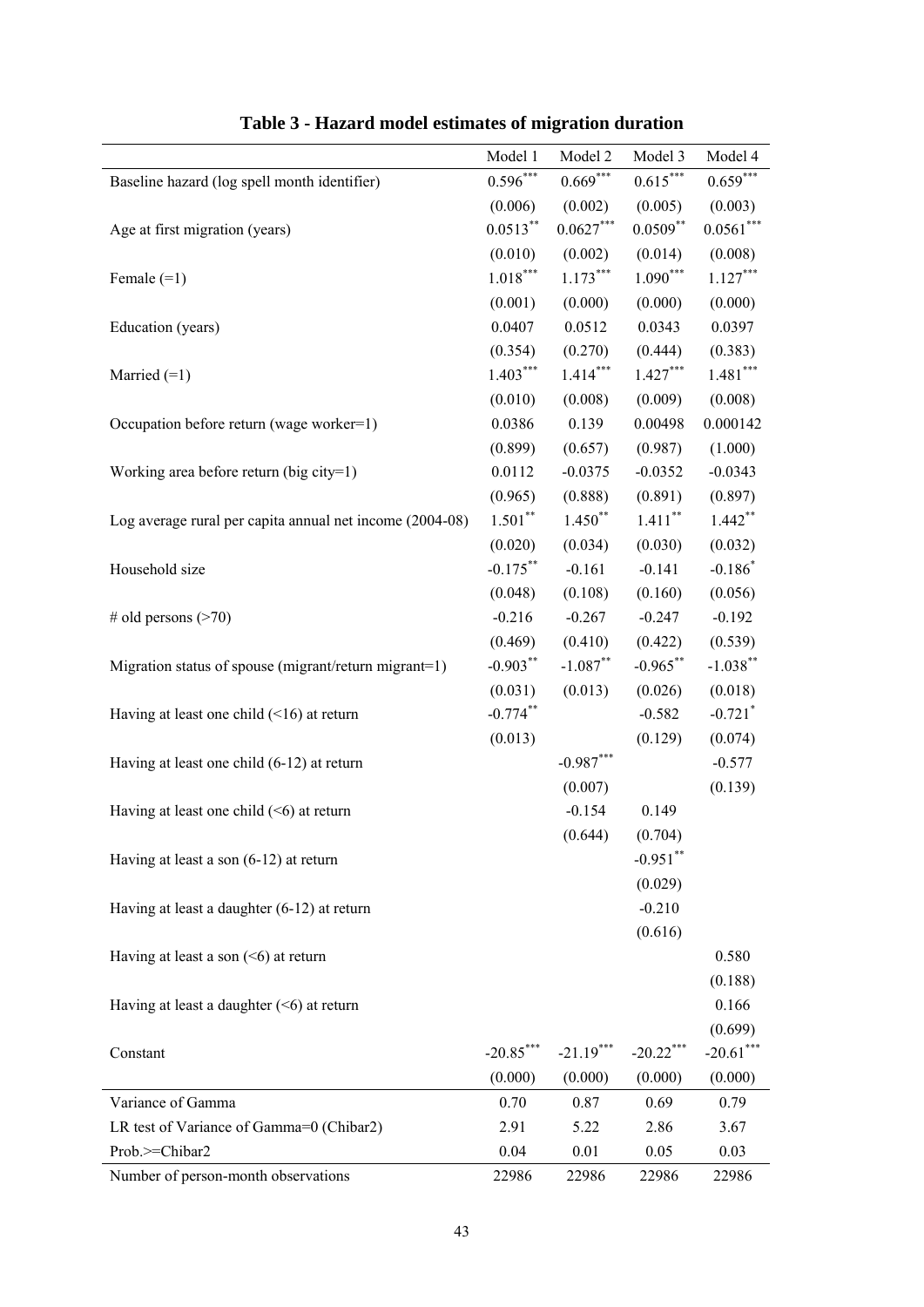*Source*: Wuwei 2008 Survey.

*Notes:* p-values in parentheses.  $p < 0.10$ ,  $p < 0.05$ ,  $p < 0.01$ . The coefficients are estimated using the complementary log-log model with Gamma-distributed unobserved heterogeneity and where the coefficient on the duration dependence variable is the log of time.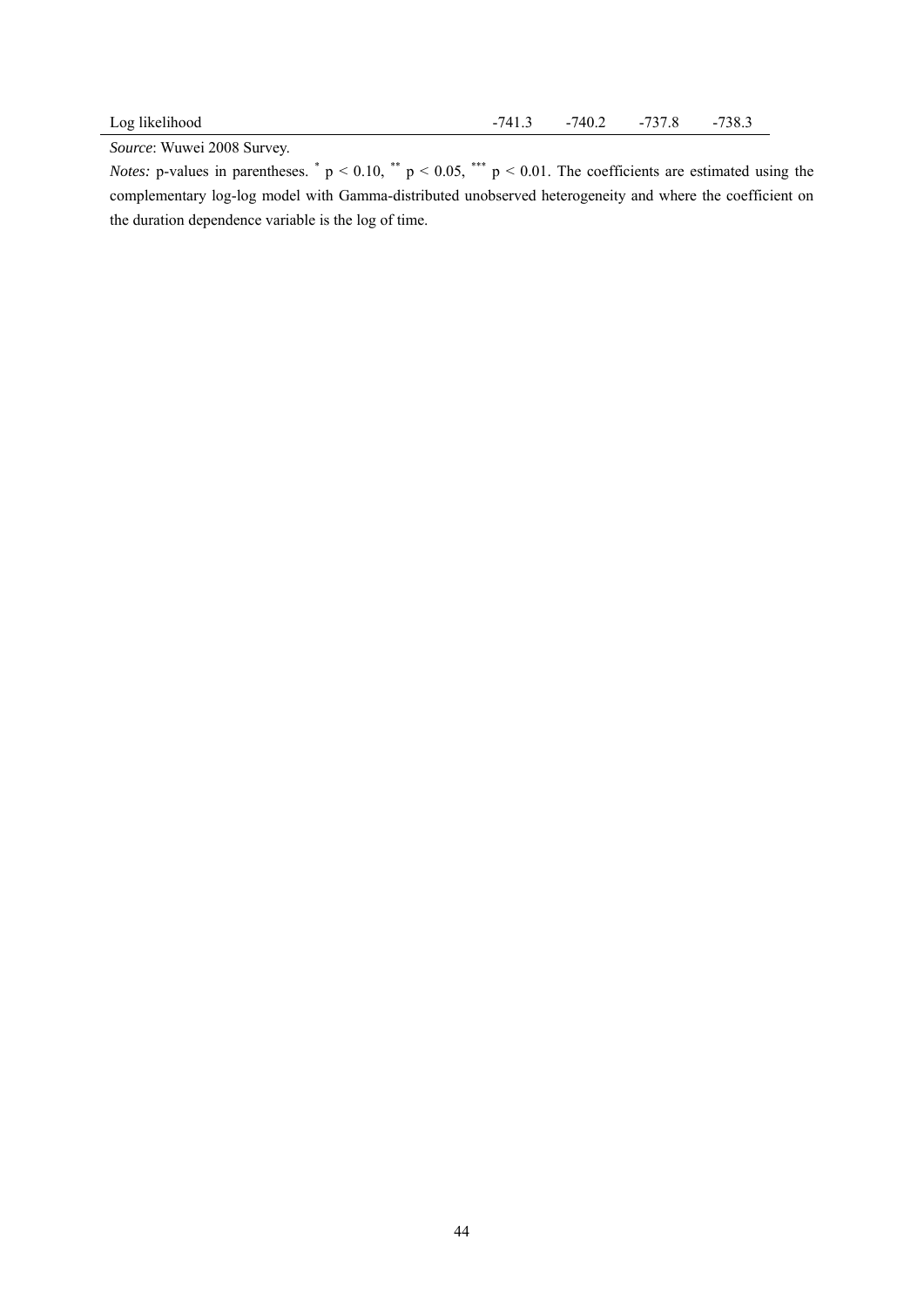|                                                          | Model 5     | Model 6     | Model 7                      | Model 8     |
|----------------------------------------------------------|-------------|-------------|------------------------------|-------------|
| Baseline hazard (log spell month identifier)             | $0.616***$  | $0.655***$  | $0.588***$                   | $0.654***$  |
|                                                          | (0.005)     | (0.002)     | (0.005)                      | (0.003)     |
| Age at first migration (years)                           | $0.0574***$ | $0.0623***$ | $0.0534***$                  | $0.0609***$ |
|                                                          | (0.004)     | (0.001)     | (0.009)                      | (0.003)     |
| Female $(=1)$                                            | $1.070***$  | $1.185***$  | $\left. 1.088\right. ^{***}$ | $1.168***$  |
|                                                          | (0.000)     | (0.000)     | (0.000)                      | (0.000)     |
| Education (years)                                        | 0.0513      | 0.0510      | 0.0385                       | 0.0497      |
|                                                          | (0.252)     | (0.268)     | (0.385)                      | (0.277)     |
| Married $(=1)$                                           | $1.394***$  | $1.376***$  | $1.316$ **                   | $1.407***$  |
|                                                          | (0.010)     | (0.010)     | (0.012)                      | (0.010)     |
| Occupation before return (wage worker=1)                 | 0.0350      | 0.100       | 0.00182                      | 0.0284      |
|                                                          | (0.909)     | (0.745)     | (0.995)                      | (0.929)     |
| Working area before return (big city=1)                  | $-0.0290$   | $-0.0644$   | $-0.0432$                    | $-0.0710$   |
|                                                          | (0.910)     | (0.807)     | (0.864)                      | (0.788)     |
| Log average rural per capita annual net income (2004-08) | $1.579***$  | $1.538***$  | $1.468$ **                   | $1.513***$  |
|                                                          | (0.016)     | (0.024)     | (0.022)                      | (0.026)     |
| Household size                                           | $-0.129$    | $-0.139$    | $-0.127$                     | $-0.140$    |
|                                                          | (0.178)     | (0.176)     | (0.207)                      | (0.169)     |
| # old persons $($ >70)                                   | $-0.233$    | $-0.277$    | $-0.241$                     | $-0.239$    |
|                                                          | (0.443)     | (0.388)     | (0.425)                      | (0.452)     |
| Migration status of spouse (migrant/return migrant=1)    | $-1.002$ ** | $-1.085***$ | $-0.956$ **                  | $-1.092**$  |
|                                                          | (0.023)     | (0.014)     | (0.028)                      | (0.015)     |
| # children $($ < 16) at return                           | $-0.465$ ** |             | $-0.350$                     | $-0.260$    |
|                                                          | (0.021)     |             | (0.269)                      | (0.421)     |
| # children $(6-12)$ at return                            |             | $-0.779***$ |                              | $-0.517$    |
|                                                          |             | (0.008)     |                              | (0.210)     |
| # children $($ <6) at return                             |             | $-0.109$    | 0.162                        |             |
|                                                          |             | (0.707)     | (0.669)                      |             |
| # sons $(6-12)$ at return                                |             |             | $-0.911$ <sup>*</sup>        |             |
|                                                          |             |             | (0.055)                      |             |
| # daughters $(6-12)$ at return                           |             |             | 0.0475                       |             |
|                                                          |             |             | (0.924)                      |             |
| # sons $($ <6) at return                                 |             |             |                              | 0.285       |
|                                                          |             |             |                              | (0.518)     |
| # daughters $(<$ 6) at return                            |             |             |                              | $-0.0696$   |
|                                                          |             |             |                              | (0.879)     |
| Constant                                                 | $-21.94***$ | $-21.91***$ | $-20.75***$                  | $-21.57***$ |
|                                                          | (0.000)     | (0.000)     | (0.000)                      | (0.000)     |
| Variance of Gamma                                        | 0.76        | 0.84        | 0.64                         | 0.82        |
| LR test of Variance of Gamma=0 (Chibar2)                 | 3.54        | 4.89        | 2.44                         | 4.14        |
| Prob.>=Chibar2                                           | 0.03        | 0.01        | 0.06                         | 0.02        |
| Number of person-month observations                      | 22986       | 22986       | 22986                        | 22986       |

**Table 4 - Hazard model estimates of migration duration**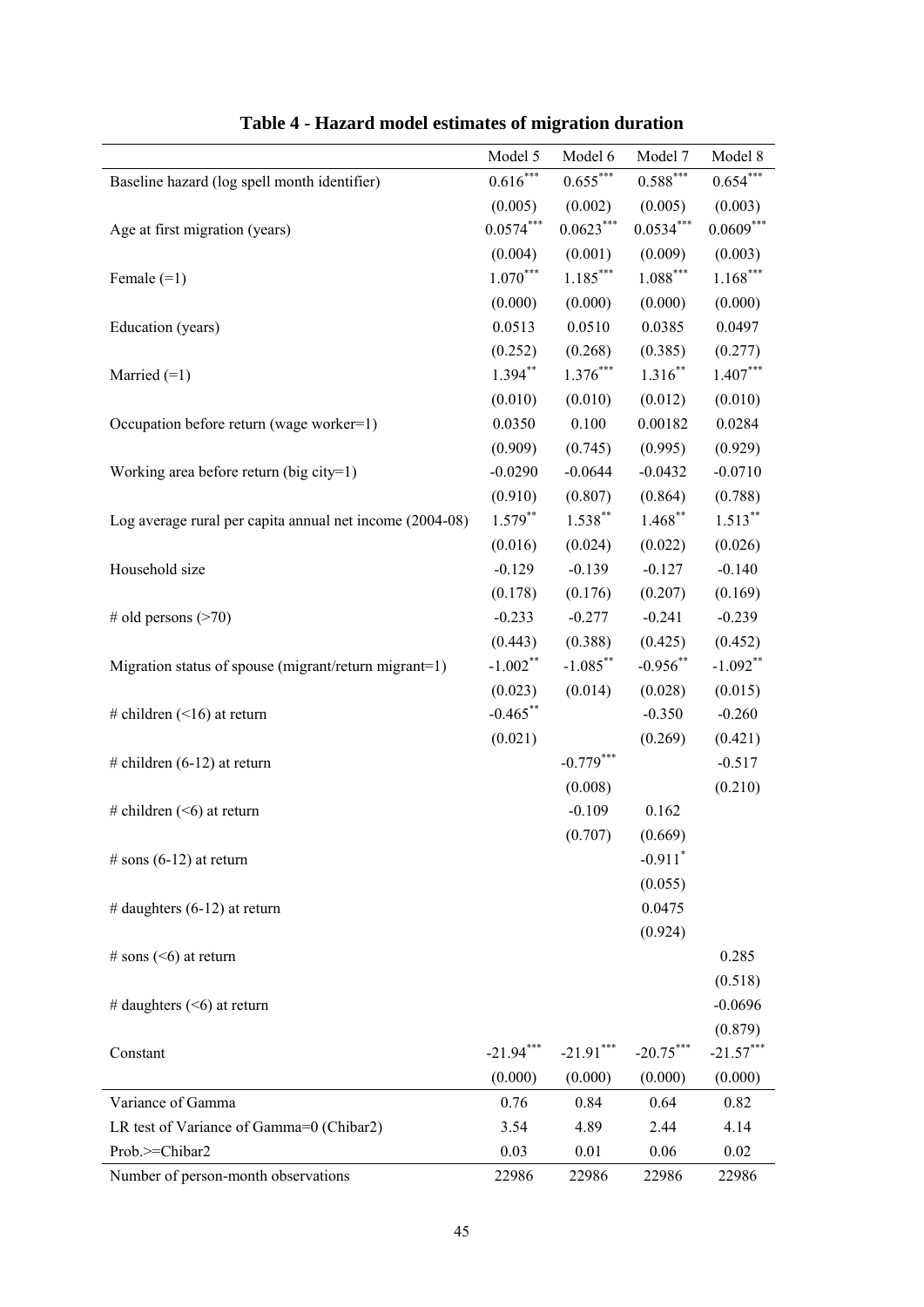*Source*: Wuwei 2008 Survey. *Notes:* see Table 3.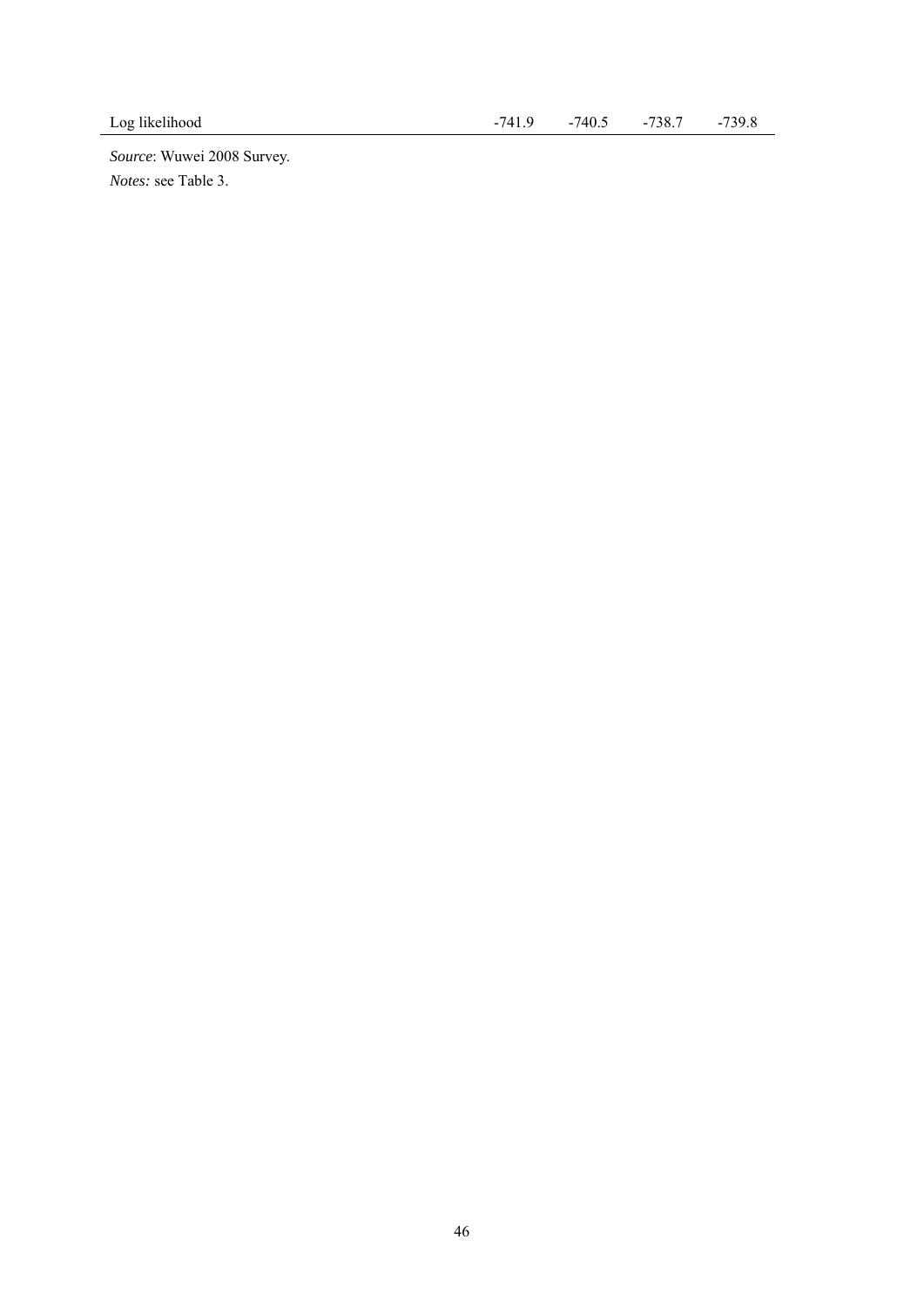|                                    | Model 1      | Model 2      | Model 3     | Model 4     | Model 5      | Model 6     | Model 7               |
|------------------------------------|--------------|--------------|-------------|-------------|--------------|-------------|-----------------------|
| Years of migration (years)         | 0.00882      | 0.0122       | 0.0116      | 0.0143      | 0.0138       | 0.0150      | $0.0172$ <sup>*</sup> |
|                                    | (0.376)      | (0.174)      | (0.203)     | (0.140)     | (0.128)      | (0.148)     | (0.076)               |
| Age (years)                        | $-0.0439$    | $-0.0411$    | $-0.0492$   | $-0.0387$   | $-0.0374$    | $-0.0276$   | $-0.0369$             |
|                                    | (0.177)      | (0.208)      | (0.156)     | (0.265)     | (0.282)      | (0.430)     | (0.323)               |
| Age square                         | 0.000555     | 0.000546     | 0.000655    | 0.000532    | 0.000501     | 0.000388    | 0.000440              |
|                                    | (0.186)      | (0.188)      | (0.139)     | (0.242)     | (0.264)      | (0.402)     | (0.378)               |
| Female $(=1)$ (d)                  | $-0.0372$    | $-0.00803$   | $-0.0322$   | $-0.0373$   | $-0.0463$    | $-0.155$    | $-0.184$ <sup>*</sup> |
|                                    | (0.693)      | (0.933)      | (0.736)     | (0.687)     | (0.623)      | (0.156)     | (0.077)               |
| Education (years)                  | $-0.0275$    | $-0.0347$ ** | $-0.0373**$ | $-0.0373**$ | $-0.0405$ ** | $-0.0439**$ | $-0.0556$ ***         |
|                                    | (0.107)      | (0.033)      | (0.029)     | (0.046)     | (0.025)      | (0.032)     | (0.008)               |
| Married $(=1)$ (d)                 | 0.249        | 0.158        | 0.130       | 0.0678      | 0.0980       | 0.0101      | 0.113                 |
|                                    | (0.124)      | (0.352)      | (0.462)     | (0.705)     | (0.583)      | (0.957)     | (0.528)               |
| Occupation before return           | $-0.373**$   | $-0.410$ **  | $-0.432$ ** | $-0.368*$   | $-0.381$ **  | $-0.357$ *  | $-0.381$ <sup>*</sup> |
| (wage worker=1)                    | (0.047)      | (0.031)      | (0.020)     | (0.051)     | (0.046)      | (0.061)     | (0.054)               |
| Log average rural per capita       | $0.722**$    | $0.877***$   | $0.765***$  | $0.735***$  | $0.711***$   | $0.758***$  | $0.777***$            |
| annual net income (2004-08)        | (0.034)      | (0.012)      | (0.019)     | (0.024)     | (0.026)      | (0.021)     | (0.012)               |
| Household size                     | $-0.0972***$ | $-0.110***$  | $-0.136***$ | $-0.133***$ | $-0.125***$  | $-0.127***$ | $-0.122***$           |
|                                    | (0.008)      | (0.006)      | (0.000)     | (0.000)     | (0.002)      | (0.000)     | (0.001)               |
| Migrant spouse $(=1)$              | $-0.0827$    | $-0.0859$    | $-0.0885$   | $-0.0760$   | $-0.0954$    | $-0.101$    | $-0.0891$             |
|                                    | (0.503)      | (0.480)      | (0.460)     | (0.512)     | (0.422)      | (0.373)     | (0.449)               |
| # children $($ < 16)               | $0.165*$     |              |             | $-0.263$    | $-0.256$     | $-0.286$    | $-0.302$              |
|                                    | (0.063)      |              |             | (0.236)     | (0.240)      | (0.174)     | (0.171)               |
| At least one child $(6-12)$ $(=1)$ |              | 0.186        |             |             |              |             |                       |
|                                    |              | (0.159)      |             |             |              |             |                       |
| At least one pre-school child      |              | $0.393***$   |             |             |              |             |                       |
| $(=1)$                             |              | (0.010)      |             |             |              |             |                       |
| # children $(6-12)$                |              |              | $0.238***$  |             | $0.471$ *    |             | $0.439*$              |
|                                    |              |              | (0.046)     |             | (0.064)      |             | (0.077)               |
| # pre-school children              |              |              | $0.335***$  | $0.594**$   |              | $0.613***$  |                       |
|                                    |              |              | (0.009)     | (0.024)     |              | (0.017)     |                       |
| # sons $(6-12)$                    |              |              |             | $0.592**$   |              | 0.495       |                       |
|                                    |              |              |             | (0.047)     |              | (0.135)     |                       |
| # daughters $(6-12)$               |              |              |             | $0.553*$    |              | 0.508       |                       |
|                                    |              |              |             | (0.057)     |              | (0.103)     |                       |
| # pre-school sons                  |              |              |             |             | $0.497*$     |             | $0.454$ <sup>*</sup>  |
|                                    |              |              |             |             | (0.066)      |             | (0.089)               |
| # pre-school daughters             |              |              |             |             | $0.599**$    |             | $0.544***$            |
|                                    |              |              |             |             | (0.019)      |             | (0.032)               |
| Mother of children at school       |              |              |             |             |              | 0.391       |                       |
|                                    |              |              |             |             |              | (0.111)     |                       |
| Mother of pre-school children      |              |              |             |             |              |             | $0.657***$            |
|                                    |              |              |             |             |              |             | (0.001)               |

**Table 5 - Probit estimates of out-migrants' return intention (marginal effects)** 

l, l.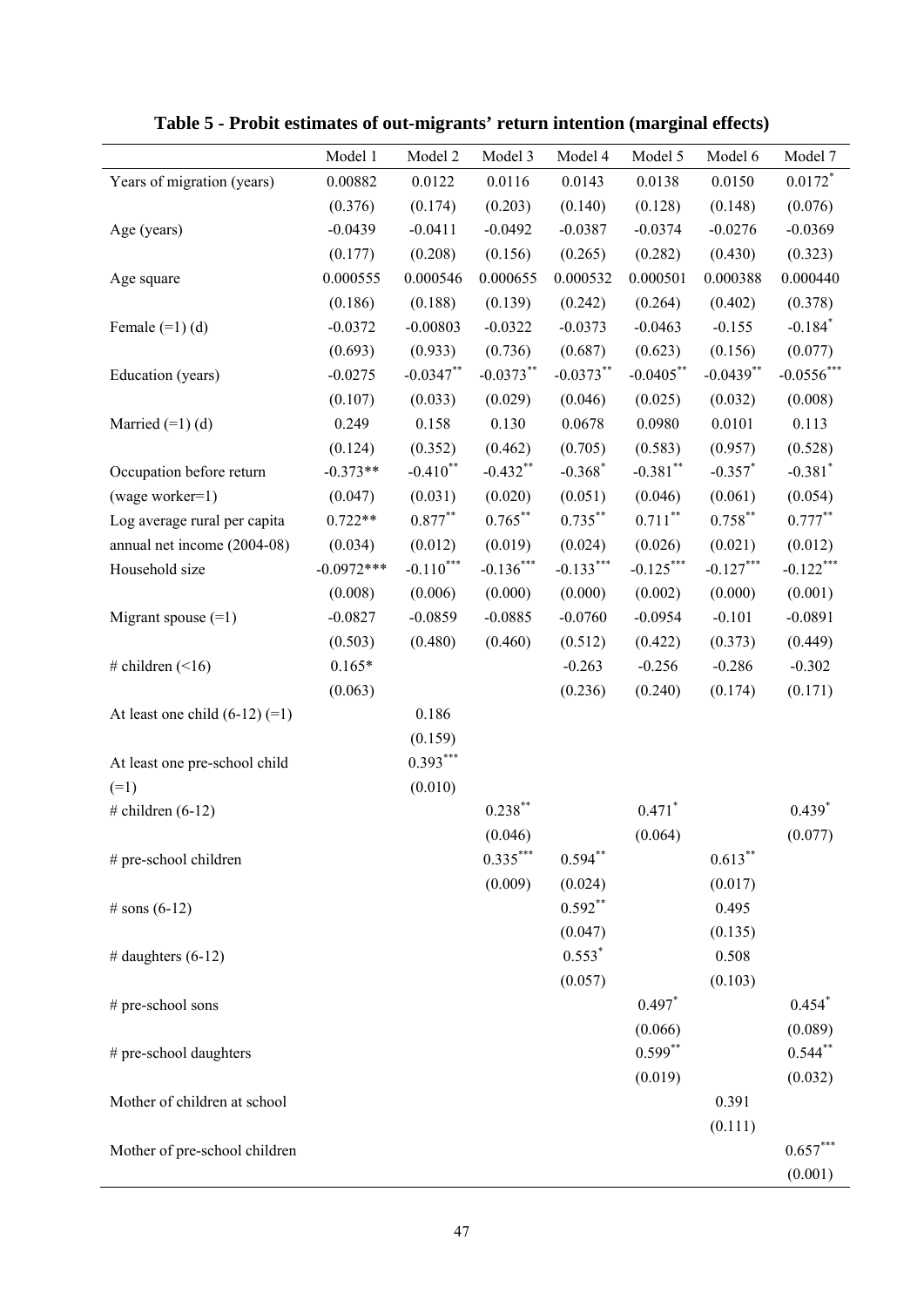| Observations | 1 <sub>7</sub> |               |       |       |                       |                |                       |
|--------------|----------------|---------------|-------|-------|-----------------------|----------------|-----------------------|
| Pseudo $R^2$ | 0.200          | 0.227<br>0.44 | 0.240 | 0.254 | 0.258<br>$\mathbf{0}$ | $\sim$<br>0.27 | 0.302<br>$\mathbf{0}$ |

*Source*: Wuwei 2008 Survey.

*Notes: p*-values in parentheses;  $p < 0.10$ ,  $p < 0.05$ ,  $p < 0.01$ .

Marginal effects measure the change in the probability of intended return from a unit change in the explanatory variable. Robust standard errors are adjusted for clustering by households (82 households).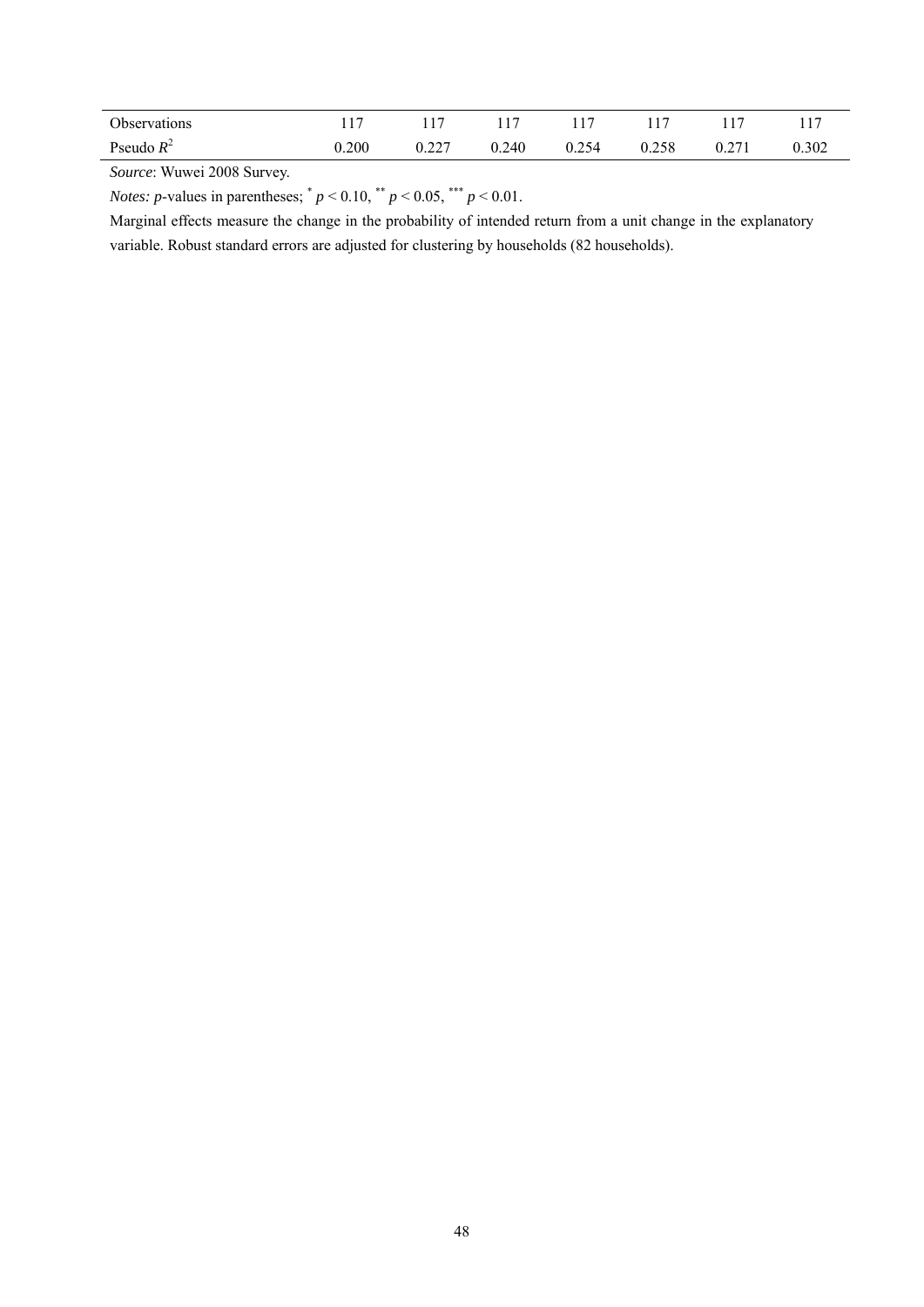

**Figure 1 – Kaplan-Meier survival estimate** 

**Figure 2 – Predicted discrete hazard rates** 

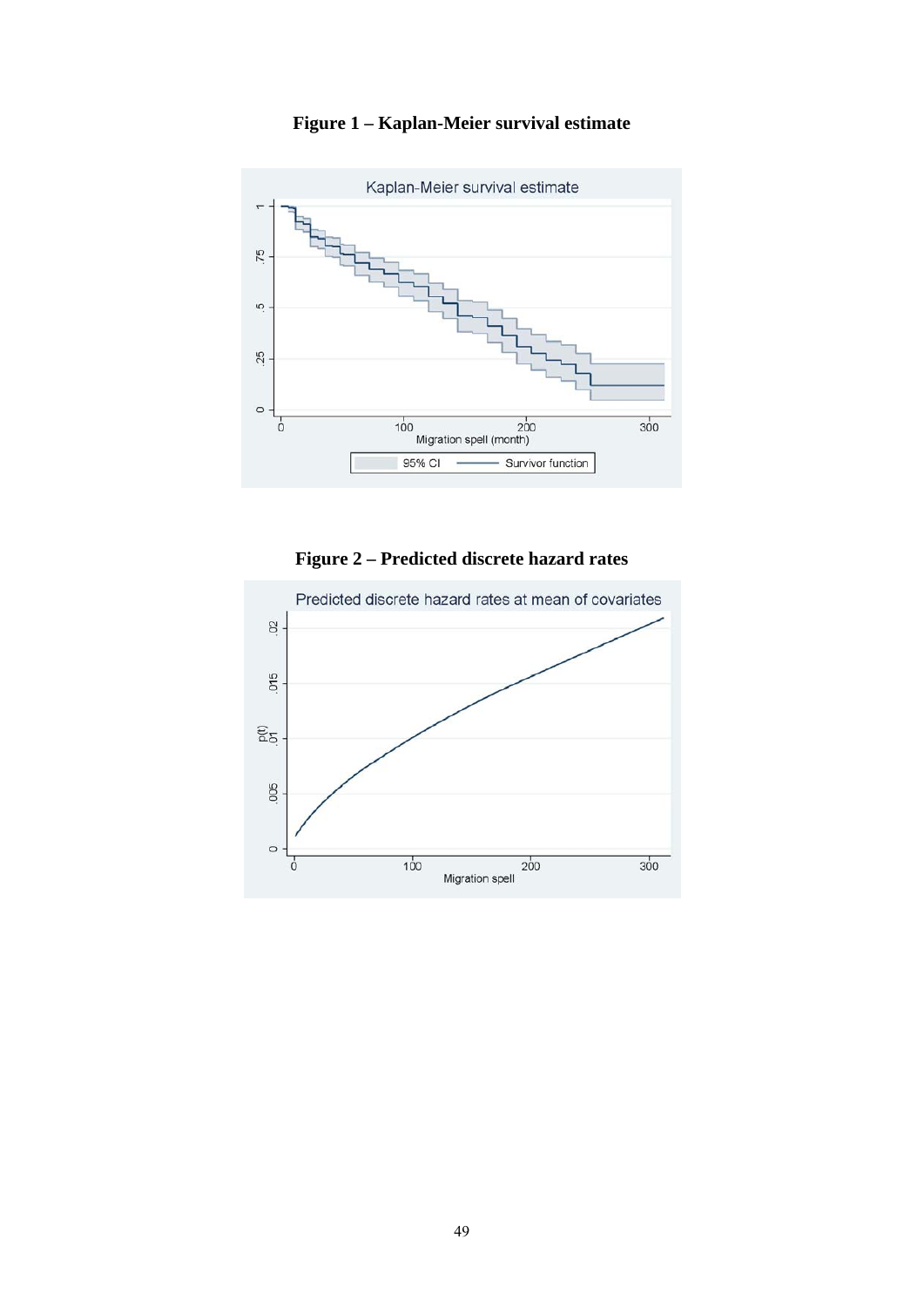|                                                          | Model 1      | Model 2      | Model 3               | Model 4     |
|----------------------------------------------------------|--------------|--------------|-----------------------|-------------|
| Baseline hazard (log spell month identifier)             | $0.302***$   | $0.295***$   | $0.312***$            | $0.322***$  |
|                                                          | (0.002)      | (0.002)      | (0.001)               | (0.001)     |
| Age at first migration (years)                           | $0.0291***$  | $0.0366$ *** | $0.0261$ **           | $0.0287**$  |
|                                                          | (0.026)      | (0.003)      | (0.047)               | (0.028)     |
| Female $(=1)$                                            | $0.756***$   | $0.816***$   | $0.769***$            | $0.796***$  |
|                                                          | (0.000)      | (0.000)      | (0.000)               | (0.000)     |
| Education (years)                                        | 0.0313       | 0.0346       | 0.0209                | 0.0247      |
|                                                          | (0.349)      | (0.302)      | (0.535)               | (0.461)     |
| Married $(=1)$                                           | $0.862***$   | $0.695***$   | $0.874***$            | $0.861**$   |
|                                                          | (0.017)      | (0.044)      | (0.015)               | (0.017)     |
| Occupation before return (wage worker=1)                 | $-0.141$     | $-0.0558$    | $-0.152$              | $-0.201$    |
|                                                          | (0.511)      | (0.795)      | (0.500)               | (0.366)     |
| Working area before return (big city=1)                  | $-0.0975$    | $-0.127$     | $-0.120$              | $-0.132$    |
|                                                          | (0.609)      | (0.502)      | (0.526)               | (0.495)     |
| Log average rural per capita annual net income (2004-08) | $1.447***$   | $1.272***$   | $1.346***$            | $1.403***$  |
|                                                          | (0.003)      | (0.008)      | (0.006)               | (0.004)     |
| Household size                                           | $-0.160$ **  | $-0.162$ **  | $-0.134$              | $-0.176$ ** |
|                                                          | (0.024)      | (0.045)      | (0.111)               | (0.024)     |
| # old persons $($ >70)                                   | $-0.165$     | $-0.151$     | $-0.162$              | $-0.121$    |
|                                                          | (0.464)      | (0.510)      | (0.489)               | (0.599)     |
| Migration status of spouse (migrant/return migrant=1)    | $-0.449**$   | $-0.416*$    | $-0.462$ **           | $-0.498$ ** |
|                                                          | (0.048)      | (0.065)      | (0.042)               | (0.028)     |
| Having at least one child $($ ( $\leq$ 16) at return     | $-0.561$ **  |              | $-0.478$ <sup>*</sup> | $-0.570**$  |
|                                                          | (0.014)      |              | (0.088)               | (0.048)     |
| Having at least one child (6-12) at return               |              | $-0.590**$   |                       | $-0.335$    |
|                                                          |              | (0.021)      |                       | (0.244)     |
| Having at least one child $(\leq 6)$ at return           |              | $-0.0342$    | 0.140                 |             |
|                                                          |              | (0.898)      | (0.658)               |             |
| Having at least a son $(6-12)$ at return                 |              |              | $-0.824$ **           |             |
|                                                          |              |              | (0.027)               |             |
| Having at least a daughter (6-12) at return              |              |              | 0.0527                |             |
|                                                          |              |              | (0.864)               |             |
| Having at least a son $(5)$ at return                    |              |              |                       | $0.595*$    |
|                                                          |              |              |                       | (0.087)     |
| Having at least a daughter $(6)$ at return               |              |              |                       | 0.156       |
|                                                          |              |              |                       | (0.660)     |
| Constant                                                 | $-18.66$ *** | $-17.50***$  | $-17.81***$           | $-18.20***$ |
|                                                          | (0.000)      | (0.000)      | (0.000)               | (0.000)     |
| Number of person-month observations                      | 22986        | 22986        | 22986                 | 22986       |
| Log likelihood                                           | $-742.7$     | $-742.8$     | $-739.2$              | $-740.1$    |

|  |  | Table A1 - Hazard model estimates without unobserved heterogeneity |
|--|--|--------------------------------------------------------------------|
|  |  |                                                                    |

*Notes*: Regression estimates from a cloglog model without unobserved heterogeneity. p-values in parentheses.  $p < 0.10$ ,  $p < 0.05$ ,  $p < 0.01$ .